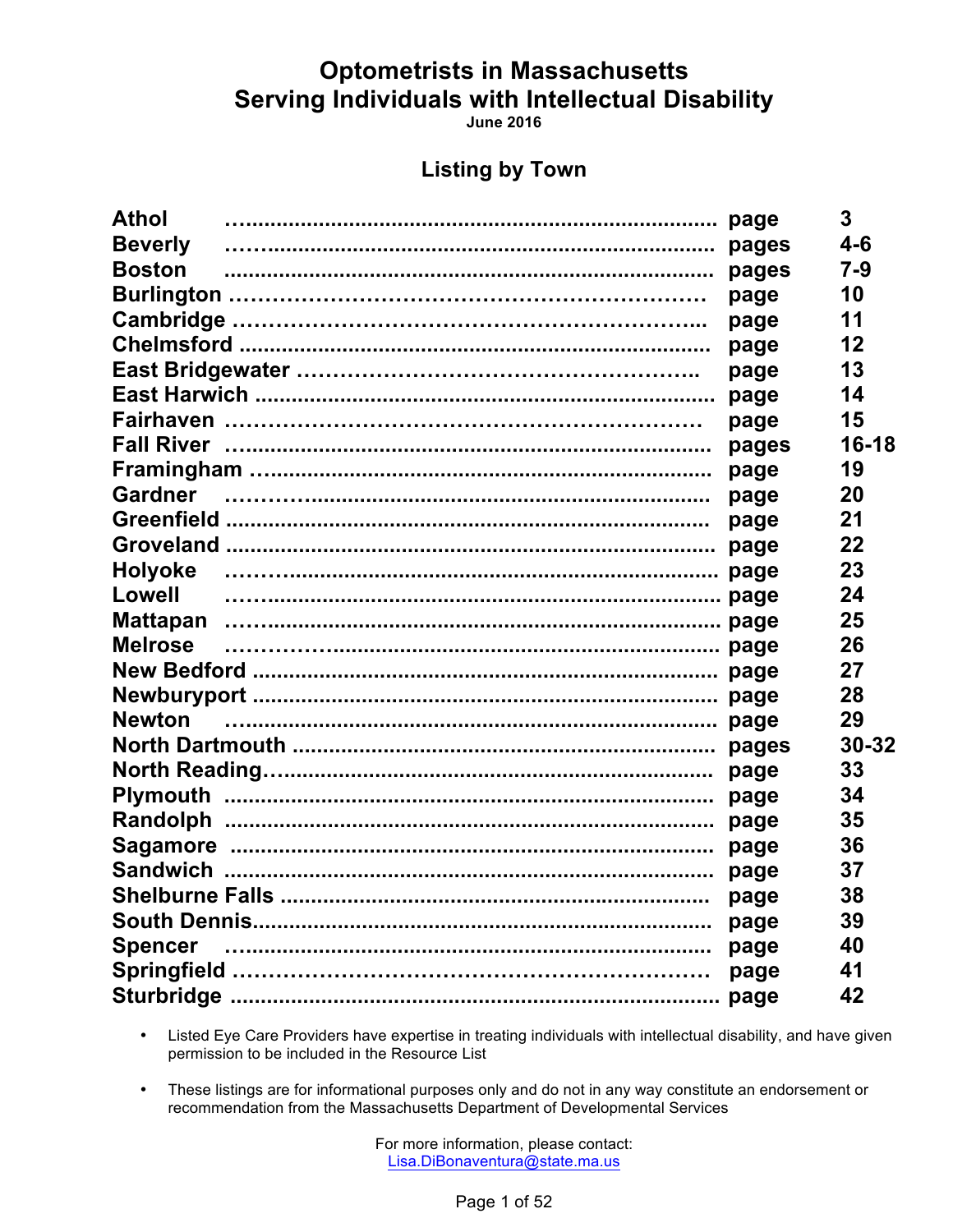**June 2016**

### **Listing by Town (continued)**

| page  | 43        |
|-------|-----------|
|       | 44-45     |
|       | 46        |
| page  | 47        |
| pages | 48-49     |
|       | 50        |
|       | $51 - 52$ |
|       |           |

- Listed Eye Care Providers have expertise in treating individuals with intellectual disability, and have given permission to be included in the Resource List
- These listings are for informational purposes only and do not in any way constitute an endorsement or recommendation from the Massachusetts Department of Developmental Services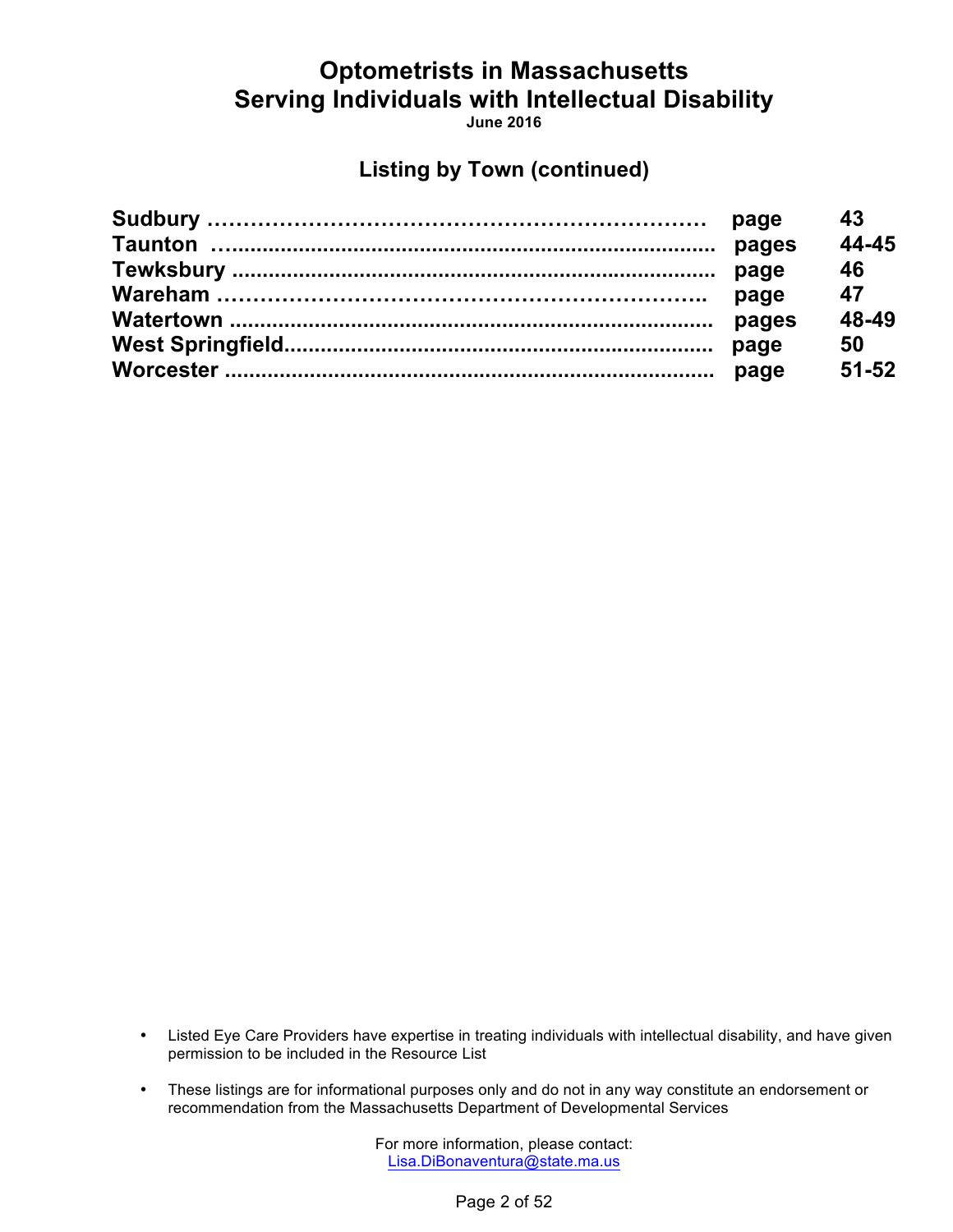**June 2016**

### **Athol, MA**

**Melissa J. Butler, O.D. Karen M. Gingras, O.D. Kristin Glavine, O.D. Thomas Maher, O.D. Tracy A. Roettiger, O.D. Steven V. Vachula II, O.D. Andrew Walkowiak, O.D.** Eye & Lasik Center 201 S. Main Street Athol, MA 01331

| Office: 413-774-7016<br>www.eyeandlasik.com                                                         | Office is wheelchair accessible. |                          |    |
|-----------------------------------------------------------------------------------------------------|----------------------------------|--------------------------|----|
| Provides care for Adults<br>Provides care for Children<br>Works with individuals who are non-verbal |                                  | <b>YES</b><br><b>YES</b> | NΟ |
| Services:<br>General / Comprehensive<br><b>Emergency Eye Care</b><br><b>Low Vision</b>              |                                  | <b>YES</b><br><b>YES</b> |    |

Optical YES

Subspecialties: Cataract, Cornea, Diabetic Eye Disease, Glaucoma, Refraction

Insurances Accepted: Medicaid (MassHealth), Medicare, Private Insurance including most medical and vision plans.

Please also see listings in Gardner, Greenfield, Holyoke, Shelburne Falls, and West Springfield, MA.

- Listed Eye Care Providers have expertise in treating individuals with intellectual disability, and have given permission to be included in the Resource List
- These listings are for informational purposes only and do not in any way constitute an endorsement or recommendation from the Massachusetts Department of Developmental Services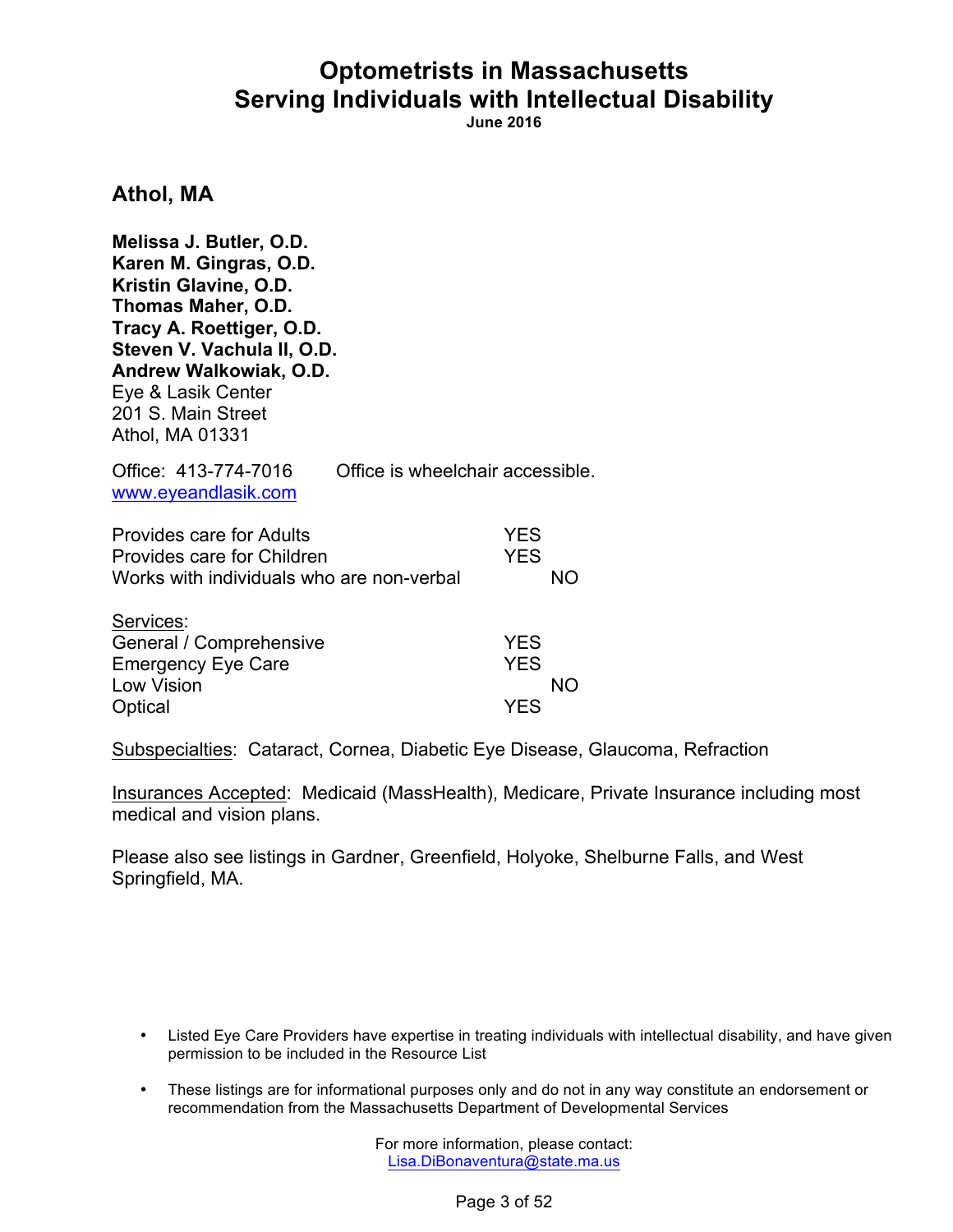**June 2016**

### **Beverly, MA**

### **Scott B. Clark, O.D.**

491 Rantoul Street P.O. Box 68 Beverly, MA 01915

Office: 978-922-4732 Office is wheelchair accessible.

| Provides care for Adults<br>Provides care for Children | <b>YES</b><br><b>YES</b> |    |
|--------------------------------------------------------|--------------------------|----|
| Works with individuals who are non-verbal              | <b>YES</b>               |    |
| Services:                                              |                          |    |
| General / Comprehensive                                | <b>YES</b>               |    |
| <b>Emergency Eye Care</b>                              | <b>YES</b>               |    |
| <b>Low Vision</b>                                      |                          | NΟ |
| Optical                                                | <b>YES</b>               |    |

Insurances Accepted: Medicaid (MassHealth), Medicare, Private Insurance

- Listed Eye Care Providers have expertise in treating individuals with intellectual disability, and have given permission to be included in the Resource List
- These listings are for informational purposes only and do not in any way constitute an endorsement or recommendation from the Massachusetts Department of Developmental Services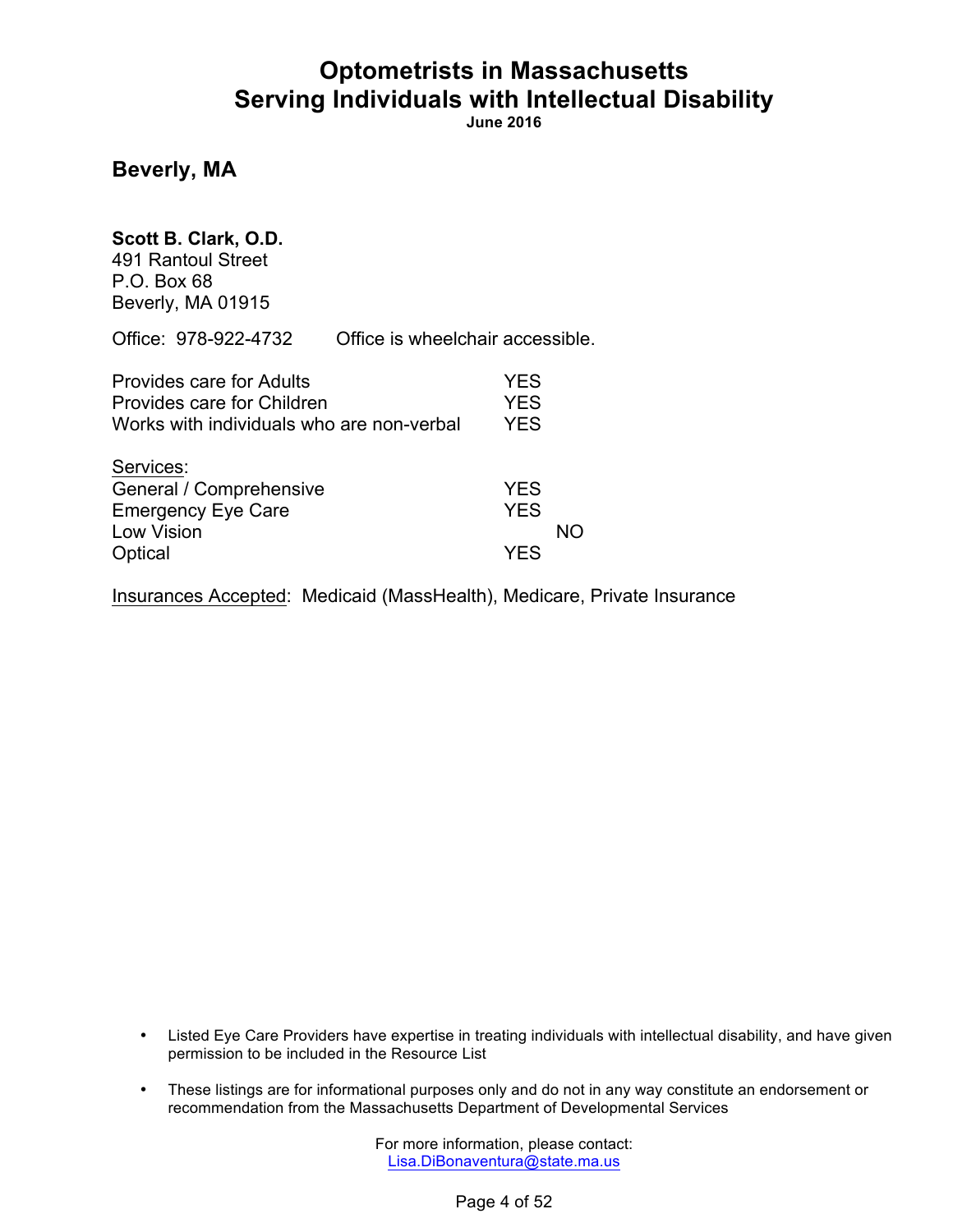**June 2016**

### **Beverly, MA (continued)**

#### **Catherine Johnson, O.D.**

Specialized Pediatric Eye Care 77 Herrick St, Unit 102 Beverly, MA, 01915

Office: 978-338-4321 Office is wheelchair accessible. www.specializedpediatriceyecare.com

| <b>Provides care for Adults</b>                                                                   | YES (with developmental disability)           |
|---------------------------------------------------------------------------------------------------|-----------------------------------------------|
| Provides care for Children                                                                        | <b>YES</b>                                    |
| Works with individuals who are non-verbal                                                         | <b>YES</b>                                    |
| Services:<br>General / Comprehensive<br><b>Emergency Eye Care</b><br><b>Low Vision</b><br>Optical | <b>YES</b><br><b>YES</b><br><b>YES</b><br>NO. |

Subspecialties: Failed Vision Screenings, Contact Lenses, Vision Therapy, Adult Strabismus

Insurances Accepted: Medicaid (MassHealth), Medicare, Private Insurance

- Listed Eye Care Providers have expertise in treating individuals with intellectual disability, and have given permission to be included in the Resource List
- These listings are for informational purposes only and do not in any way constitute an endorsement or recommendation from the Massachusetts Department of Developmental Services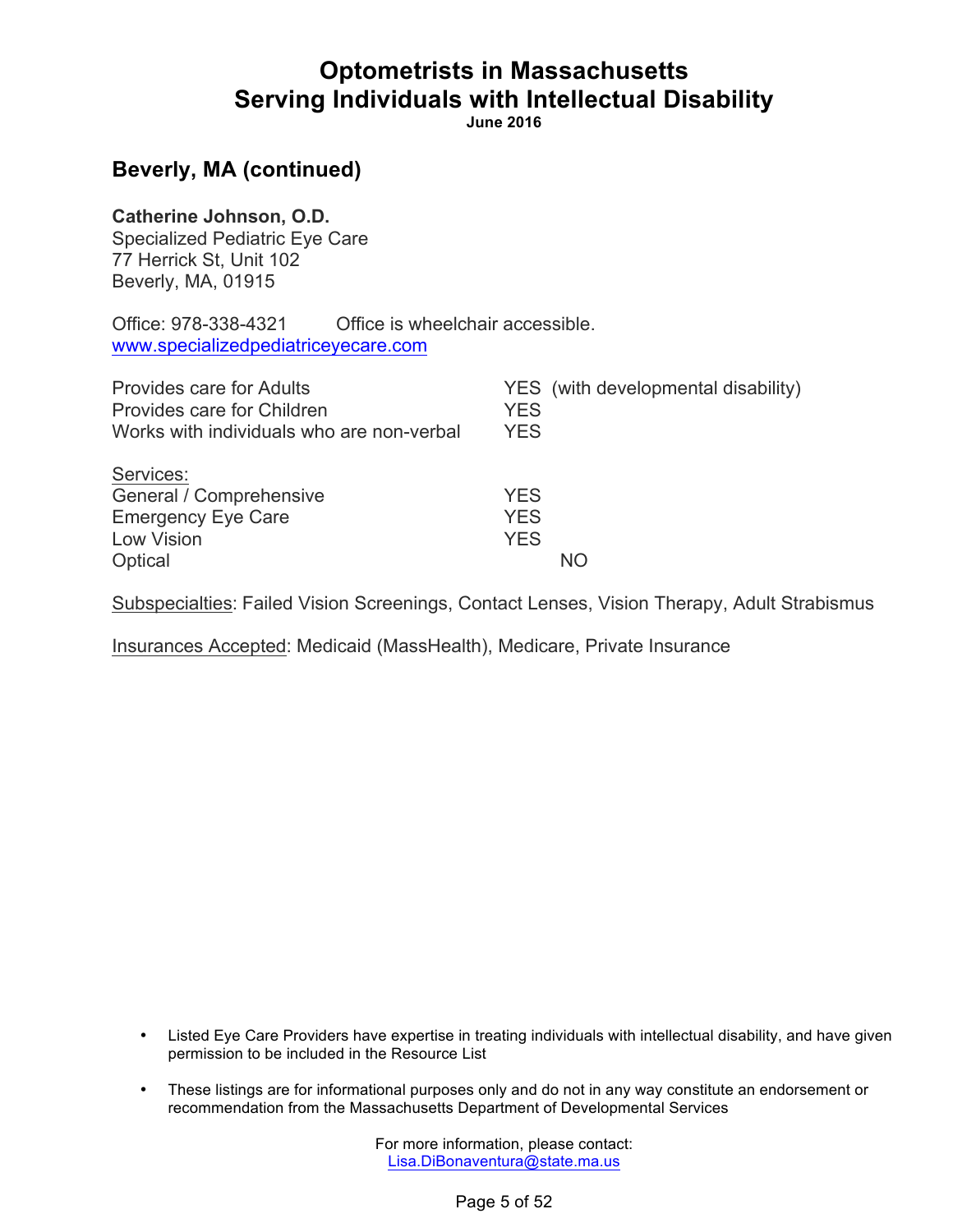**June 2016**

### **Beverly, MA (continued)**

#### **Herbert Schurgin, O.D.**

Suburban Eye / Towne Optical 139 Dodge Street Beverly, MA 01915

Office: 978-524-0004 Office is wheelchair accessible. www.towneoptical.net

| <b>Provides care for Adults</b>           | <b>YES</b> |
|-------------------------------------------|------------|
| Provides care for Children                | <b>YES</b> |
| Works with individuals who are non-verbal | <b>YES</b> |
| Services:                                 |            |
| General / Comprehensive                   | <b>YES</b> |
| <b>Emergency Eye Care</b>                 | <b>YES</b> |
| Low Vision                                | <b>YES</b> |
| Optical                                   | <b>YES</b> |

Subspecialties: Cataract, Cornea, Diabetic Eye Disease, Glaucoma, Pediatrics, Refraction, Retina

Insurances Accepted: Medicaid (Mass Health), Medicare, Private Insurance, Self- pay including most credit cards (not American Express), most Vision Plans including VSP, EYEMED, DAVIS, etc.

Please also see listing in Melrose, MA.

- Listed Eye Care Providers have expertise in treating individuals with intellectual disability, and have given permission to be included in the Resource List
- These listings are for informational purposes only and do not in any way constitute an endorsement or recommendation from the Massachusetts Department of Developmental Services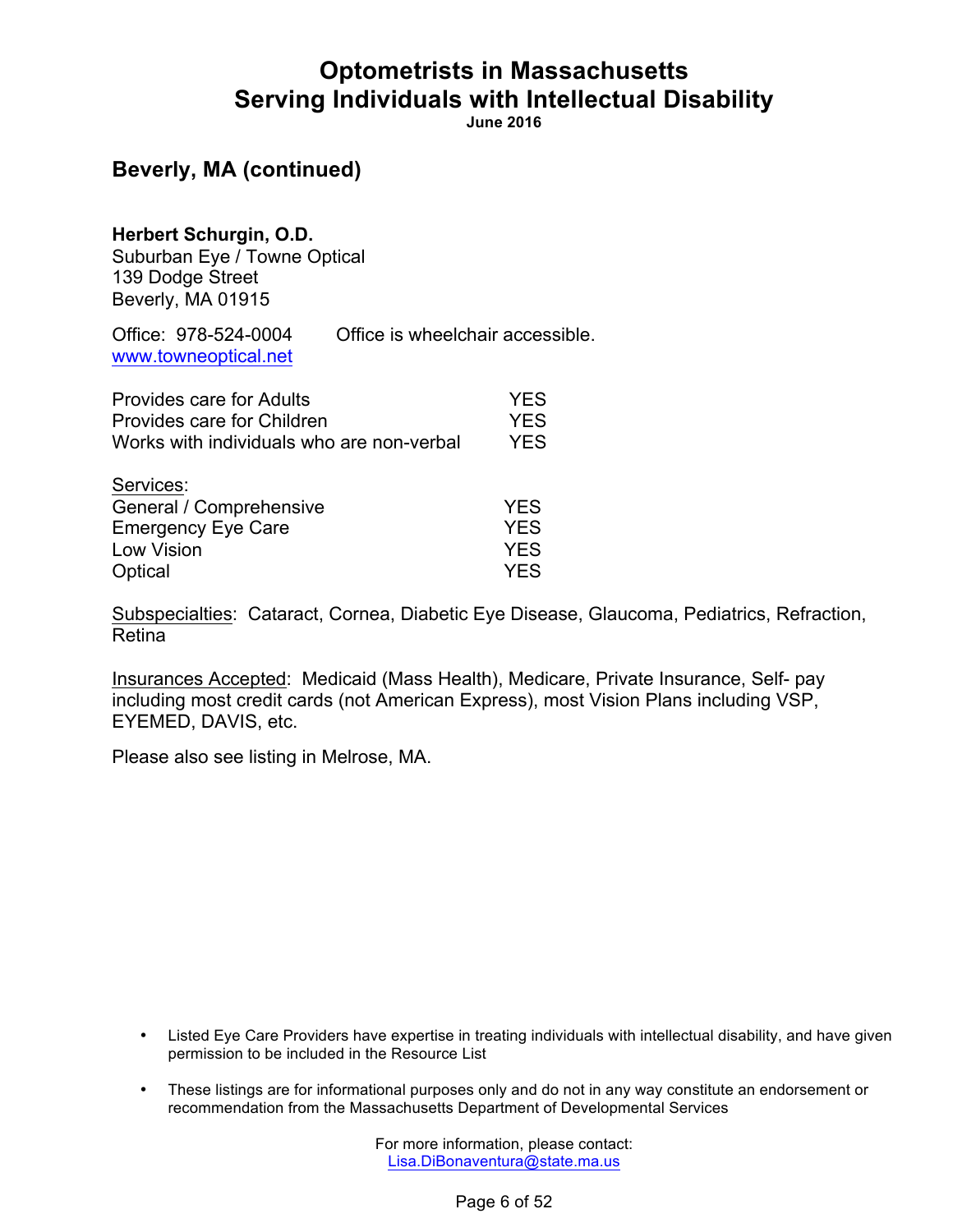**June 2016**

### **Boston, MA**

### **Anna Maria Baglieri, O.D.**

Boston Children's Hospital 300 Longwood Avenue Boston, MA 02115

| Office: 617-355-2058<br>www.childrenshospital.org                                                   | Office is wheelchair accessible.       |
|-----------------------------------------------------------------------------------------------------|----------------------------------------|
| Provides care for Adults<br>Provides care for Children<br>Works with individuals who are non-verbal | <b>YES</b><br><b>YES</b><br><b>YES</b> |
| Services:<br>General / Comprehensive<br><b>Emergency Eye Care</b><br>Low Vision<br>Optical          | <b>YES</b><br>NO.<br><b>YES</b><br>NC  |

Subspecialties: Pediatrics, Strabismus, Refraction

- Listed Eye Care Providers have expertise in treating individuals with intellectual disability, and have given permission to be included in the Resource List
- These listings are for informational purposes only and do not in any way constitute an endorsement or recommendation from the Massachusetts Department of Developmental Services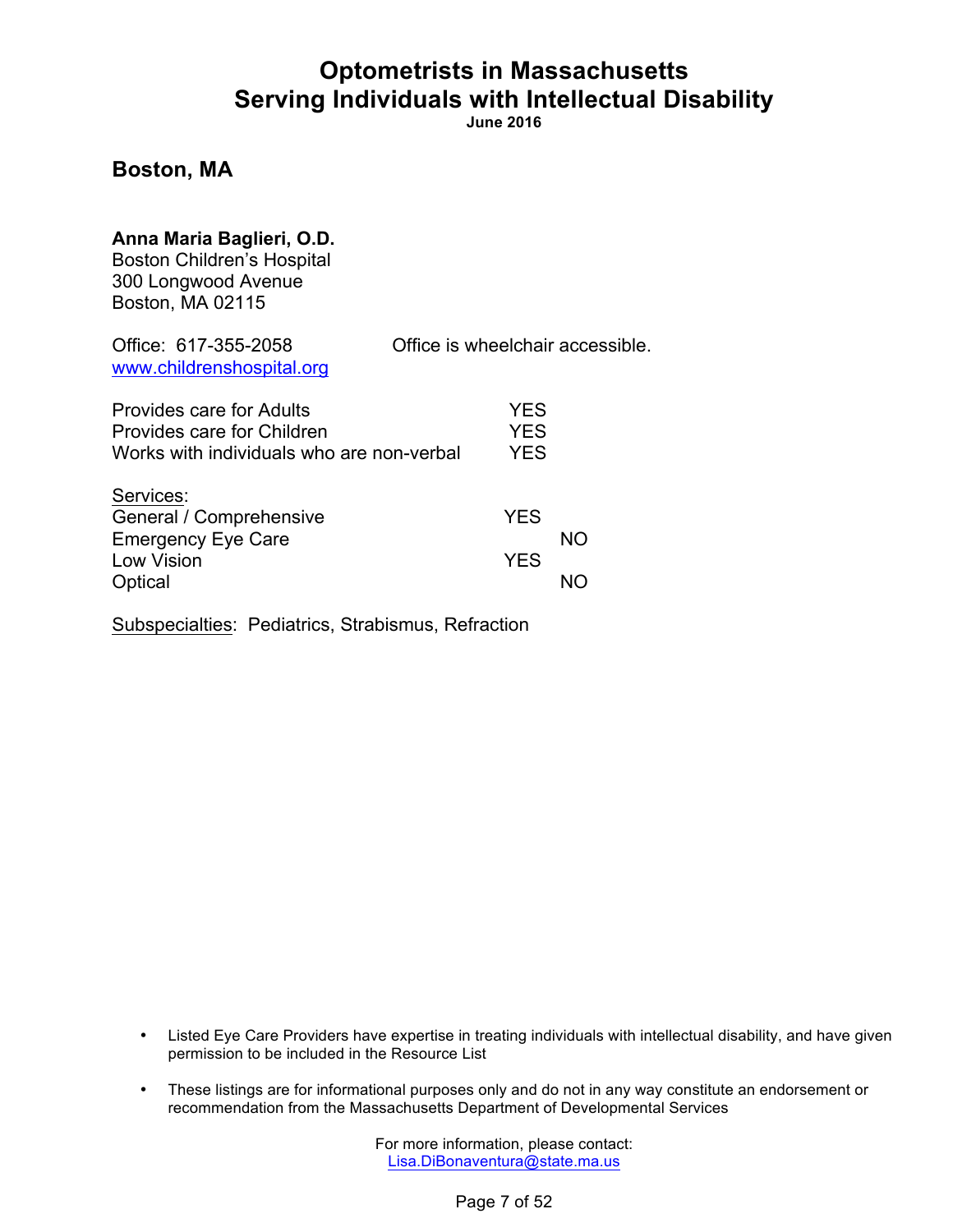**June 2016**

### **Boston, MA**

**Richard J. Jamara, O.D.** New England Eye Commonwealth 930 Commonwealth Ave. Suite 2A Boston, MA 02215

Office: 617-262-2020 Office is wheelchair accessible. www.newenglandeye.org

| Provides care for Adults                  | <b>YES</b> |
|-------------------------------------------|------------|
| Provides care for Children                | <b>YES</b> |
| Works with individuals who are non-verbal | <b>YES</b> |
| Services:                                 |            |
| General / Comprehensive                   | NΟ         |
| <b>Emergency Eye Care</b>                 | NΟ         |
| Low Vision                                | <b>YES</b> |
| Optical                                   | YES        |

Subspecialties: Low Vision

Insurances Accepted: Medicaid (Mass Health), Medicare, Private Insurance

Please also see listing in Newton, MA.

- Listed Eye Care Providers have expertise in treating individuals with intellectual disability, and have given permission to be included in the Resource List
- These listings are for informational purposes only and do not in any way constitute an endorsement or recommendation from the Massachusetts Department of Developmental Services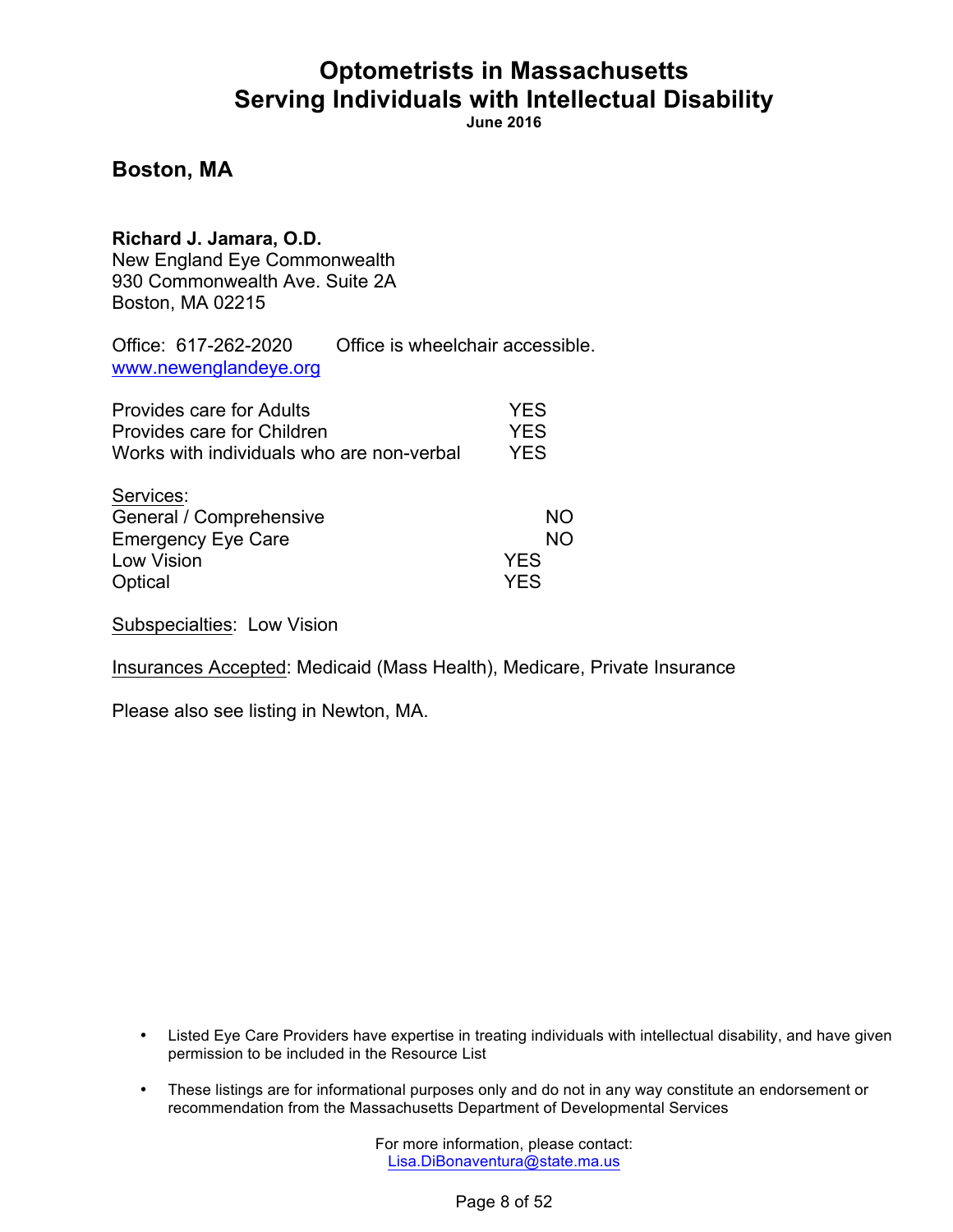**June 2016**

### **Boston, MA (continued)**

**Nicole Quinn O.D.**

New England Eye Center Tufts Medical Center 800 Washington St., #450 Boston, MA 02111

Office: 617-636-6769 Office is wheelchair accessible. www.neec.com

| Provides care for Adults<br>Provides care for Children<br>Works with individuals who are non-verbal | <b>YES</b><br><b>YES</b><br><b>YES</b> |
|-----------------------------------------------------------------------------------------------------|----------------------------------------|
| Services:                                                                                           |                                        |
| General / Comprehensive                                                                             | <b>YES</b>                             |
| <b>Emergency Eye Care</b>                                                                           | <b>YES</b>                             |
| Low Vision                                                                                          | <b>YES</b>                             |
| Optical                                                                                             | <b>YES</b>                             |

Subspecialties: Cataract, Cornea, Diabetic Eye Disease, Glaucoma, Neuro Ophthalmology, Oculoplastic, Pediatrics, Strabismus, Refraction, Retina

Insurances Accepted: Medicaid (MassHealth), Medicare, Private Insurance.

Please also see listing in Framingham, MA.

- Listed Eye Care Providers have expertise in treating individuals with intellectual disability, and have given permission to be included in the Resource List
- These listings are for informational purposes only and do not in any way constitute an endorsement or recommendation from the Massachusetts Department of Developmental Services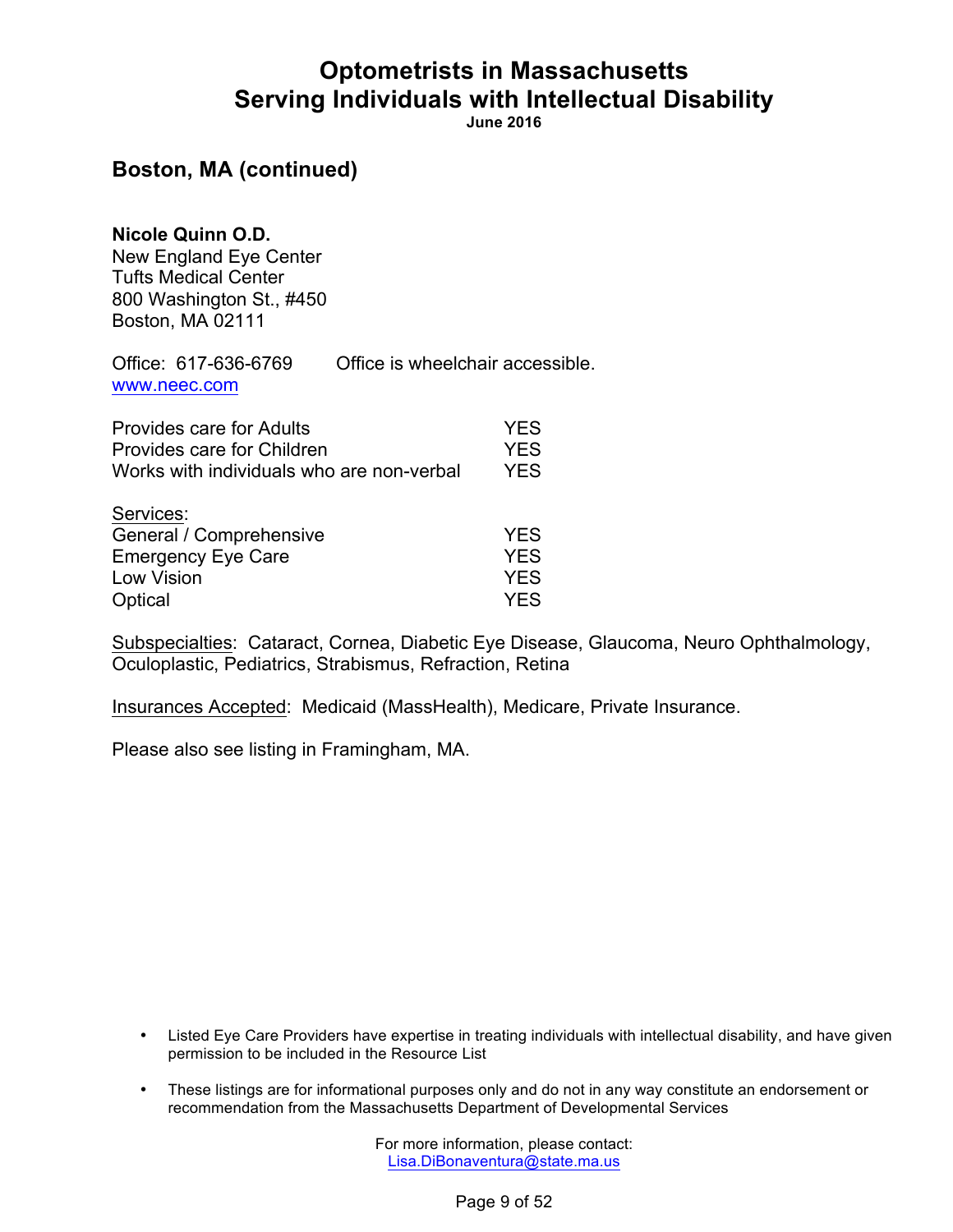**June 2016**

### **Burlington, MA**

#### **Grace Anosike, O.D.**

Family Eye Dr. 2 Wayside Road Burlington, MA 01803

Office: 781-273-0198 Office is wheelchair accessible.

| Provides care for Adults                  | <b>YES</b> |
|-------------------------------------------|------------|
| Provides care for Children                | <b>YES</b> |
| Works with individuals who are non-verbal | <b>YES</b> |
| Services:                                 |            |
| General / Comprehensive                   | <b>YES</b> |
| <b>Emergency Eye Care</b>                 | <b>YES</b> |
| Low Vision                                | NΟ         |
| Optical                                   |            |

Subspecialties: Cornea, Diabetic Eye Disease, Strabismus, Refraction, Retina, Contacts

Insurances Accepted: Medicaid (Mass Health), Medicare, Private, Self-Pay including Cash and Credit

Please also see listing in Cambridge, MA.

- Listed Eye Care Providers have expertise in treating individuals with intellectual disability, and have given permission to be included in the Resource List
- These listings are for informational purposes only and do not in any way constitute an endorsement or recommendation from the Massachusetts Department of Developmental Services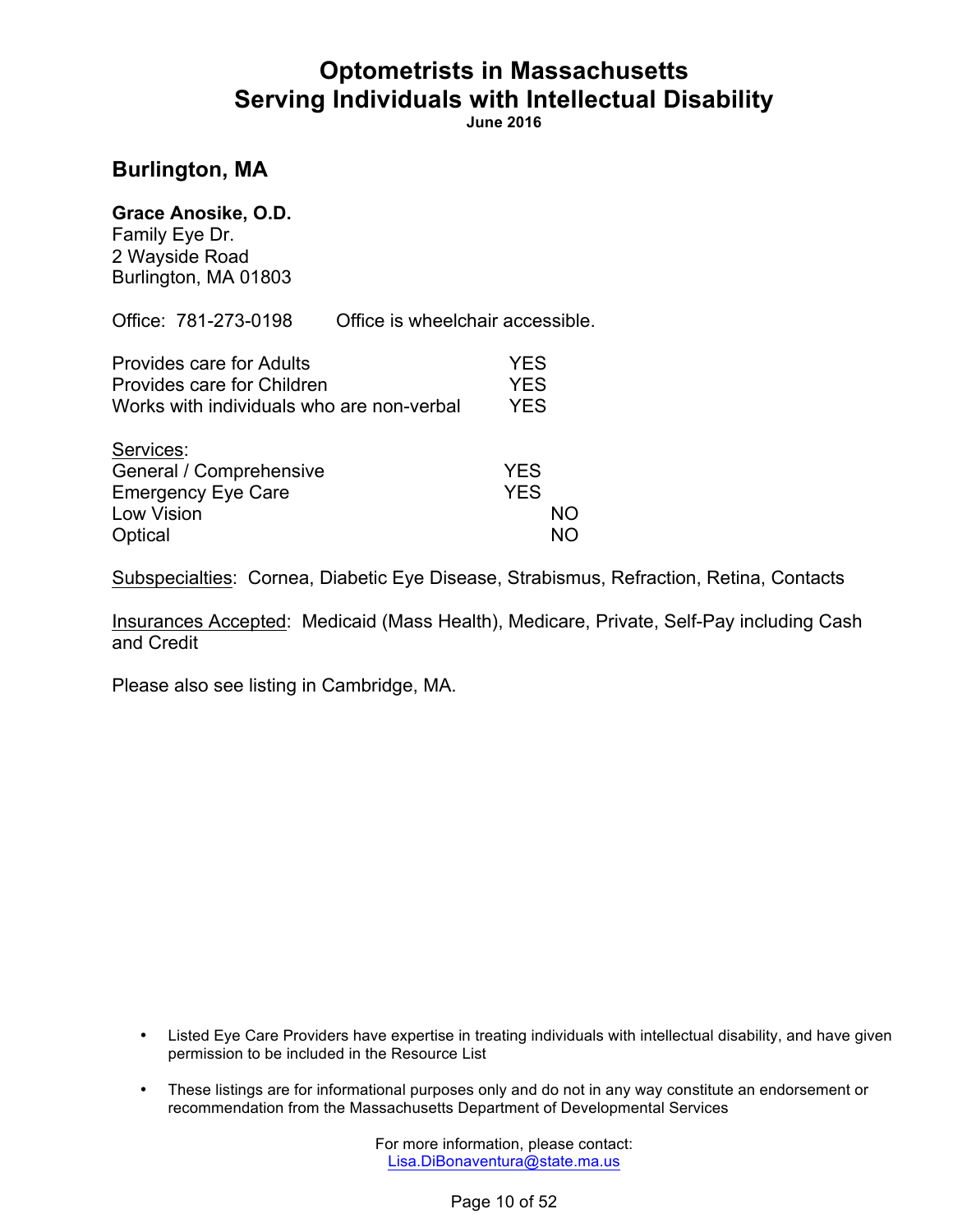**June 2016**

### **Cambridge, MA**

#### **Grace Anosike, O.D.**

Family Eye Dr. 100 Cambridge Side Place Cambridge, MA 02141

Office: 617-577-7662 Office is wheelchair accessible.

| <b>Provides care for Adults</b><br>Provides care for Children | YFS.<br>YFS. |
|---------------------------------------------------------------|--------------|
| Works with individuals who are non-verbal                     | YFS.         |
| $O = 1.1222$                                                  |              |

| SEIVICES.                 |            |
|---------------------------|------------|
| General / Comprehensive   | <b>YES</b> |
| <b>Emergency Eye Care</b> | <b>YES</b> |
| Low Vision                | NO.        |
| Optical                   | NO.        |

Subspecialties: Cornea, Diabetic Eye Disease, Strabismus, Refraction, Retina, Contacts

Insurances Accepted: Medicaid (Mass Health), Medicare, Private, Self-Pay including Cash and Credit

Please also see listing in Burlington, MA.

- Listed Eye Care Providers have expertise in treating individuals with intellectual disability, and have given permission to be included in the Resource List
- These listings are for informational purposes only and do not in any way constitute an endorsement or recommendation from the Massachusetts Department of Developmental Services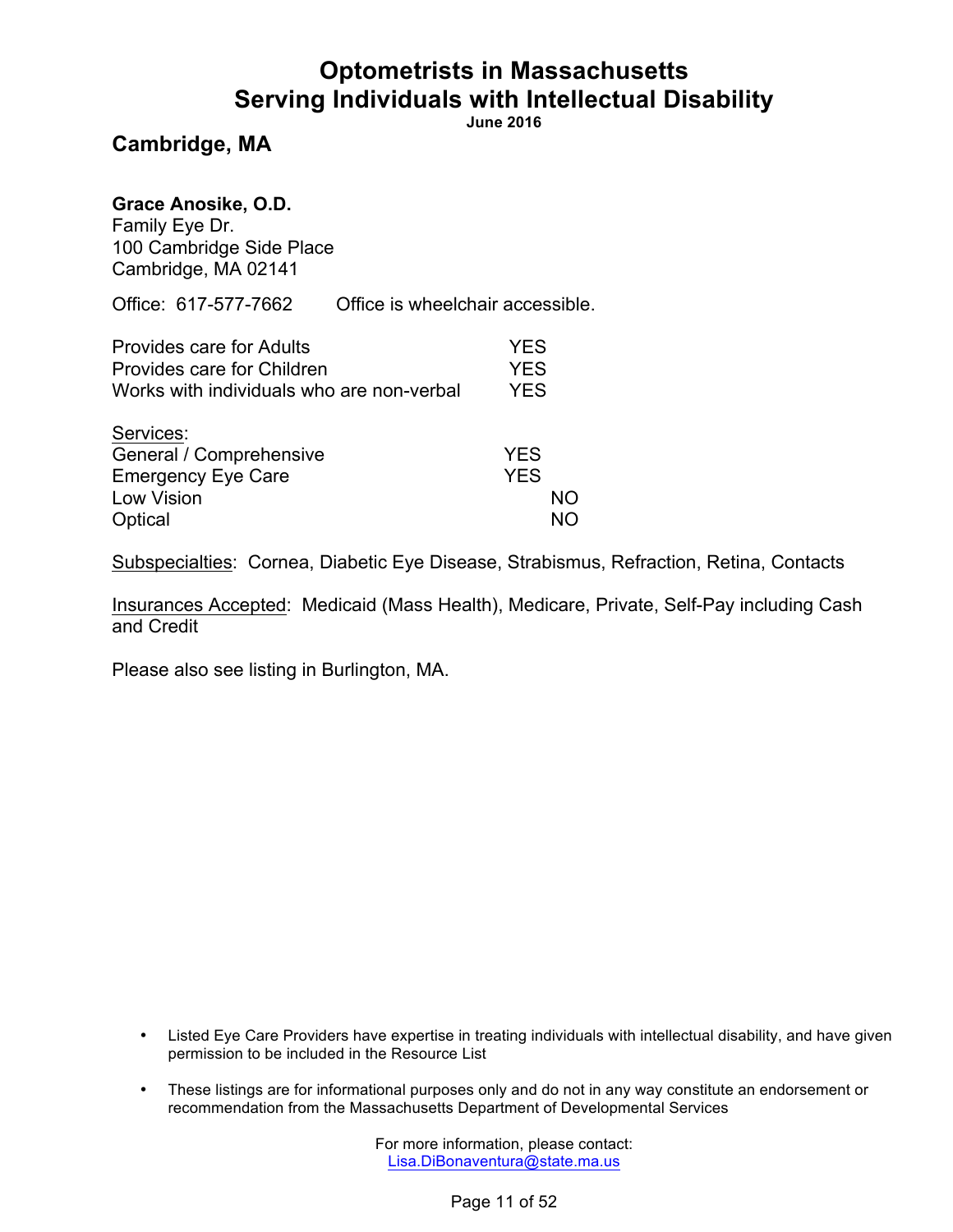**June 2016**

### **Chelmsford, MA**

**Jennifer Calnan, O.D. Vivienne T. Kong, O.D.** Massachusetts Eye Associates, P.C. 19 Village Square Chelmsford, MA 01824

Office: 978-256-5600 Office is wheelchair accessible. www.masseyeassociates.com

| <b>Provides care for Adults</b>           | <b>YES</b> |
|-------------------------------------------|------------|
| Provides care for Children                | <b>YES</b> |
| Works with individuals who are non-verbal | <b>YES</b> |
| Services:                                 |            |
| General / Comprehensive                   | <b>YES</b> |
| <b>Emergency Eye Care</b>                 | <b>YES</b> |
| Low Vision                                | <b>YES</b> |
| Optical                                   | <b>YES</b> |

Subspecialties: Cataract, Cornea, Diabetic Eye Disease, Glaucoma, Oculoplastic, Pediatrics, Strabismus, Refraction, Retina

Insurances Accepted: Medicaid (MassHealth), Medicare, Private Insurance

Please also see listing in Lowell and Tewksbury, MA.

- Listed Eye Care Providers have expertise in treating individuals with intellectual disability, and have given permission to be included in the Resource List
- These listings are for informational purposes only and do not in any way constitute an endorsement or recommendation from the Massachusetts Department of Developmental Services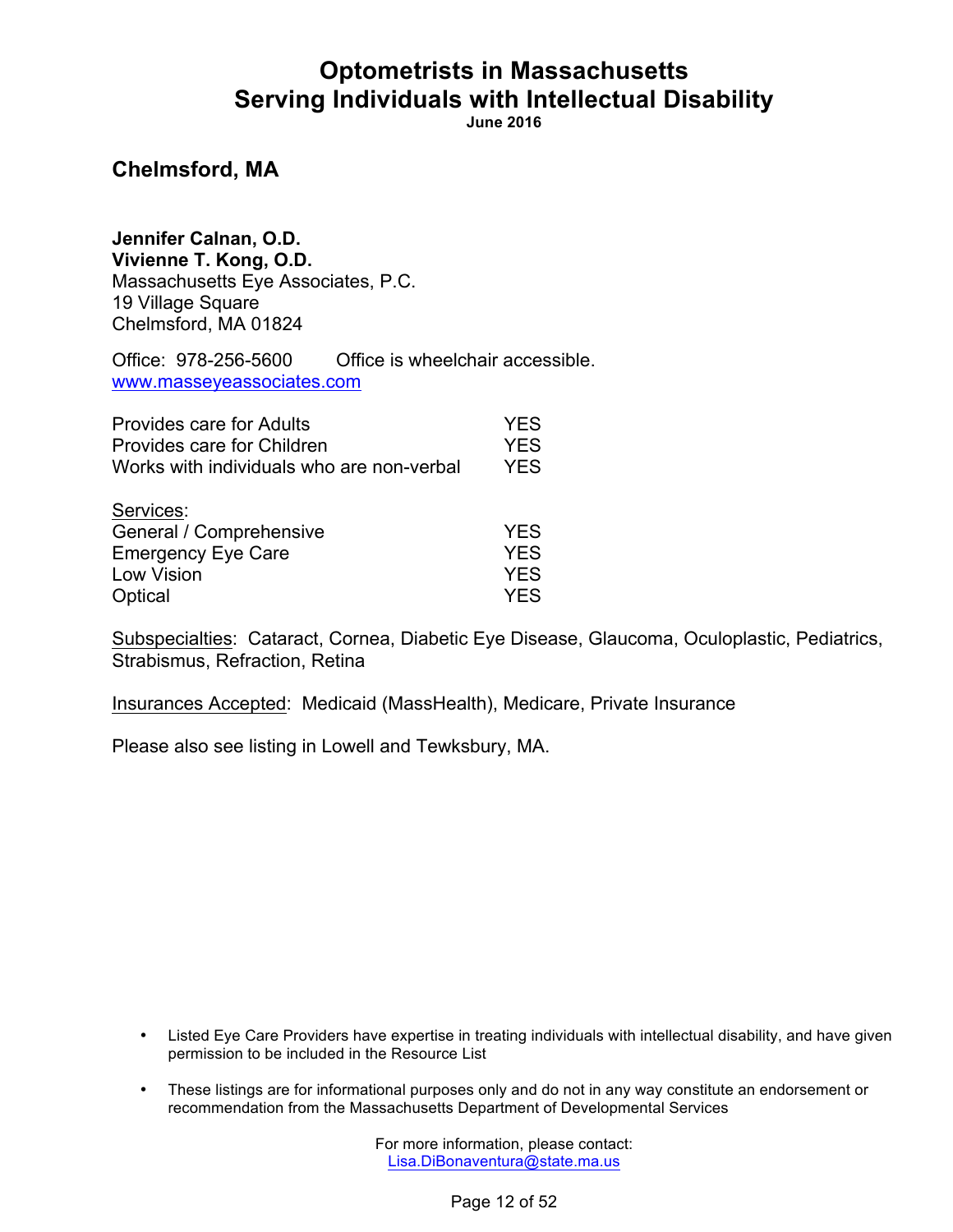**June 2016**

### **East Bridgewater, MA**

#### **Christine Sacco Clegg, O.D.**

New England Eye Southeastern 450 Pleasant Street East Bridgewater, MA 02333

Office: 617-680-8447 Office is wheelchair accessible. www.newenglandeye.org

| Provides care for Adults                  | YES        |
|-------------------------------------------|------------|
| Provides care for Children                | <b>YES</b> |
| Works with individuals who are non-verbal | <b>YES</b> |
| Services:                                 |            |
| General / Comprehensive                   | <b>YES</b> |
| <b>Emergency Eye Care</b>                 | NΟ         |
| Low Vision                                | NO.        |
| Optical                                   | חמ         |

Insurances Accepted: Medicaid (MassHealth), Medicare, Private Insurance

- Listed Eye Care Providers have expertise in treating individuals with intellectual disability, and have given permission to be included in the Resource List
- These listings are for informational purposes only and do not in any way constitute an endorsement or recommendation from the Massachusetts Department of Developmental Services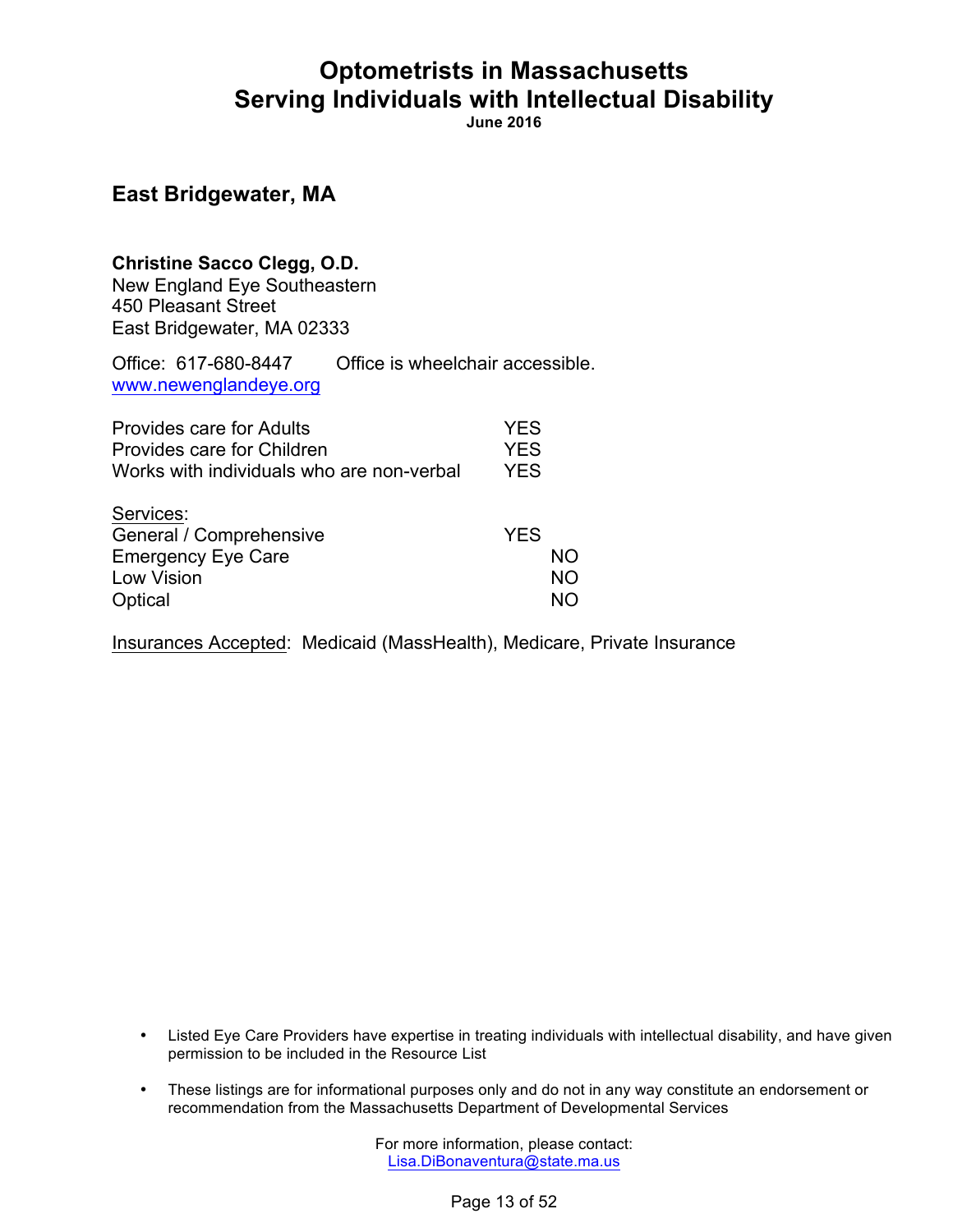**June 2016**

### **East Harwich, MA**

**Frank D. Puzio, O.D. Matthew S. Puzio, O.D.** Puzio Eye Care Associates, LLC 119B Route 137 East Harwich, MA 02645

Office: 508-432-3444 Office is wheelchair accessible. www.puzioeyecare.com

| Provides care for Adults<br>Provides care for Children<br>Works with individuals who are non-verbal | <b>YES</b><br><b>YES</b><br><b>YES</b> |
|-----------------------------------------------------------------------------------------------------|----------------------------------------|
| Services:                                                                                           |                                        |
| General / Comprehensive                                                                             | <b>YES</b>                             |
| <b>Emergency Eye Care</b>                                                                           | <b>YES</b>                             |
| Low Vision                                                                                          | NΩ                                     |
| Optical                                                                                             | YF.S                                   |

Subspecialties: Cataract, Cornea, Diabetic Eye Disease, Pediatrics, Refraction, Retina

Insurances Accepted: Medicaid (MassHealth), Medicare, Private Insurance including BCBS, Tufts, Tufts Medicare Preferred, Harvard Pilgrim, United Healthcare, Aetna

Please also see listing in South Dennis, MA.

- Listed Eye Care Providers have expertise in treating individuals with intellectual disability, and have given permission to be included in the Resource List
- These listings are for informational purposes only and do not in any way constitute an endorsement or recommendation from the Massachusetts Department of Developmental Services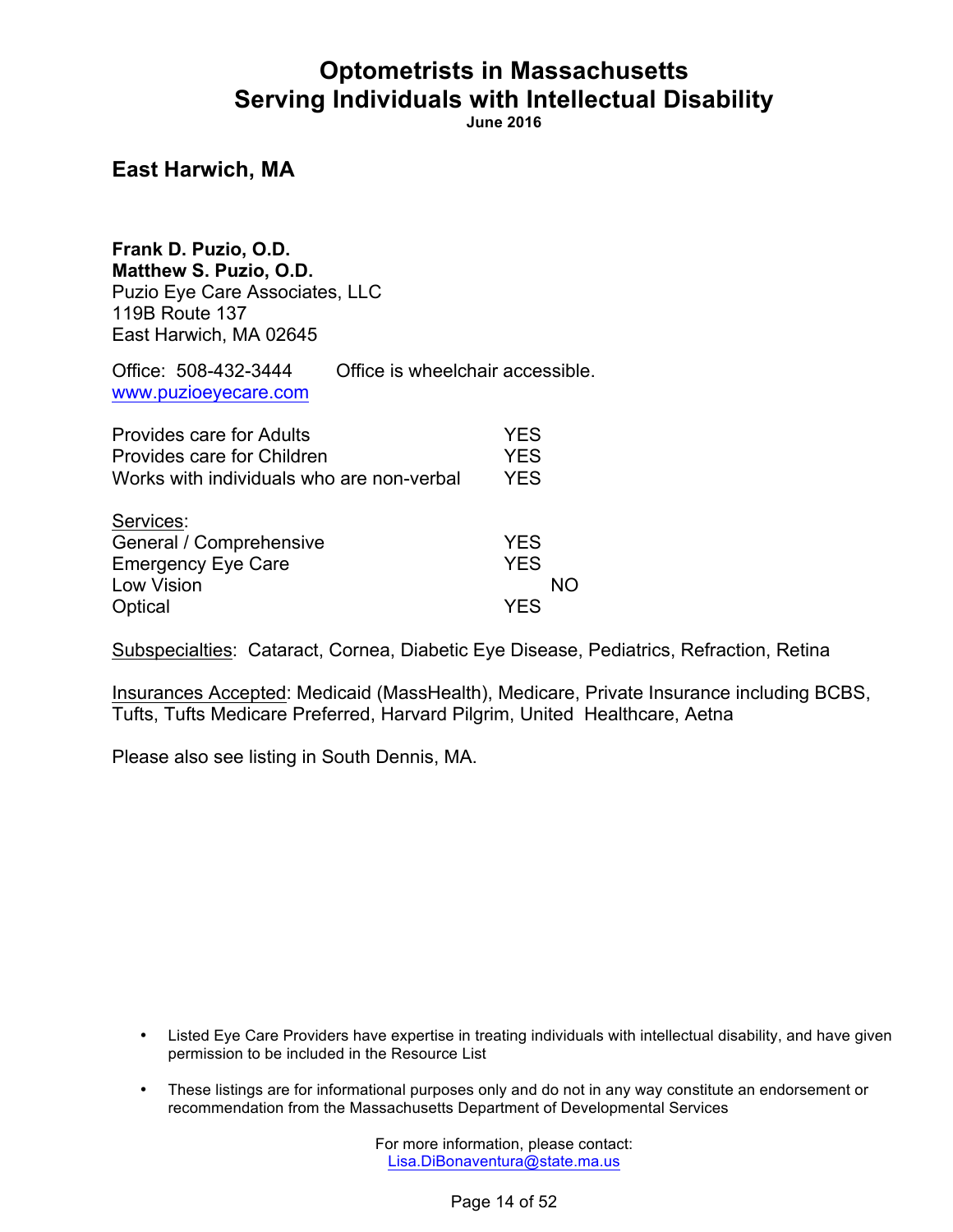**June 2016**

#### **Fairhaven, MA**

**Alayna Allard, O.D. Kayla Baker, O.D. Christina Benevides, O.D. Arthur Goldman, O.D. Rodney Immerman, O.D. Autumn Jackson, O.D. Ronald Mastrolia, O.D. Bryan Murphy, O.D. Nicole Rabideau, O.D. Renée Reis, O.D. Steven Santos, O.D. Brittany Stewart, O.D.** Eye Health Vision Centers 70 Huttleston Ave Fairhaven, MA 02719 Office: 508-994-2020 Office is wheelchair accessible. Provides care for Adults YES

| Provides care for Adults                  | YES        |
|-------------------------------------------|------------|
| Provides care for Children                | <b>YES</b> |
| Works with individuals who are non-verbal | <b>YES</b> |
| Services:                                 |            |
| General / Comprehensive                   | <b>YES</b> |
| <b>Emergency Eye Care</b>                 | <b>YES</b> |
| Low Vision                                | <b>YES</b> |
| Optical                                   | <b>YES</b> |

Subspecialties: Cataract, Cornea, Diabetic Eye Disease, Glaucoma, Neuro Ophthalmology, Oculoplastic, Refraction, Retina, Refractive Surgery, Ocuplastics Surgery, Contact Lenses, Ocular Allery Screening, Dry Eye, Age Related Macular Degeneration, Audiology

Insurances Accepted: Medicaid (MassHealth), Medicare, Private Insurance including Blue Cross Blue Shield of MA, Aetna, Cigna, United Health Care, Harvard Pilgrim, Neighborhood Health Plan, BMC, Fallon

Please also see listings in Fall River, North Dartmouth, and Taunton, MA.

- Listed Eye Care Providers have expertise in treating individuals with intellectual disability, and have given permission to be included in the Resource List
- These listings are for informational purposes only and do not in any way constitute an endorsement or recommendation from the Massachusetts Department of Developmental Services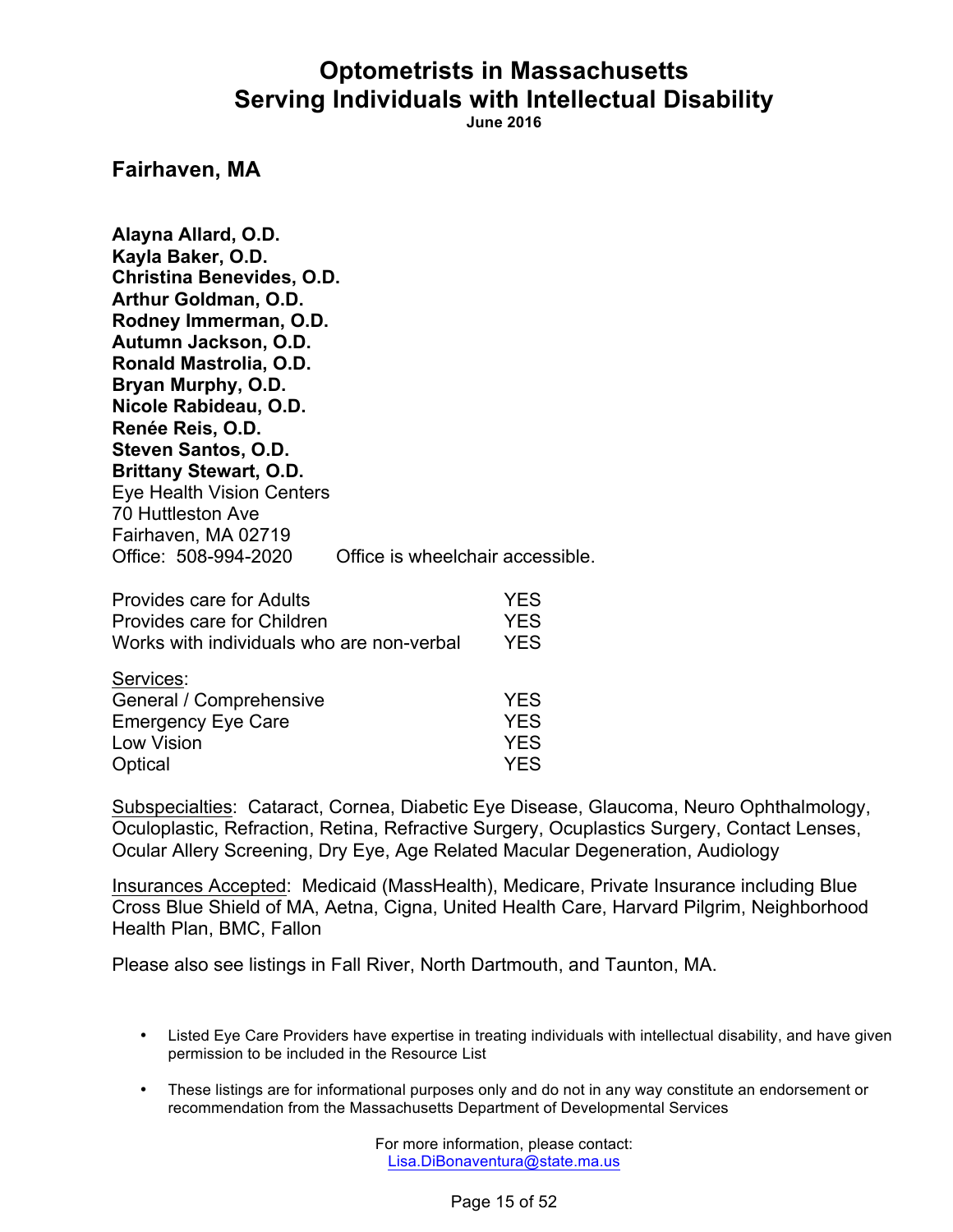**June 2016**

**Fall River, MA**

**Alayna Allard, O.D. Kayla Baker, O.D. Christina Benevides, O.D. Arthur Goldman, O.D. Rodney Immerman, O.D. Autumn Jackson, O.D. Ronald Mastrolia, O.D. Bryan Murphy, O.D. Nicole Rabideau, O.D. Renée Reis, O.D. Steven Santos, O.D. Brittany Stewart, O.D.** Eye Health Vision Centers 933 Pleasant Street Fall River, MA 02723 Office: 508-673-2020 Office is wheelchair accessible. Provides care for Adults YES

| Provides care for Adults                  | YES        |
|-------------------------------------------|------------|
| Provides care for Children                | <b>YES</b> |
| Works with individuals who are non-verbal | <b>YES</b> |
| Services:                                 |            |
| General / Comprehensive                   | <b>YES</b> |
| <b>Emergency Eye Care</b>                 | <b>YES</b> |
| Low Vision                                | <b>YES</b> |
| Optical                                   | <b>YES</b> |

Subspecialties: Cataract, Cornea, Diabetic Eye Disease, Glaucoma, Neuro Ophthalmology, Oculoplastic, Refraction, Retina, Refractive Surgery, Ocuplastics Surgery, Contact Lenses, Ocular Allery Screening, Dry Eye, Age Related Macular Degeneration, Audiology

Insurances Accepted: Medicaid (MassHealth), Medicare, Private Insurance including Blue Cross Blue Shield of MA, Aetna, Cigna, United Health Care, Harvard Pilgrim, Neighborhood Health Plan, BMC, Fallon

Please also see listings in Fairhaven, North Dartmouth, and Taunton, MA.

- Listed Eye Care Providers have expertise in treating individuals with intellectual disability, and have given permission to be included in the Resource List
- These listings are for informational purposes only and do not in any way constitute an endorsement or recommendation from the Massachusetts Department of Developmental Services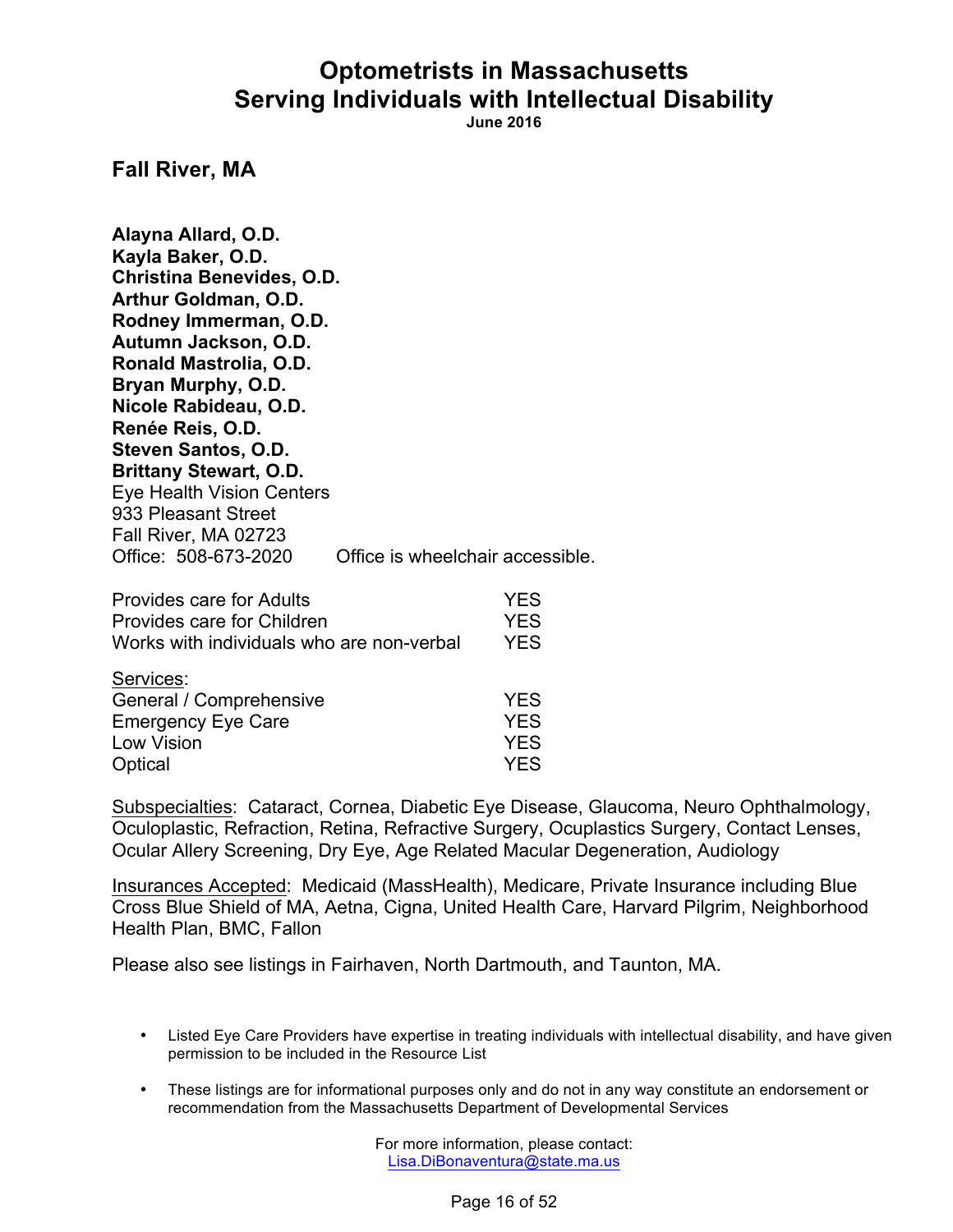**June 2016**

### **Fall River, MA (continued)**

### **Kathryn M. Arruda, O.D.**

**Carlos R. DeFreitas, O.D.** Advanced Eye Centers, Inc. 1741 President Ave Fall River, MA 02720

Office: 508-674-2020 Office is wheelchair accessible. www.2020aec.com

| Provides care for Adults<br>Provides care for Children<br>Works with individuals who are non-verbal |            |
|-----------------------------------------------------------------------------------------------------|------------|
| Services:                                                                                           |            |
| General / Comprehensive                                                                             | <b>YES</b> |
| <b>Emergency Eye Care</b>                                                                           | <b>YES</b> |
| Low Vision                                                                                          | <b>YES</b> |
| Optical                                                                                             | <b>YES</b> |

Subspecialties: Cataract, Cornea, Diabetic Eye Disease, Glaucoma, Neuro Ophthalmology, Oculoplastic, Pediatrics, Strabismus, Refraction, Retina

Insurances Accepted: Medicaid (MassHealth), Medicare, Private Insurance

Please also see listings in New Bedford, North Dartmouth, and Taunton, MA.

- Listed Eye Care Providers have expertise in treating individuals with intellectual disability, and have given permission to be included in the Resource List
- These listings are for informational purposes only and do not in any way constitute an endorsement or recommendation from the Massachusetts Department of Developmental Services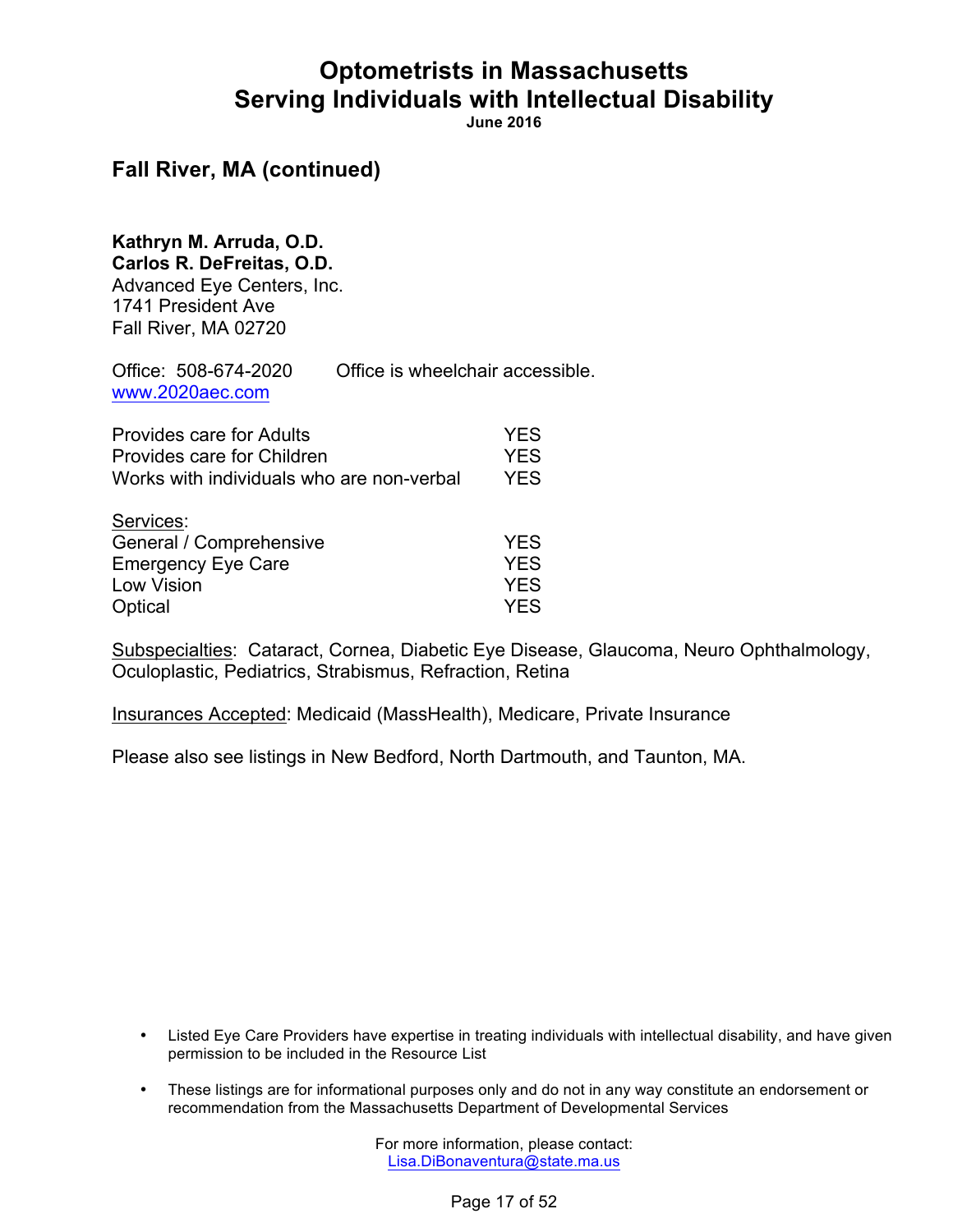**June 2016**

### **Fall River, MA (continued)**

| Donna Gavin, O.D.<br>1565 North Main Street<br>Fall River, MA 02723                                 |                                  |                                        |                 |
|-----------------------------------------------------------------------------------------------------|----------------------------------|----------------------------------------|-----------------|
| Office: 401-849-0190                                                                                | Office is wheelchair accessible. |                                        |                 |
| Provides care for Adults<br>Provides care for Children<br>Works with individuals who are non-verbal |                                  | <b>YES</b><br><b>YES</b><br><b>YES</b> |                 |
| Services:<br>General / Comprehensive<br><b>Emergency Eye Care</b><br>Low Vision                     |                                  | <b>YFS</b>                             | <b>NO</b><br>NΟ |
| Optical                                                                                             |                                  |                                        |                 |

Subspecialties: Low Vision at this location.

Insurances Accepted: Medicaid (MassHealth), Medicare, Private Insurance

- Listed Eye Care Providers have expertise in treating individuals with intellectual disability, and have given permission to be included in the Resource List
- These listings are for informational purposes only and do not in any way constitute an endorsement or recommendation from the Massachusetts Department of Developmental Services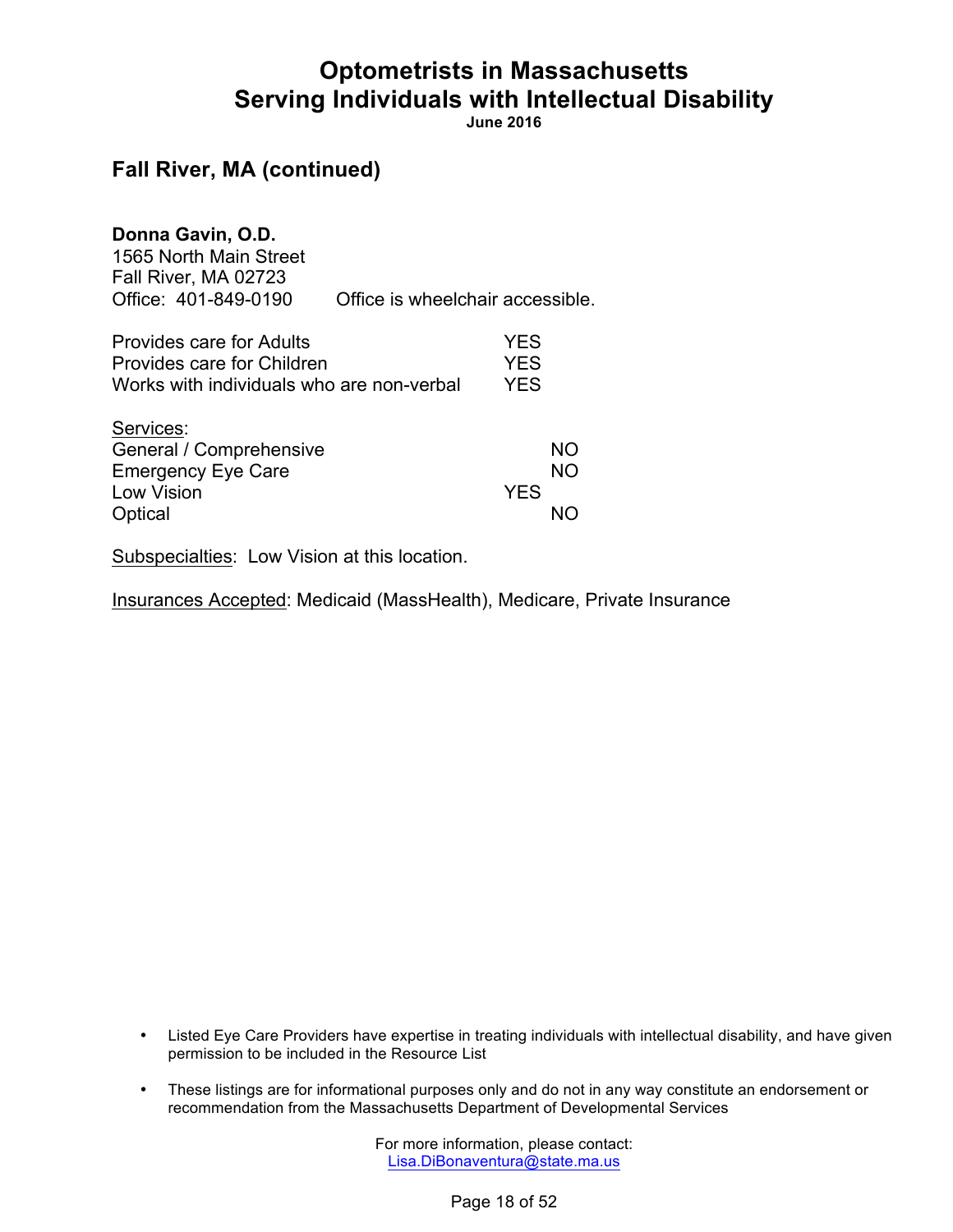**June 2016**

### **Framingham, MA**

**Nicole Quinn O.D.** New England Eye Center - Framingham Tufts Medical Center 959 Concord Street, Suite 302 Framingham, MA 01701

Office: 508-879-3204 Office is wheelchair accessible. www.neec.com

| <b>Provides care for Adults</b>           | <b>YES</b> |
|-------------------------------------------|------------|
| Provides care for Children                | <b>YES</b> |
| Works with individuals who are non-verbal | <b>YES</b> |
| Services:                                 |            |
| General / Comprehensive                   | <b>YES</b> |
| <b>Emergency Eye Care</b>                 | <b>YES</b> |
| Low Vision                                | <b>YES</b> |
| Optical                                   | <b>YES</b> |

Subspecialties: Cataract, Cornea, Diabetic Eye Disease, Glaucoma, Neuro Ophthalmology, Oculoplastic, Pediatrics, Strabismus, Refraction, Retina

Insurances Accepted: Medicaid (MassHealth), Medicare, Private Insurance.

Please also see listing in Boston, MA.

- Listed Eye Care Providers have expertise in treating individuals with intellectual disability, and have given permission to be included in the Resource List
- These listings are for informational purposes only and do not in any way constitute an endorsement or recommendation from the Massachusetts Department of Developmental Services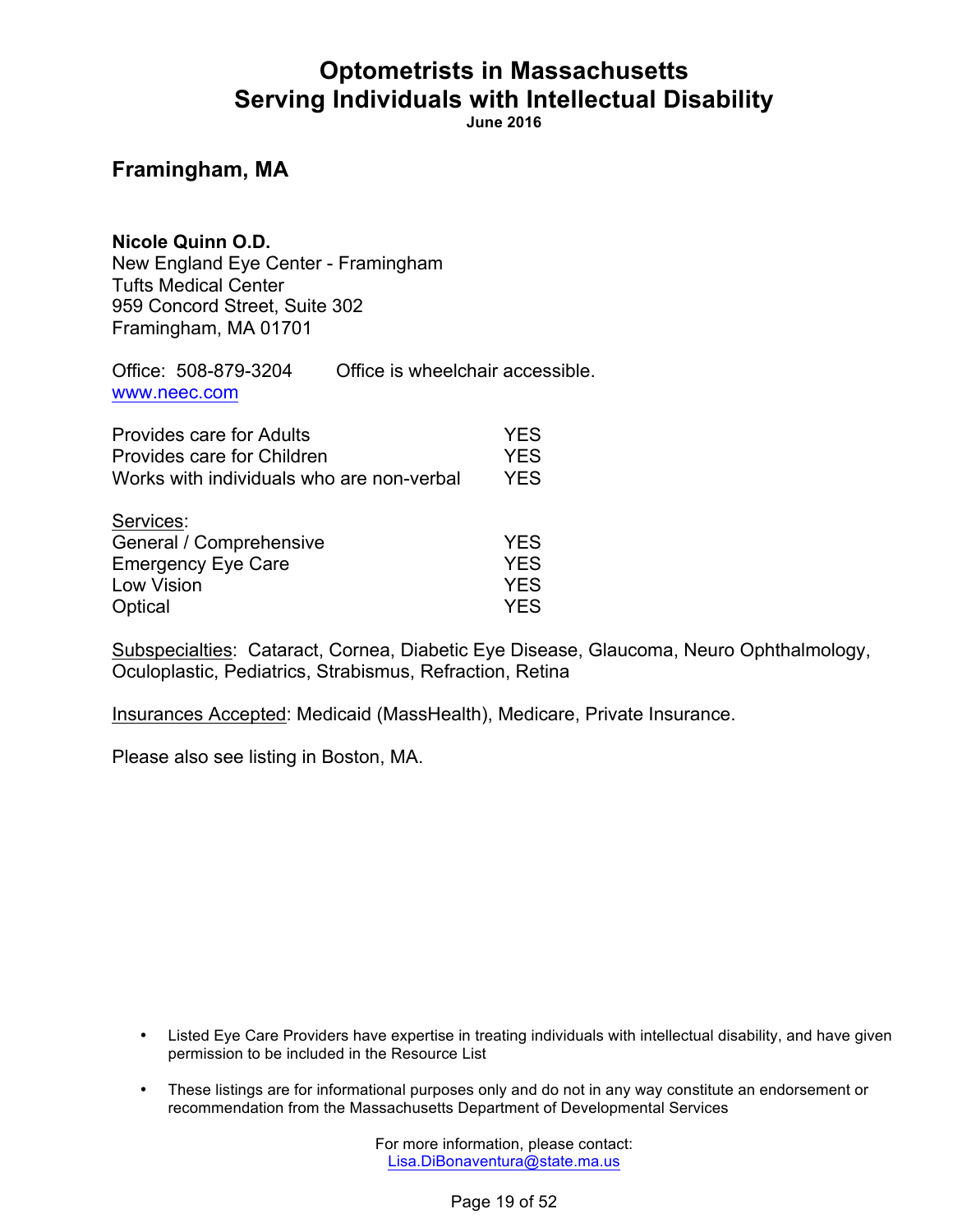**June 2016**

#### **Gardner, MA**

**Melissa J. Butler, O.D. Karen M. Gingras, O.D. Kristin Glavine, O.D. Thomas Maher, O.D. Tracy A. Roettiger, O.D. Steven V. Vachula II, O.D. Andrew Walkoviak, O.D.** Eye & Lasik Center 354 Main Street Gardner, MA 01440

| Office: 413-774-7016<br>www.eyeandlasik.com | Office is wheelchair accessible. |
|---------------------------------------------|----------------------------------|
| <b>Provides care for Adults</b>             | <b>YFS</b>                       |
| Provides care for Children                  | YFS.                             |

| Services:                 |            |
|---------------------------|------------|
| General / Comprehensive   | <b>YES</b> |
| <b>Emergency Eye Care</b> | <b>YFS</b> |
| Low Vision                | NO.        |
| Optical                   | <b>YES</b> |

Works with individuals who are non-verbal NO

Subspecialties: Cataract, Cornea, Diabetic Eye Disease, Glaucoma, Refraction

Insurances Accepted: Medicaid (MassHealth), Medicare, Private Insurance including most medical and vision plans.

Please also see listings in Athol, Greenfield, Holyoke, Shelburne Falls, and West Springfield, MA.

- Listed Eye Care Providers have expertise in treating individuals with intellectual disability, and have given permission to be included in the Resource List
- These listings are for informational purposes only and do not in any way constitute an endorsement or recommendation from the Massachusetts Department of Developmental Services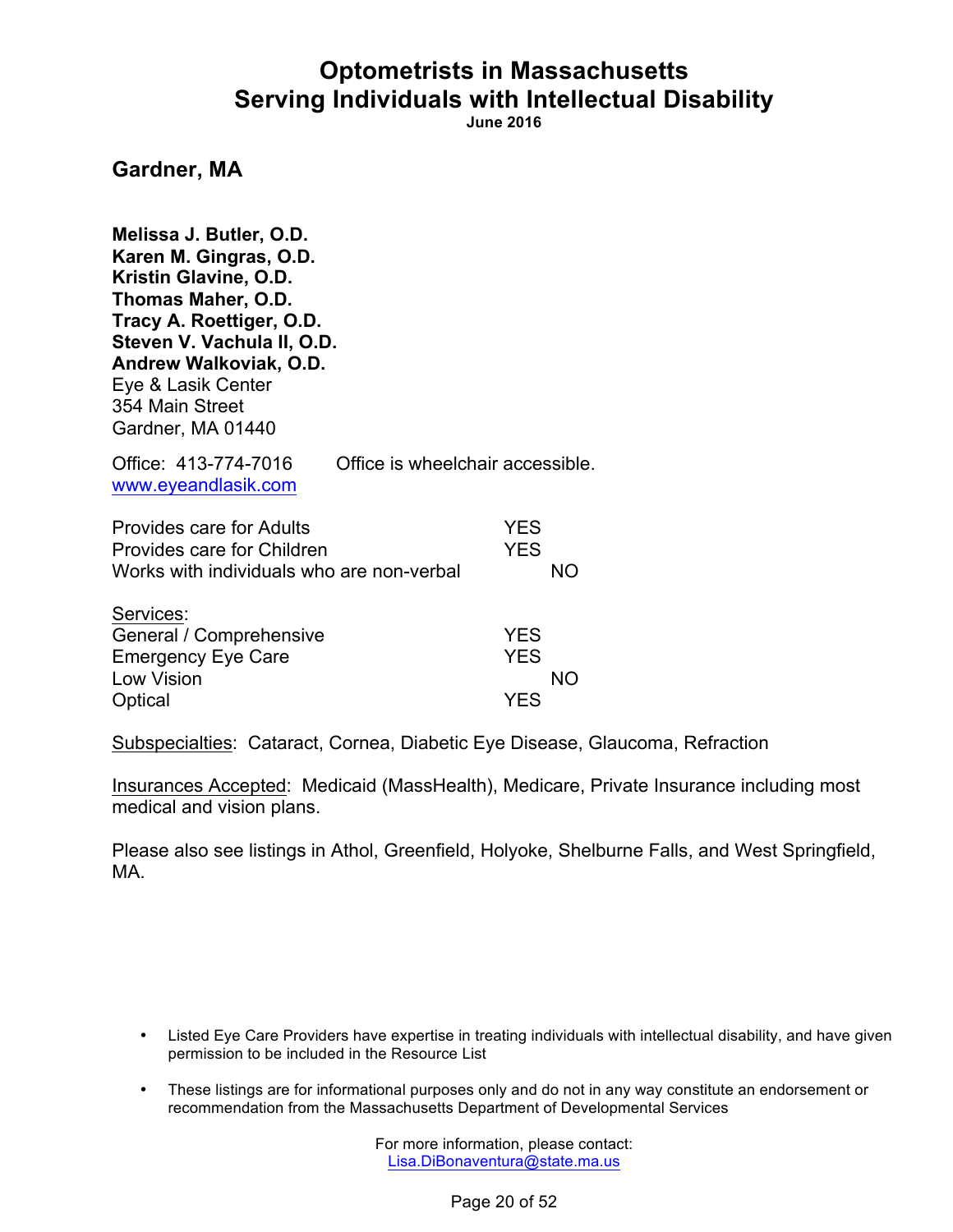**June 2016**

#### **Greenfield, MA**

**Melissa J. Butler, O.D. Karen M. Gingras, O.D. Kristin Glavine, O.D. Thomas Maher, O.D. Tracy A. Roettiger, O.D. Steven V. Vachula II, O.D. Andrew Walkoviak, O.D.** Eye & Lasik Center 33 Riddell Street Greenfield, MA 01301

| Office: 413-774-7016 | Office is wheelchair accessible. |
|----------------------|----------------------------------|
| www.eyeandlasik.com  |                                  |

| <b>Provides care for Adults</b>           | YES. |     |
|-------------------------------------------|------|-----|
| Provides care for Children                | YES. |     |
| Works with individuals who are non-verbal |      | NO. |

| Services:                 |            |
|---------------------------|------------|
| General / Comprehensive   | <b>YES</b> |
| <b>Emergency Eye Care</b> | <b>YES</b> |
| Low Vision                | <b>NO</b>  |
| Optical                   | <b>YES</b> |

Subspecialties: Cataract, Cornea, Diabetic Eye Disease, Glaucoma, Refraction

Insurances Accepted: Medicaid (MassHealth), Medicare, Private Insurance including most medical and vision plans.

Please also see listings in Athol, Gardner, Holyoke, Shelburne Falls, and West Springfield, MA.

- Listed Eye Care Providers have expertise in treating individuals with intellectual disability, and have given permission to be included in the Resource List
- These listings are for informational purposes only and do not in any way constitute an endorsement or recommendation from the Massachusetts Department of Developmental Services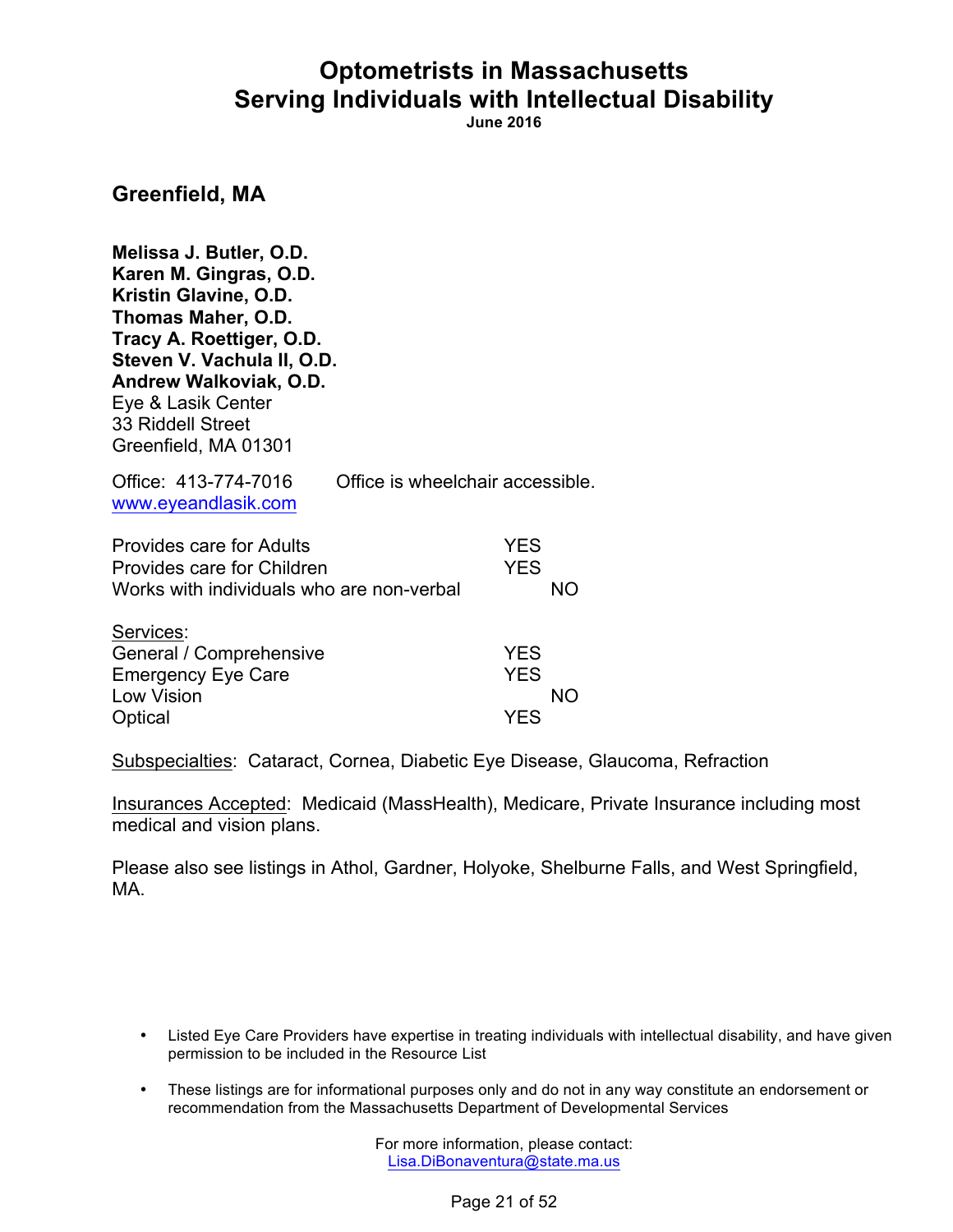**June 2016**

### **Groveland, MA**

**Kathleen Horn, O.D.** Dr. Laura Anne Potvin, PC 939 Salem Street Suite 7 Groveland, MA 01834 Office: 978-374-8991 Office is wheelchair accessible. www.drlauraannepotvinpc.com

| <b>Provides care for Adults</b>           | <b>YES</b> |    |
|-------------------------------------------|------------|----|
| Provides care for Children                | <b>YES</b> |    |
| Works with individuals who are non-verbal | <b>YES</b> |    |
| Services:                                 |            |    |
| General / Comprehensive                   | <b>YES</b> |    |
| <b>Emergency Eye Care</b>                 | <b>YES</b> |    |
| <b>Low Vision</b>                         |            | NΩ |
| Optical                                   | YFS        |    |

Subspecialties: Cataract, Cornea, Diabetic Eye Disease, Neuro Ophthalmology, Pediatrics, Strabismus, Refraction

Insurances Accepted: Medicaid (MassHealth), Medicare, Private Insurance

- Listed Eye Care Providers have expertise in treating individuals with intellectual disability, and have given permission to be included in the Resource List
- These listings are for informational purposes only and do not in any way constitute an endorsement or recommendation from the Massachusetts Department of Developmental Services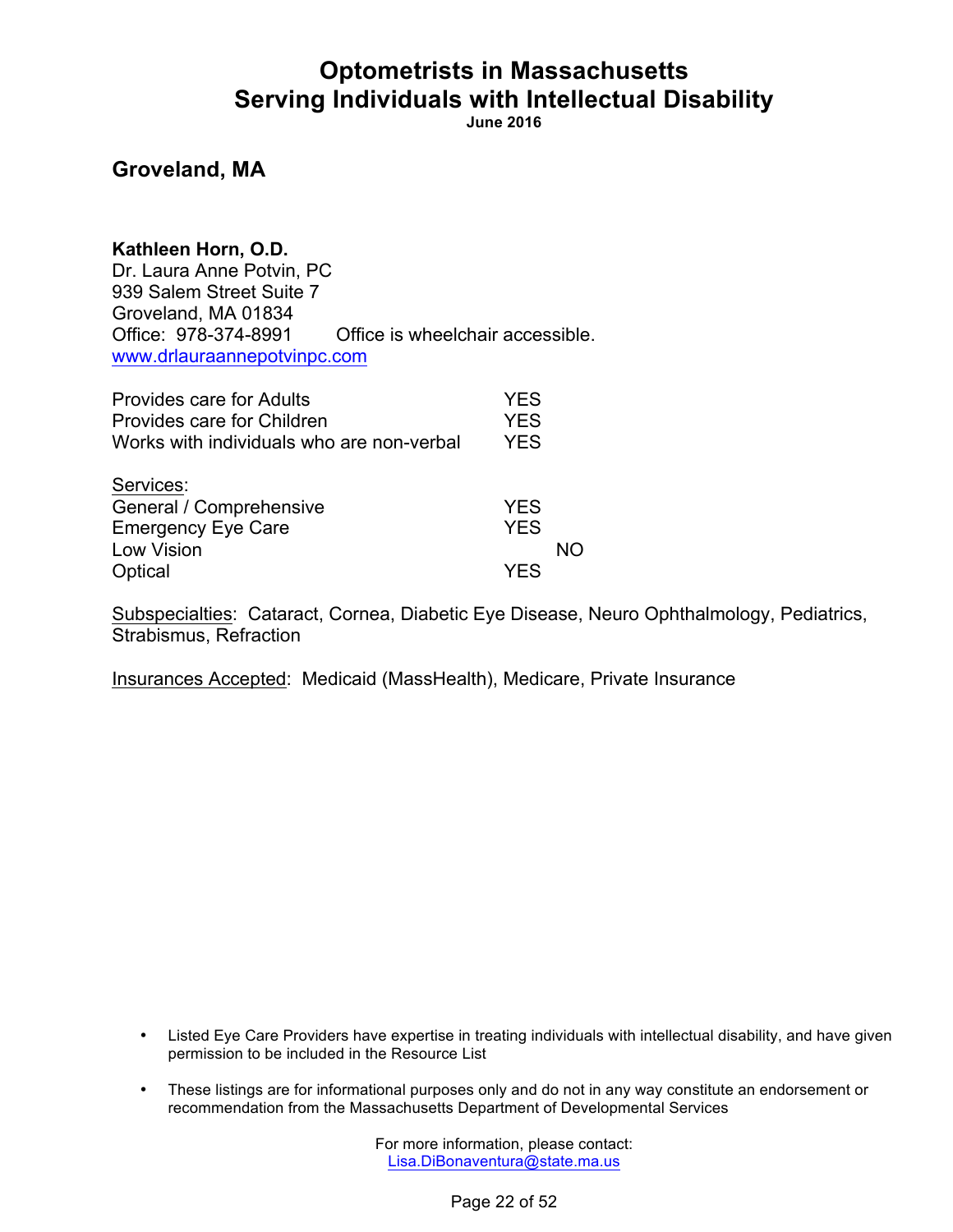**June 2016**

#### **Holyoke, MA**

**Melissa J. Butler, O.D. Karen M. Gingras, O.D. Thomas Maher, O.D. Tracy A. Roettiger, O.D. Steven V. Vachula II, O.D. Andrew Walkoviak, O.D.** Eye & Lasik Center 10 Hospital Drive Ste. 205 Holyoke, MA 01040

Office: 413-774-7016 Office is wheelchair accessible. www.eyeandlasik.com

| <b>Provides care for Adults</b>           | <b>YES</b> |
|-------------------------------------------|------------|
| Provides care for Children                | <b>YES</b> |
| Works with individuals who are non-verbal | NΟ         |
| Services:                                 |            |
| General / Comprehensive                   | <b>YES</b> |
| <b>Emergency Eye Care</b>                 | <b>YES</b> |
| Low Vision                                | NΟ         |
| Optical                                   | YES        |

Subspecialties: Cataract, Cornea, Diabetic Eye Disease, Glaucoma, Refraction

Insurances Accepted: Medicaid (MassHealth), Medicare, Private Insurance including most medical and vision plans.

Please also see listings in Athol, Gardner, Greenfield, Shelburne Falls, and West Springfield, MA.

- Listed Eye Care Providers have expertise in treating individuals with intellectual disability, and have given permission to be included in the Resource List
- These listings are for informational purposes only and do not in any way constitute an endorsement or recommendation from the Massachusetts Department of Developmental Services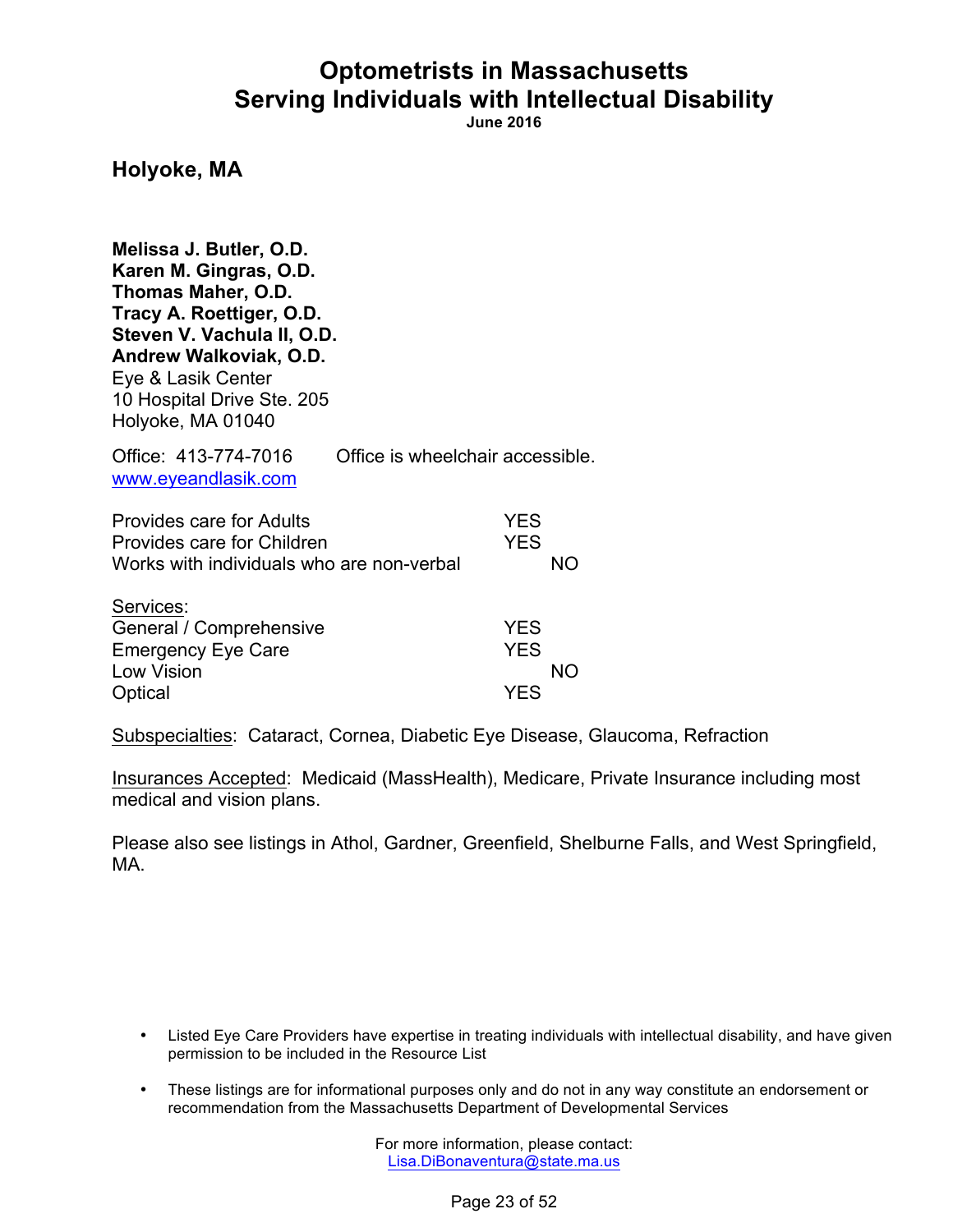**June 2016**

**Lowell, MA**

**Jennifer Calnan, O.D. Vivienne T. Kong, O.D.** Massachusetts Eye Associates, P.C. 33 Bartlett Street, Ste. 101 Lowell, MA 01852

Office: 978-256-5600 Office is wheelchair accessible. www.masseyeassociates.com

| Provides care for Adults<br>Provides care for Children<br>Works with individuals who are non-verbal | <b>YES</b><br><b>YES</b><br><b>YES</b> |
|-----------------------------------------------------------------------------------------------------|----------------------------------------|
| Services:<br>General / Comprehensive                                                                | <b>YES</b>                             |
| <b>Emergency Eye Care</b>                                                                           | <b>YES</b>                             |
| Low Vision                                                                                          | <b>YES</b>                             |
| Optical                                                                                             | <b>YES</b>                             |

Subspecialties: Cataract, Cornea, Diabetic Eye Disease, Glaucoma, Oculoplastic, Pediatrics, Strabismus, Refraction, Retina

Insurances Accepted: Medicaid (MassHealth), Medicare, Private Insurance

Please also see listing in Chelmsford and Tewksbury, MA.

- Listed Eye Care Providers have expertise in treating individuals with intellectual disability, and have given permission to be included in the Resource List
- These listings are for informational purposes only and do not in any way constitute an endorsement or recommendation from the Massachusetts Department of Developmental Services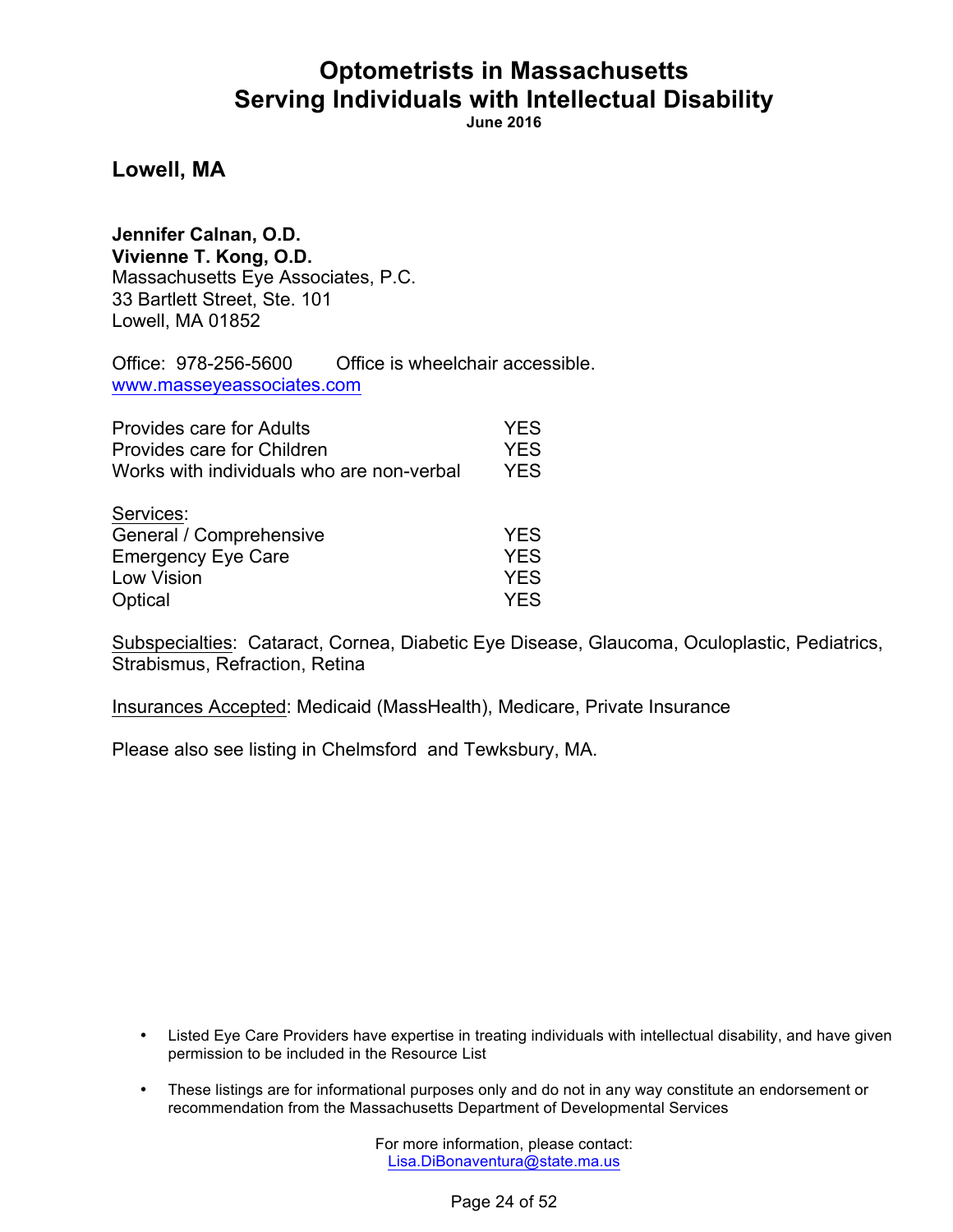**June 2016**

### **Mattapan, MA**

**Ronald M. Cline, O.D.** Dr. Ronald M. Cline & Associates Vision Specialists of Randolph Eye Associates 1587 Blue Hill Avenue Mattapan, MA 02126

Office: 617-298-6998 Office is not wheelchair accessible. www.visionspecialistsinc.com

| Provides care for Adults                  | YES        |    |
|-------------------------------------------|------------|----|
| Provides care for Children                | <b>YES</b> |    |
| Works with individuals who are non-verbal | <b>YES</b> |    |
| Services:                                 |            |    |
| General / Comprehensive                   | <b>YES</b> |    |
| <b>Emergency Eye Care</b>                 | <b>YES</b> |    |
| Low Vision                                |            | NΩ |
| Optical                                   | YFS        |    |

Subspecialties: Cataract, Cornea, Diabetic Eye Disease, Glaucoma, Pediatrics, Refraction, Retina, no surgery

Insurances Accepted: Medicaid (MassHealth), Medicare, Private Insurance including BCBS, Tufts, Harvard Pilgrim, Aetna, Neighborhood Health, Cigna, United, Eyemed, VSP, BMC **Healthnet** 

Please also see listing in Randolph, MA.

- Listed Eye Care Providers have expertise in treating individuals with intellectual disability, and have given permission to be included in the Resource List
- These listings are for informational purposes only and do not in any way constitute an endorsement or recommendation from the Massachusetts Department of Developmental Services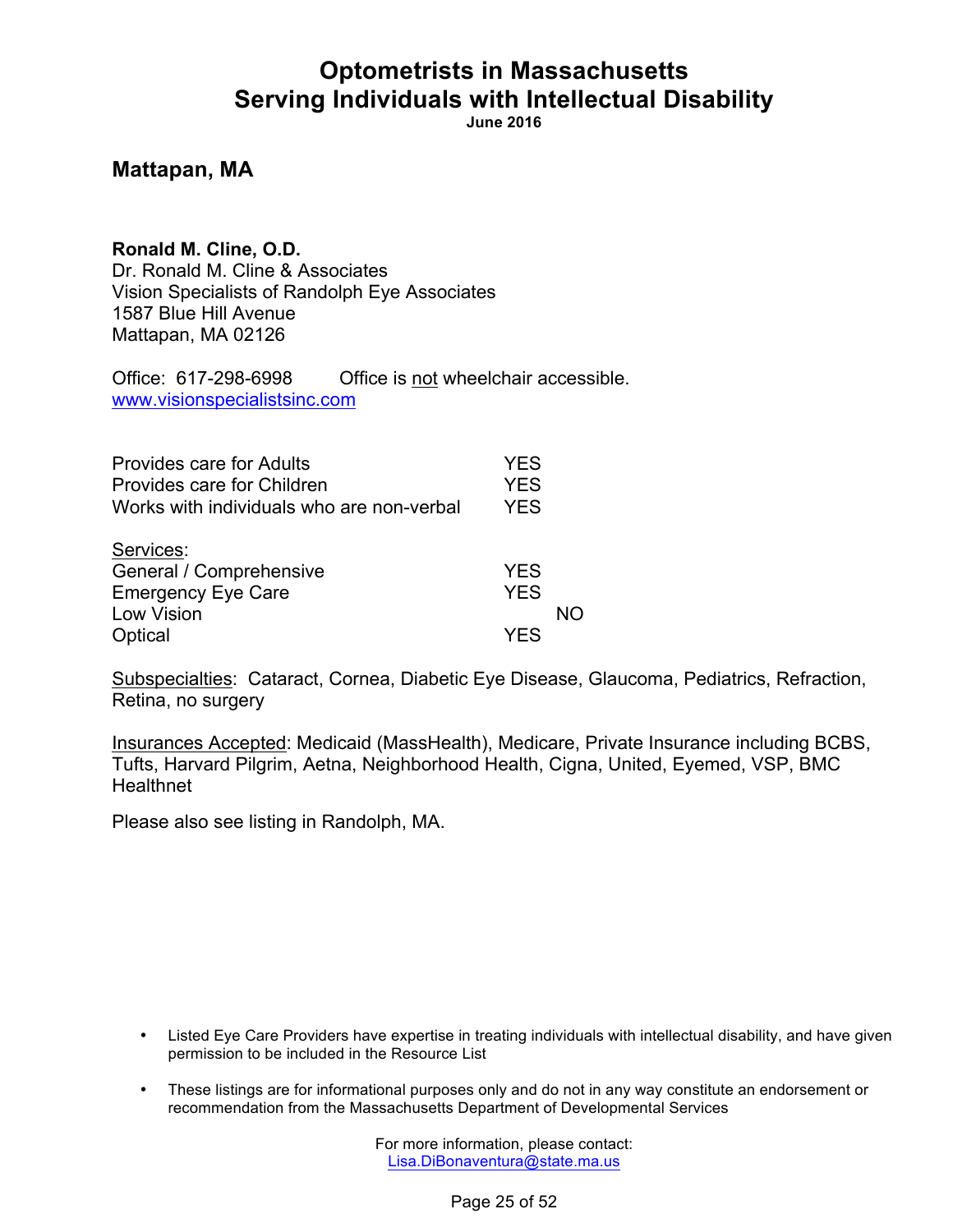**June 2016**

#### **Melrose, MA**

#### **Herbert Schurgin, O.D.**

Suburban Eye / Towne Optical 511 Main Street Melrose, MA 02176

Office: 781-662-9229 Office is wheelchair accessible. www.towneoptical.net

| <b>Provides care for Adults</b>           | <b>YES</b> |
|-------------------------------------------|------------|
| Provides care for Children                | <b>YES</b> |
| Works with individuals who are non-verbal | <b>YES</b> |
| Services:                                 |            |
| General / Comprehensive                   | <b>YES</b> |
| <b>Emergency Eye Care</b>                 | <b>YES</b> |
| Low Vision                                | <b>YES</b> |
| Optical                                   | <b>YES</b> |

Subspecialties: Cataract, Cornea, Diabetic Eye Disease, Glaucoma, Pediatrics, Refraction, Retina

Insurances Accepted: Medicaid (Mass Health), Medicare, Private Insurance, Self- pay including most credit cards (not American Express), most Vision Plans including VSP, EYEMED, DAVIS, etc.

Please also see listing in Beverly, MA.

- Listed Eye Care Providers have expertise in treating individuals with intellectual disability, and have given permission to be included in the Resource List
- These listings are for informational purposes only and do not in any way constitute an endorsement or recommendation from the Massachusetts Department of Developmental Services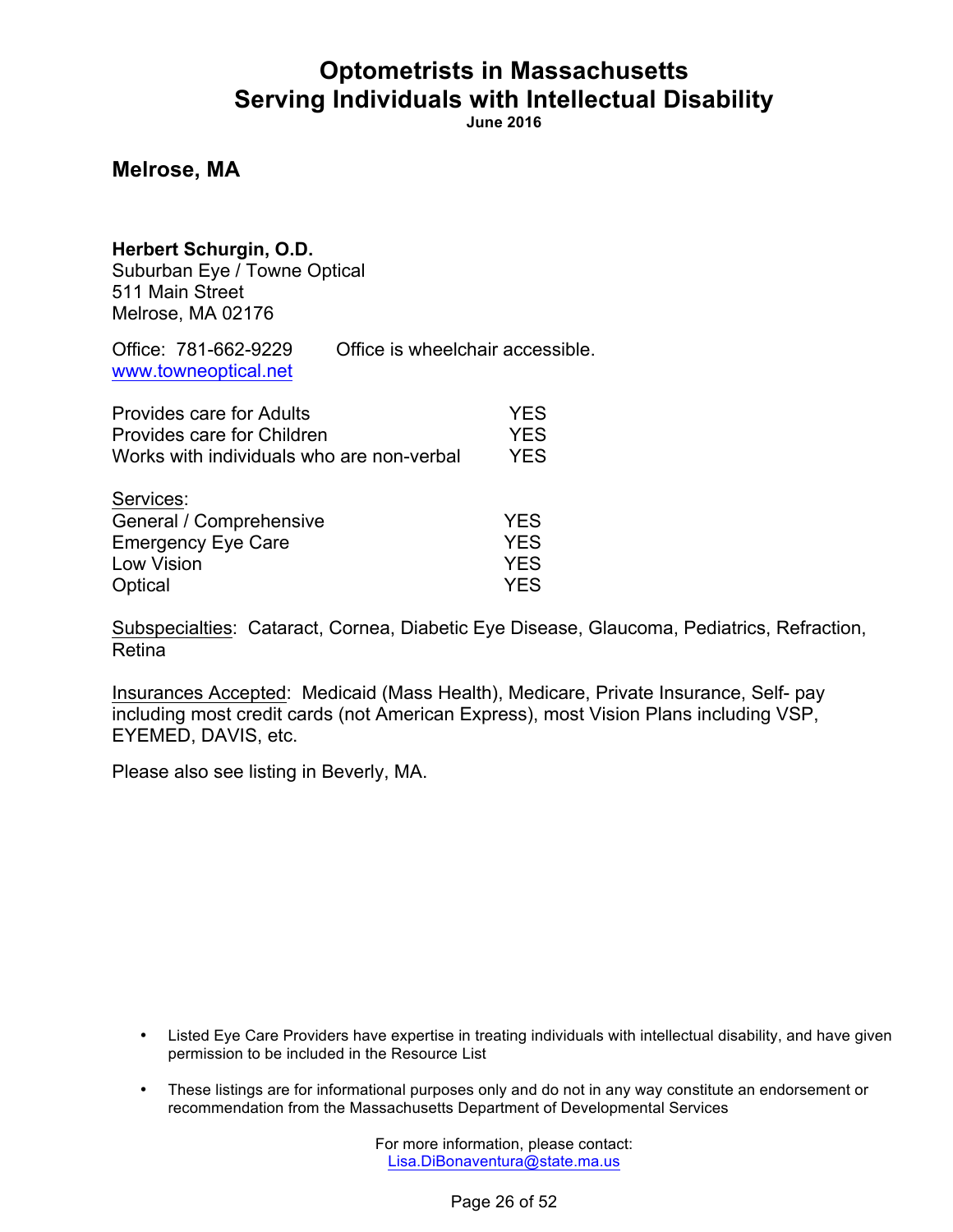**June 2016**

#### **New Bedford, MA**

# **Kathryn M. Arruda, O.D.**

**Carlos R. DeFreitas, O.D.**

Advanced Eye Centers, Inc. 854 Purchase St. New Bedford, MA 02740

Office: 508-717-0477 Office is wheelchair accessible. www.2020aec.com

| <b>Provides care for Adults</b>           | <b>YES</b> |
|-------------------------------------------|------------|
| Provides care for Children                | <b>YES</b> |
| Works with individuals who are non-verbal | <b>YES</b> |
| Services:                                 |            |
| General / Comprehensive                   | <b>YES</b> |
| <b>Emergency Eye Care</b>                 | <b>YES</b> |
| Low Vision                                | <b>YES</b> |
| Optical                                   | <b>YES</b> |

Subspecialties: Cataract, Cornea, Diabetic Eye Disease, Glaucoma, Neuro Ophthalmology, Oculoplastic, Pediatrics, Strabismus, Refraction, Retina

Insurances Accepted: Medicaid (MassHealth), Medicare, Private Insurance

Please also see listings in Fall River, North Dartmouth, and Taunton MA.

- Listed Eye Care Providers have expertise in treating individuals with intellectual disability, and have given permission to be included in the Resource List
- These listings are for informational purposes only and do not in any way constitute an endorsement or recommendation from the Massachusetts Department of Developmental Services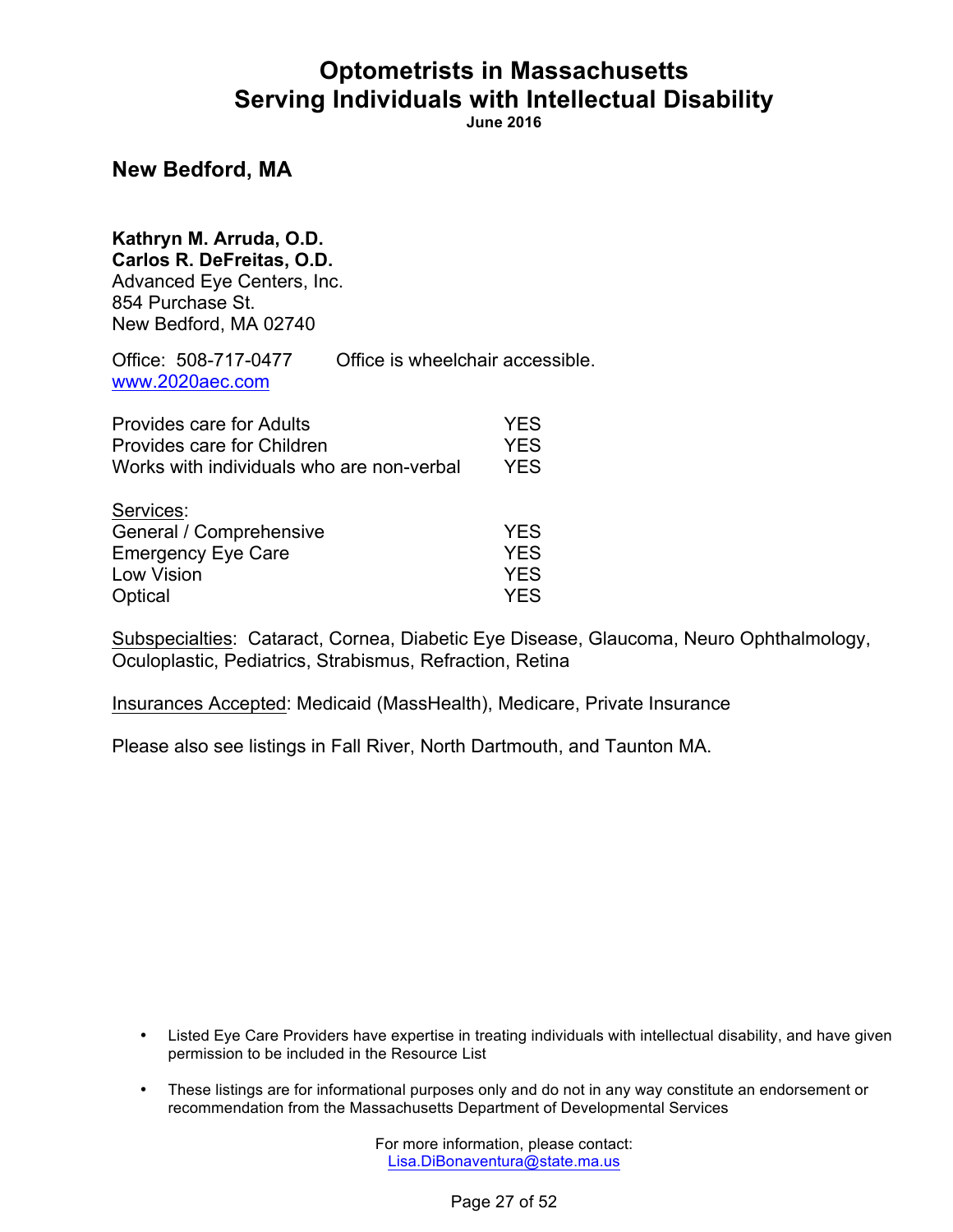**June 2016**

#### **Newburyport, MA**

### **Robin S. Blair, O.D.**

18 Market Street Newburyport, MA 01950

Office: 978-465-3491 Office is wheelchair accessible. www.drrobinblair.net

| Provides care for Adults<br>Provides care for Children<br>Works with individuals who are non-verbal | <b>YES</b><br><b>YES</b><br><b>YES</b> |    |
|-----------------------------------------------------------------------------------------------------|----------------------------------------|----|
| Services:<br>General / Comprehensive<br><b>Emergency Eye Care</b>                                   | <b>YES</b><br><b>YES</b>               | NΩ |
| Low Vision<br>Optical                                                                               | YFS                                    |    |

Subspecialties: Pediatrics, Strabismus, Refraction

Insurances Accepted: Medicaid (MassHealth), Medicare

- Listed Eye Care Providers have expertise in treating individuals with intellectual disability, and have given permission to be included in the Resource List
- These listings are for informational purposes only and do not in any way constitute an endorsement or recommendation from the Massachusetts Department of Developmental Services

For more information, please contact: Lisa.DiBonaventura@state.ma.us

Page 28 of 52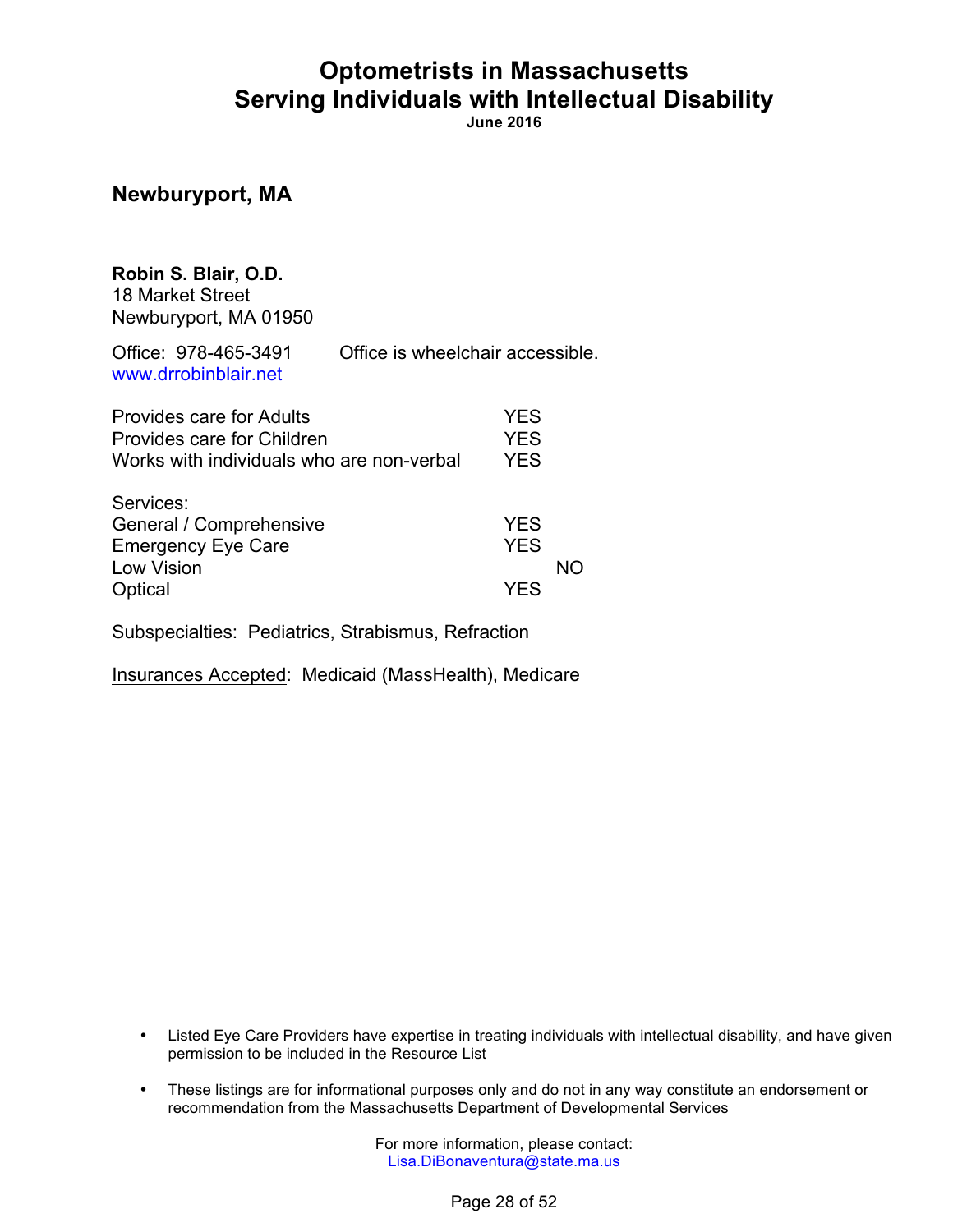**June 2016**

**Newton, MA**

#### **Richard J. Jamara, O.D.**

The Carroll Center for the Blind 770 Centre Street Newton, MA 02458

Office: 617-262-2020 (ask for Newton Practice) Office is wheelchair accessible. www.carroll.org

| Provides care for Adults                                                                          | <b>YES</b>                           |
|---------------------------------------------------------------------------------------------------|--------------------------------------|
| Provides care for Children                                                                        | <b>YES</b>                           |
| Works with individuals who are non-verbal                                                         | <b>YES</b>                           |
| Services:<br>General / Comprehensive<br><b>Emergency Eye Care</b><br><b>Low Vision</b><br>Optical | NΟ<br>NΟ<br><b>YES</b><br><b>YES</b> |

Subspecialties: Low Vision

Insurances Accepted: Medicaid (Mass Health), Medicare, Private

Please also see listing in Boston, MA.

- Listed Eye Care Providers have expertise in treating individuals with intellectual disability, and have given permission to be included in the Resource List
- These listings are for informational purposes only and do not in any way constitute an endorsement or recommendation from the Massachusetts Department of Developmental Services

For more information, please contact: Lisa.DiBonaventura@state.ma.us

Page 29 of 52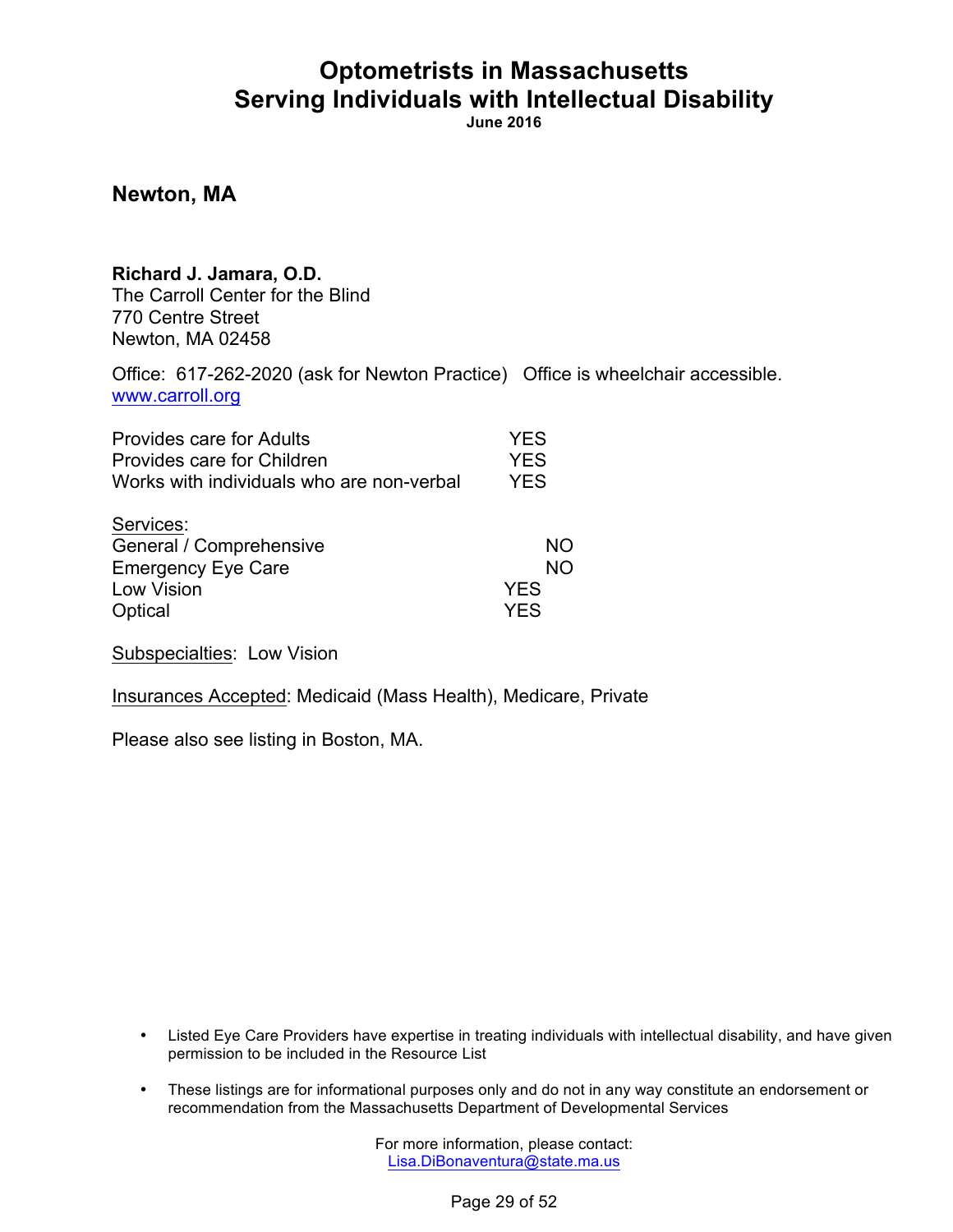**June 2016**

#### **North Dartmouth, MA**

**Alayna Allard, O.D. Kayla Baker, O.D. Christina Benevides, O.D. Arthur Goldman, O.D. Rodney Immerman, O.D. Autumn Jackson, O.D. Ronald Mastrolia, O.D. Bryan Murphy, O.D. Nicole Rabideau, O.D. Renée Reis, O.D. Steven Santos, O.D. Brittany Stewart, O.D.** Eye Health Vision Centers 51 State Road North Dartmouth, MA 02747 Office: 508-994-1400 Office is wheelchair accessible.

| <b>Provides care for Adults</b>           | <b>YES</b> |
|-------------------------------------------|------------|
| Provides care for Children                | <b>YES</b> |
| Works with individuals who are non-verbal | <b>YES</b> |
| Services:                                 |            |
| General / Comprehensive                   | <b>YES</b> |
| <b>Emergency Eye Care</b>                 | <b>YES</b> |
| Low Vision                                | <b>YES</b> |
| Optical                                   | <b>YES</b> |

Subspecialties: Cataract, Cornea, Diabetic Eye Disease, Glaucoma, Neuro Ophthalmology, Oculoplastic, Refraction, Retina, Refractive Surgery, Ocuplastics Surgery, Contact Lenses, Ocular Allery Screening, Dry Eye, Age Related Macular Degeneration, Audiology

Insurances Accepted: Medicaid (MassHealth), Medicare, Private Insurance including Blue Cross Blue Shield of MA, Aetna, Cigna, United Health Care, Harvard Pilgrim, Neighborhood Health Plan, BMC, Fallon

Please also see listings in Fairhaven, Fall River, and Taunton, MA.

- Listed Eye Care Providers have expertise in treating individuals with intellectual disability, and have given permission to be included in the Resource List
- These listings are for informational purposes only and do not in any way constitute an endorsement or recommendation from the Massachusetts Department of Developmental Services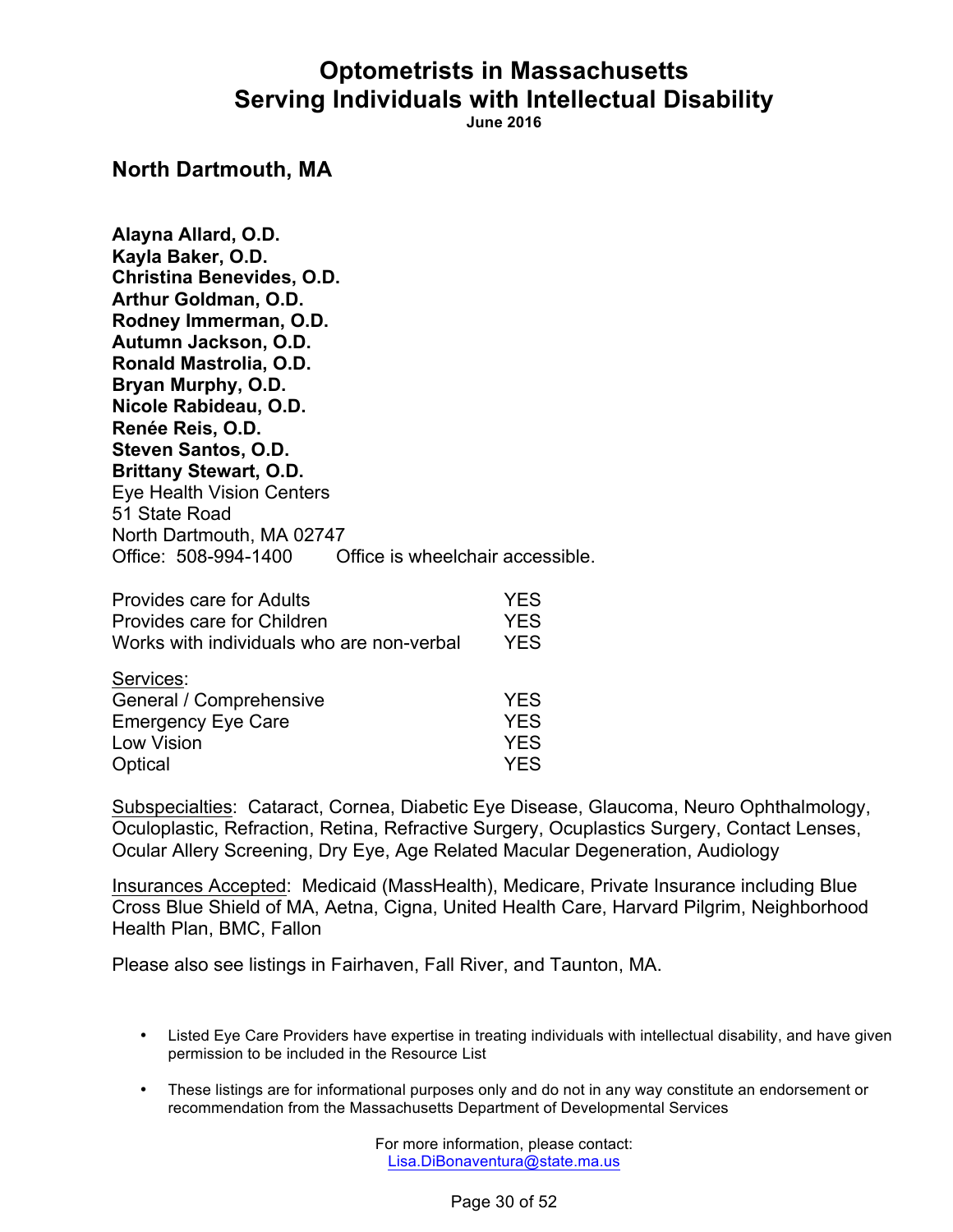**June 2016**

### **North Dartmouth, MA (continued)**

**Kathryn M. Arruda, O.D. Carlos R. DeFreitas, O.D.** Advanced Eye Centers, Inc. 500 Faunce Corner Rd. Suite 110 North Dartmouth, MA 02747

Office: 508-717-0270 Office is wheelchair accessible. www.2020aec.com

| <b>Provides care for Adults</b>           | <b>YES</b> |
|-------------------------------------------|------------|
| Provides care for Children                | <b>YES</b> |
| Works with individuals who are non-verbal | <b>YES</b> |
| Services:                                 |            |
| General / Comprehensive                   | <b>YES</b> |
| <b>Emergency Eye Care</b>                 | <b>YES</b> |
| Low Vision                                | <b>YES</b> |
| Optical                                   | <b>YES</b> |

Subspecialties: Cataract, Cornea, Diabetic Eye Disease, Glaucoma, Neuro Ophthalmology, Oculoplastic, Pediatrics, Strabismus, Refraction, Retina

Insurances Accepted: Medicaid (MassHealth), Medicare, Private Insurance

Please also see listings in Fall River, New Bedford, and Taunton MA.

- Listed Eye Care Providers have expertise in treating individuals with intellectual disability, and have given permission to be included in the Resource List
- These listings are for informational purposes only and do not in any way constitute an endorsement or recommendation from the Massachusetts Department of Developmental Services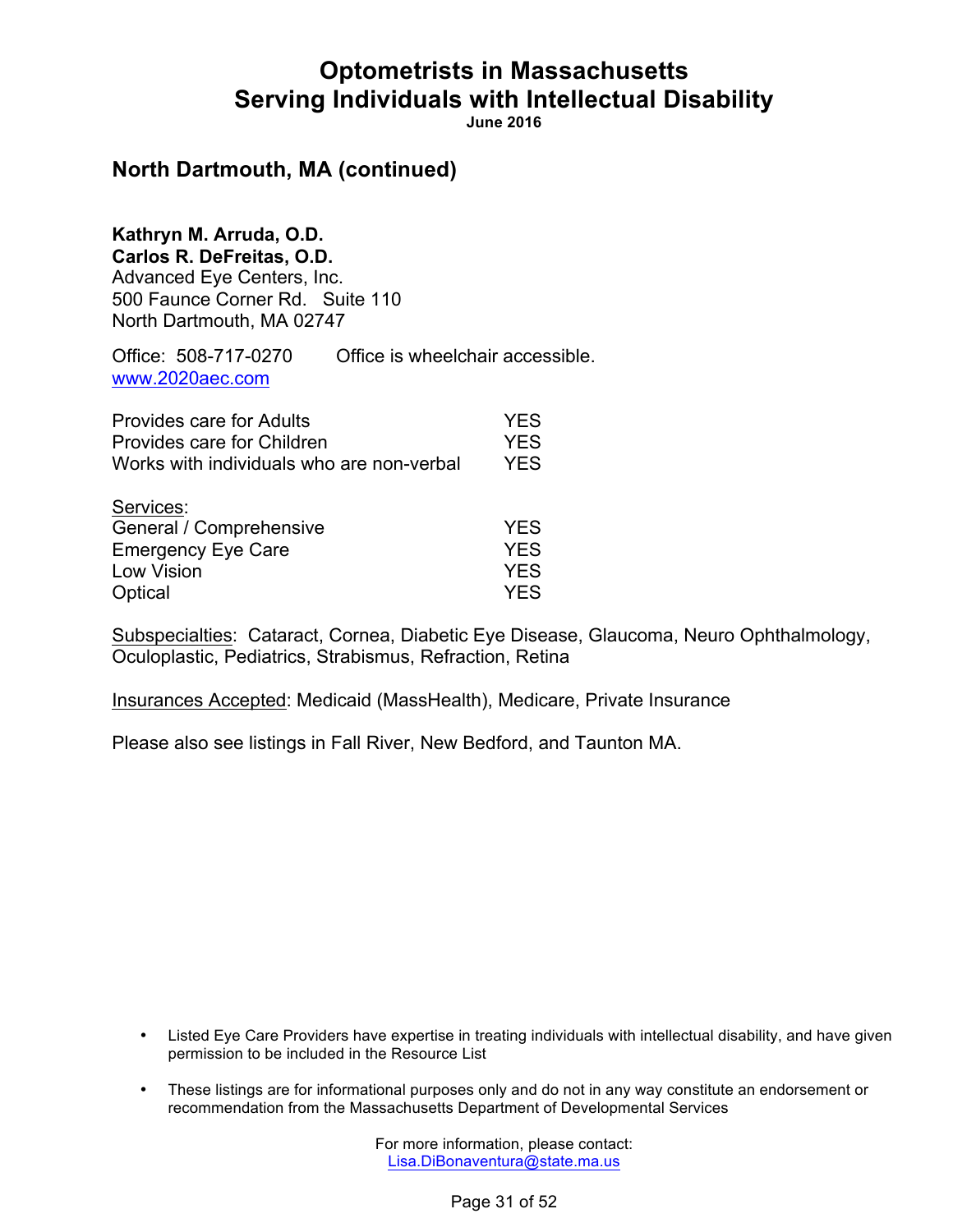**June 2016**

### **North Dartmouth, MA (continued)**

**David W. Kielty, OD., M.D.** Independence Eye Associates, LLC. 365 Faunce Corner Rd. North Dartmouth, MA 02747

Office: 508-985-6600 Office is wheelchair accessible. www.independenceeye.com

| Provides care for Adults<br>Provides care for Children<br>Works with individuals who are non-verbal | YES<br><b>YES</b><br><b>YES</b> |          |
|-----------------------------------------------------------------------------------------------------|---------------------------------|----------|
| Services:<br>General / Comprehensive<br><b>Emergency Eye Care</b><br>Low Vision<br>Optical          | <b>YES</b><br><b>YES</b>        | NΟ<br>NΩ |

Subspecialties: Cataract, Cornea, Diabetic Eye Disease, Glaucoma

Insurances Accepted: Medicaid (MassHealth), Medicare, Private Insurance

Please also see listings in Wareham, MA.

- Listed Eye Care Providers have expertise in treating individuals with intellectual disability, and have given permission to be included in the Resource List
- These listings are for informational purposes only and do not in any way constitute an endorsement or recommendation from the Massachusetts Department of Developmental Services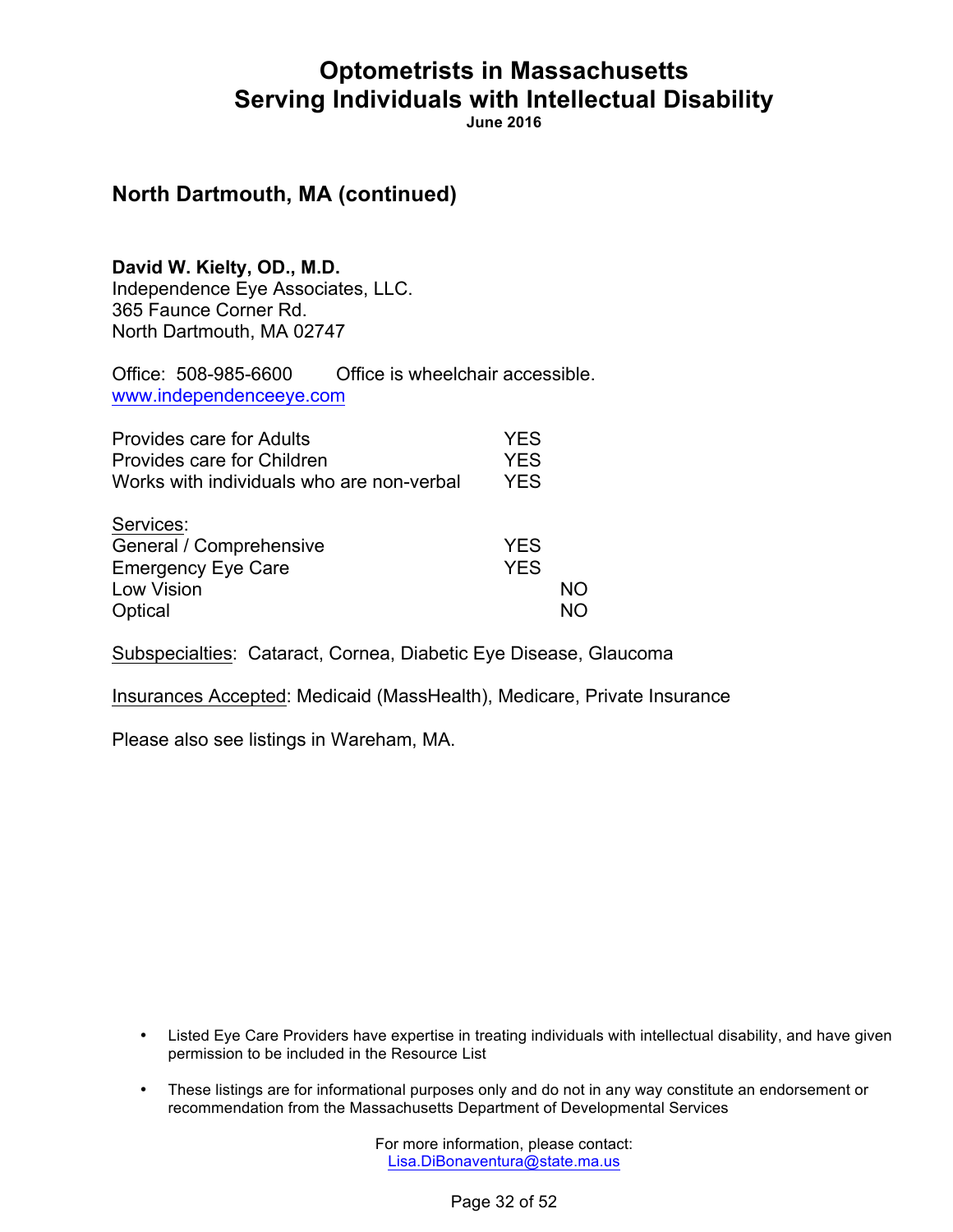**June 2016**

**North Reading, MA**

## **Suzanne M. Ward, O.D.**

Center Eye Care 162 Park Street Ste 201 North Reading, MA 01864

Office: 978-276-1111 Office is wheelchair accessible. www.centereyecare.com

| <b>Provides care for Adults</b><br>Provides care for Children<br>Works with individuals who are non-verbal | <b>YES</b><br><b>YES</b><br><b>YES</b> |    |
|------------------------------------------------------------------------------------------------------------|----------------------------------------|----|
| Services:                                                                                                  |                                        |    |
| General / Comprehensive                                                                                    | <b>YES</b>                             |    |
| <b>Emergency Eye Care</b>                                                                                  | <b>YES</b>                             |    |
| Low Vision                                                                                                 |                                        | NΟ |
| Optical*                                                                                                   | <b>YES</b>                             |    |
| (*We do not do Mass Health glasses)                                                                        |                                        |    |

Subspecialties: Pediatrics, Strabismus, Refraction

Insurances Accepted: Medicaid (MassHealth), Medicare, Private Insurance

- Listed Eye Care Providers have expertise in treating individuals with intellectual disability, and have given permission to be included in the Resource List
- These listings are for informational purposes only and do not in any way constitute an endorsement or recommendation from the Massachusetts Department of Developmental Services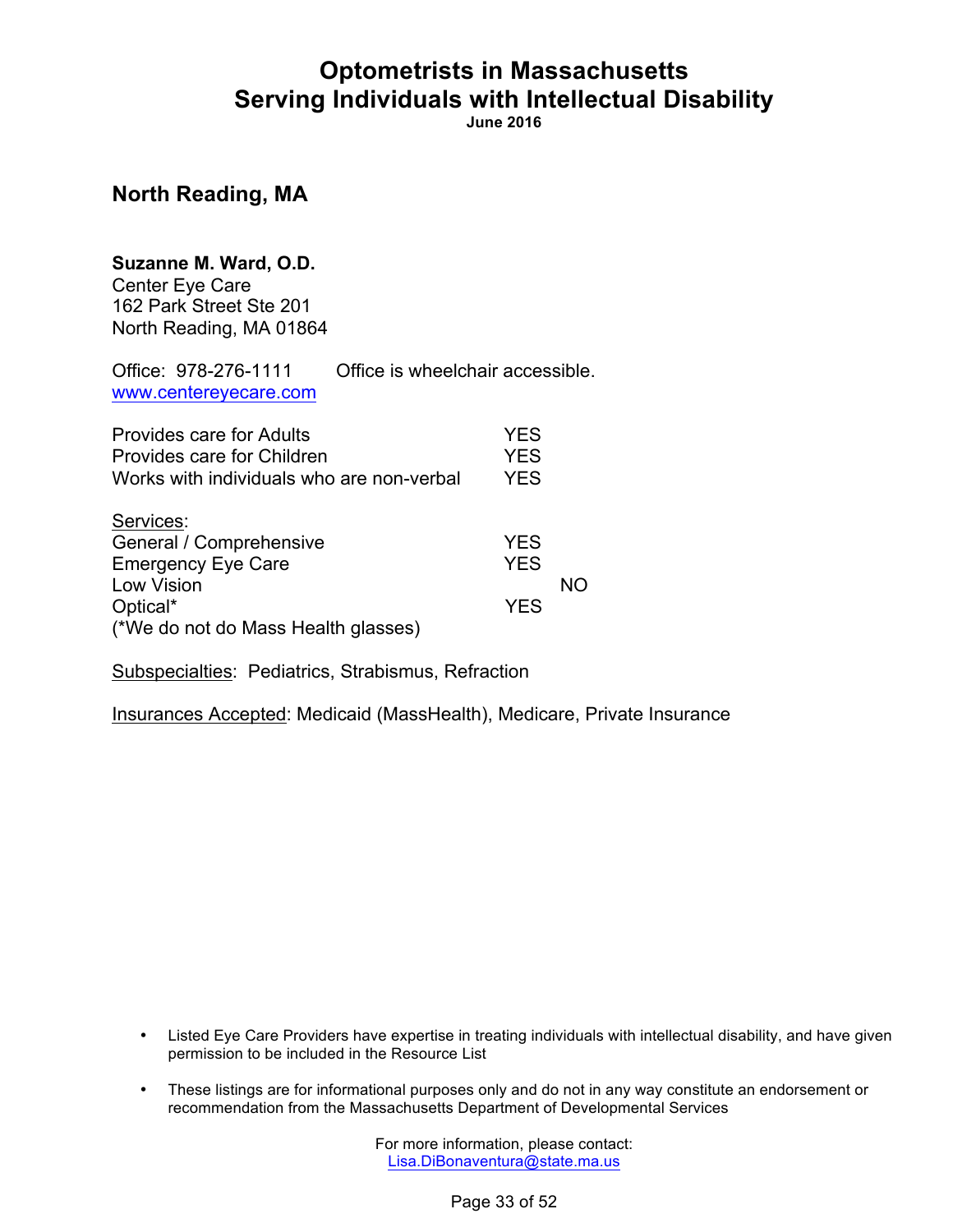**June 2016**

### **Plymouth, MA**

**Kristin Kenney, O.D.**

Associated Eye Surgeons 45 Resnik Road Suite 301 Plymouth, MA 02360

Office: 508-747-4748 Office is wheelchair accessible. www.associatedeyesurgeons.com

| <b>Provides care for Adults</b>           | <b>YES</b> |           |
|-------------------------------------------|------------|-----------|
| Provides care for Children                | <b>YES</b> |           |
| Works with individuals who are non-verbal | <b>YES</b> |           |
| Services:                                 |            |           |
| General / Comprehensive                   | <b>YES</b> |           |
| <b>Emergency Eye Care</b>                 |            | NΟ        |
| Low Vision                                |            | <b>NO</b> |
| Optical                                   |            | NΟ        |

Subspecialties: Cataract, Diabetic Eye Disease, Glaucoma, Oculoplastic, Pediatrics, Strabismus, Refraction

Insurances Accepted: Medicaid (MassHealth), Medicare, Private Insurance.

Please also see listings in Sandwich.

- Listed Eye Care Providers have expertise in treating individuals with intellectual disability, and have given permission to be included in the Resource List
- These listings are for informational purposes only and do not in any way constitute an endorsement or recommendation from the Massachusetts Department of Developmental Services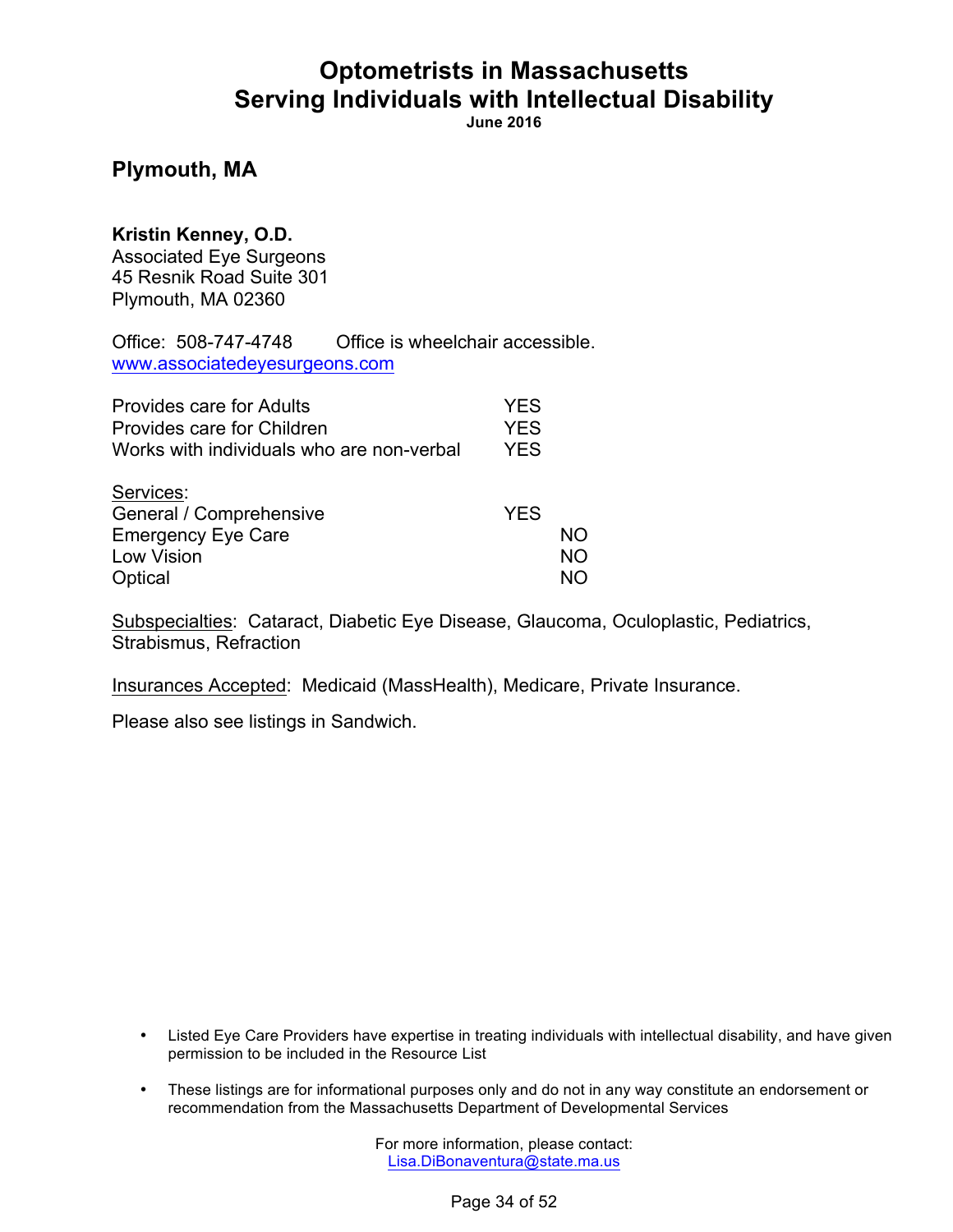**June 2016**

### **Randolph, MA**

**Ronald M. Cline, O.D.** Dr. Ronald M. Cline & Associates Randolph Eye Associates 27 Memorial Parkway Randolph, MA 02368

Office: 781-986-7400 Office is wheelchair accessible. www.randolpheye.com

| <b>Provides care for Adults</b>           | <b>YES</b> |    |
|-------------------------------------------|------------|----|
| Provides care for Children                | <b>YES</b> |    |
| Works with individuals who are non-verbal | <b>YES</b> |    |
| Services:                                 |            |    |
| General / Comprehensive                   | <b>YES</b> |    |
| <b>Emergency Eye Care</b>                 | <b>YES</b> |    |
| Low Vision                                |            | NΩ |
| Optical                                   | YFS        |    |

Subspecialties: Cataract, Cornea, Diabetic Eye Disease, Glaucoma, Pediatrics, Refraction, Retina, no surgery

Insurances Accepted: Medicaid (MassHealth), Medicare, Private Insurance including BCBS, Tufts, Harvard Pilgrim, Aetna, Neighborhood Health, Cigna, United, Eyemed, VSP, BMC **Healthnet** 

Please also see listing in Mattapan, MA.

- Listed Eye Care Providers have expertise in treating individuals with intellectual disability, and have given permission to be included in the Resource List
- These listings are for informational purposes only and do not in any way constitute an endorsement or recommendation from the Massachusetts Department of Developmental Services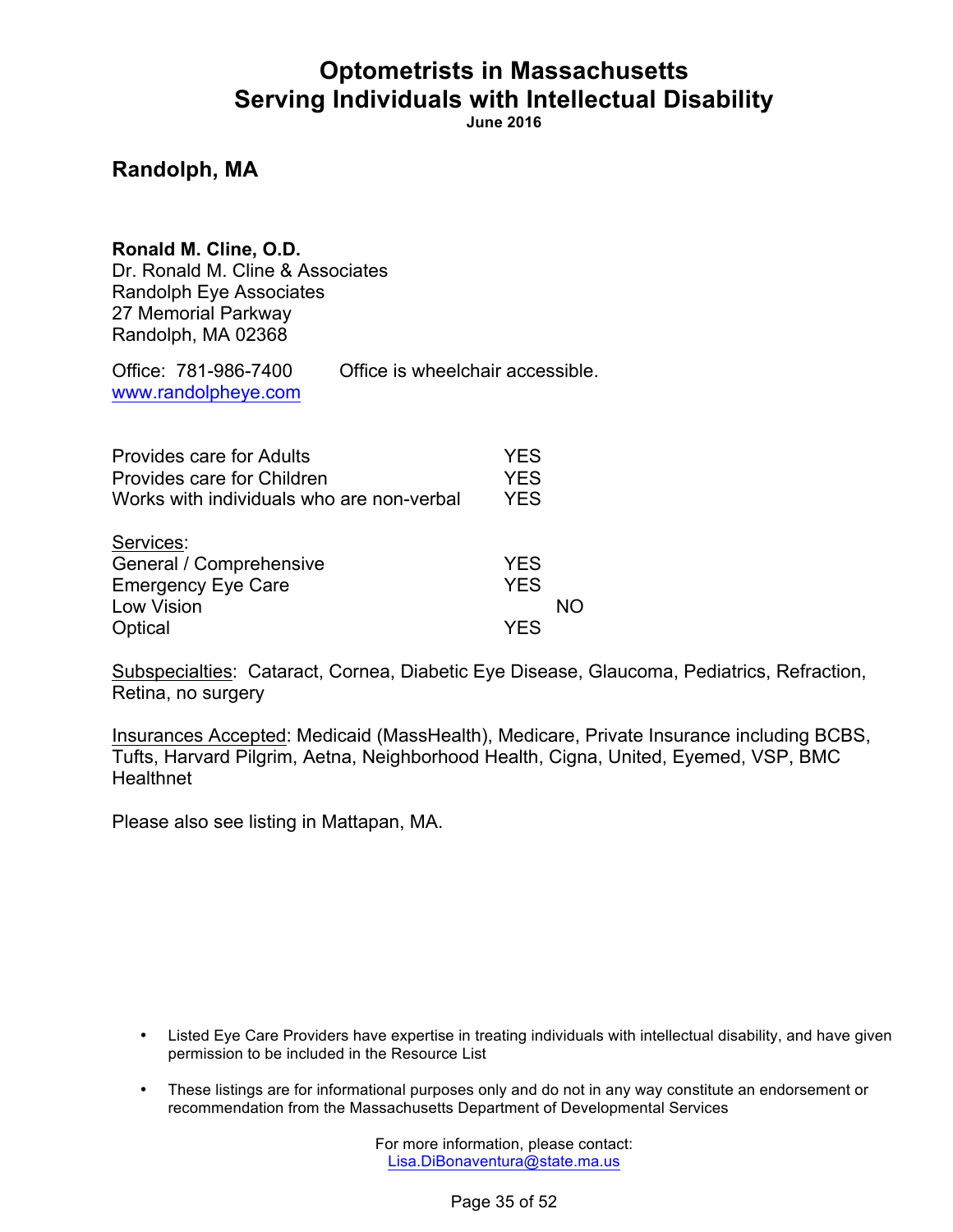**June 2016**

### **Sagamore, MA**

### **Gregory T. Bodrie, O.D., FAAO**

66 Pleasant Street Sagamore, MA 02561

Office: 508-888-2020 Office is wheelchair accessible.

| <b>Provides care for Adults</b>           | <b>YES</b> |
|-------------------------------------------|------------|
| Provides care for Children                | <b>YES</b> |
| Works with individuals who are non-verbal | <b>YES</b> |
| Services:                                 |            |
| General / Comprehensive                   | <b>YES</b> |
| <b>Emergency Eye Care</b>                 | <b>YES</b> |
| Low Vision                                | <b>YES</b> |
| Optical                                   | YES.       |

Subspecialties: Pediatrics, Strabismus, Refraction

Insurances Accepted: Medicaid (MassHealth), Medicare, Private Insurance including all major insurance providers.

- Listed Eye Care Providers have expertise in treating individuals with intellectual disability, and have given permission to be included in the Resource List
- These listings are for informational purposes only and do not in any way constitute an endorsement or recommendation from the Massachusetts Department of Developmental Services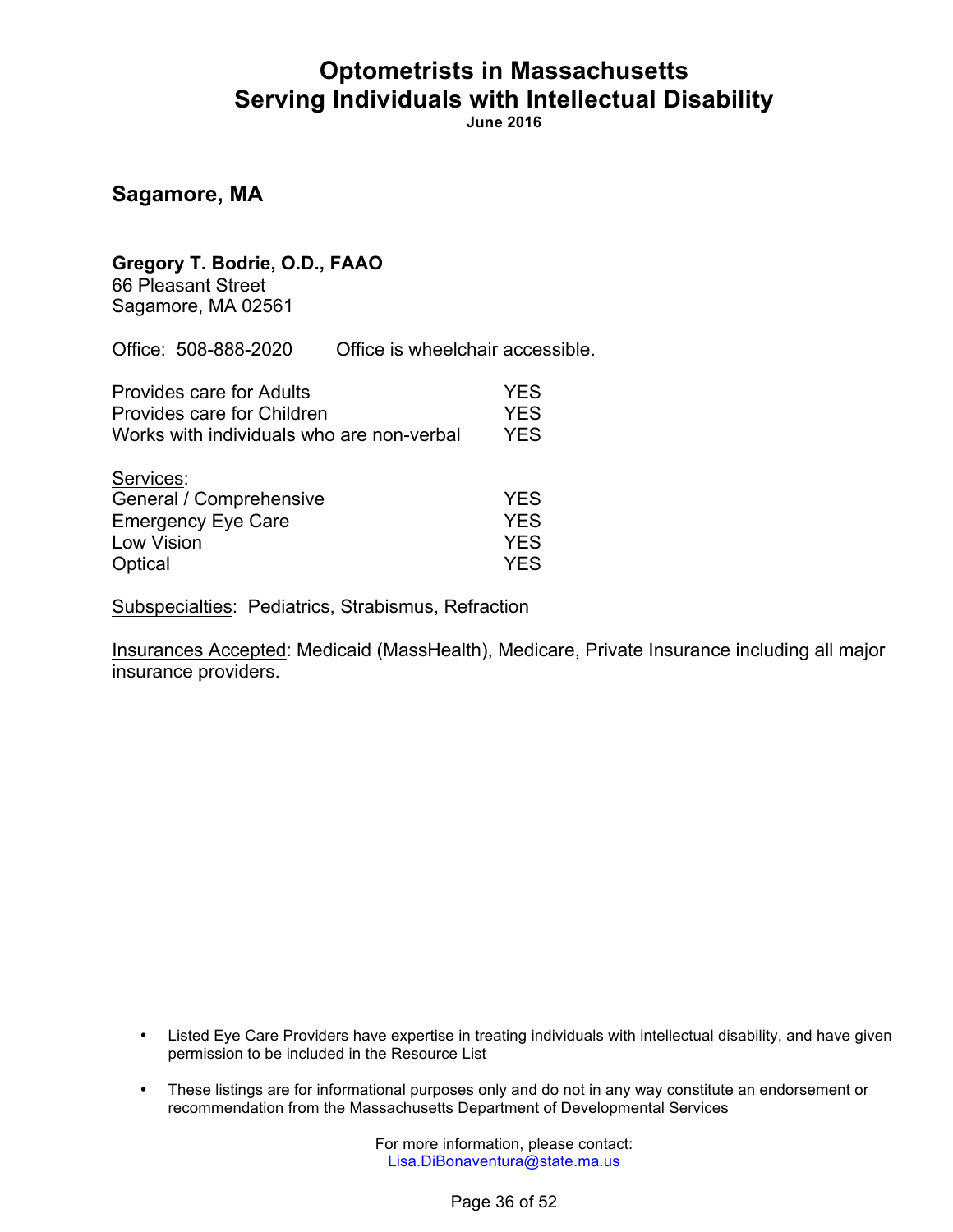**June 2016**

**Sandwich, MA**

**Kristin Kenney, O.D.** #441 Route 130 Sandwich, MA 02363

Office: 508-888-8873 Office: 508-747-4748 Office is wheelchair accessible. www.associatedeyesurgeons.com

| <b>Provides care for Adults</b>           | <b>YES</b> |    |
|-------------------------------------------|------------|----|
| Provides care for Children                | <b>YES</b> |    |
| Works with individuals who are non-verbal | <b>YES</b> |    |
| Services:                                 |            |    |
| General / Comprehensive                   | <b>YES</b> |    |
| <b>Emergency Eye Care</b>                 |            | NΟ |
| Low Vision                                |            | NΟ |
| Optical                                   |            | NΩ |

Subspecialties: Cataract, Diabetic Eye Disease, Glaucoma, Oculoplastic, Pediatrics, Strabismus, Refraction

Insurances Accepted: Medicaid (MassHealth), Medicare, Private Insurance.

Please also see listing in Plymouth, MA.

- Listed Eye Care Providers have expertise in treating individuals with intellectual disability, and have given permission to be included in the Resource List
- These listings are for informational purposes only and do not in any way constitute an endorsement or recommendation from the Massachusetts Department of Developmental Services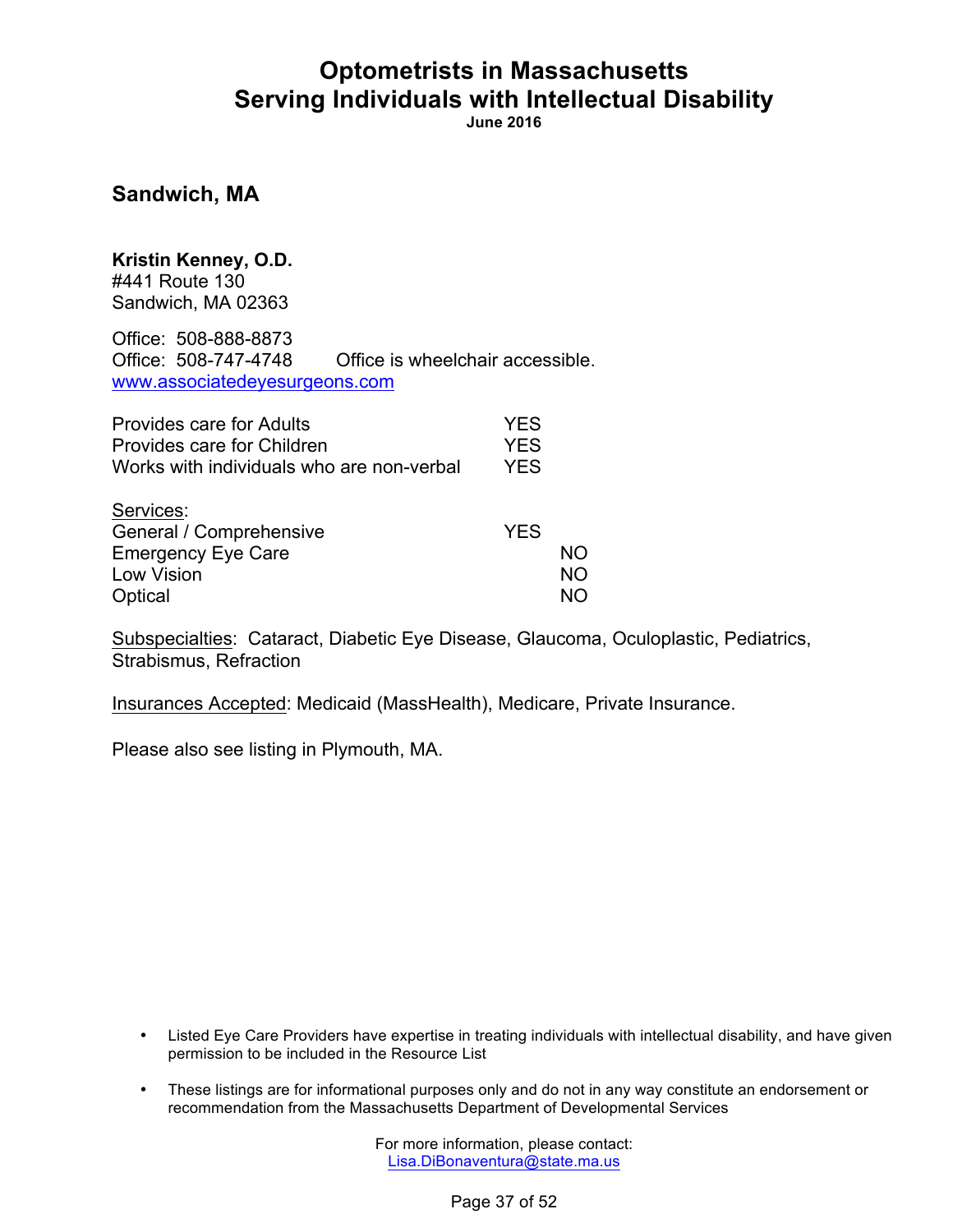**June 2016**

**Shelburne Falls, MA**

**Melissa J. Butler, O.D. Karen M. Gingras, O.D. Kristin Glavine, O.D. Thomas Maher, O.D. Tracy A. Roettiger, O.D. Steven V. Vachula II, O.D. Andrew Walkoviak, O.D.** Eye & Lasik Center 27 Bridge Street Shelburne Falls, MA 01370

Office: 413-774-7016 Office is wheelchair accessible. www.eyeandlasik.com

| <b>Provides care for Adults</b>           | <b>YES</b> |
|-------------------------------------------|------------|
| Provides care for Children                | <b>YES</b> |
| Works with individuals who are non-verbal | NO.        |
| $\bigcap$ and $\bigcap$ and $\bigcap$     |            |

| Services:                 |            |
|---------------------------|------------|
| General / Comprehensive   | <b>YES</b> |
| <b>Emergency Eye Care</b> | <b>YES</b> |
| Low Vision                | NO.        |
| Optical                   | <b>YES</b> |

Subspecialties: Cataract, Cornea, Diabetic Eye Disease, Glaucoma, Refraction

Insurances Accepted: Medicaid (MassHealth), Medicare, Private Insurance including most medical plus vision plans.

Please also see listings in Athol, Gardner, Greenfield, Holyoke, and West Springfield, MA.

- Listed Eye Care Providers have expertise in treating individuals with intellectual disability, and have given permission to be included in the Resource List
- These listings are for informational purposes only and do not in any way constitute an endorsement or recommendation from the Massachusetts Department of Developmental Services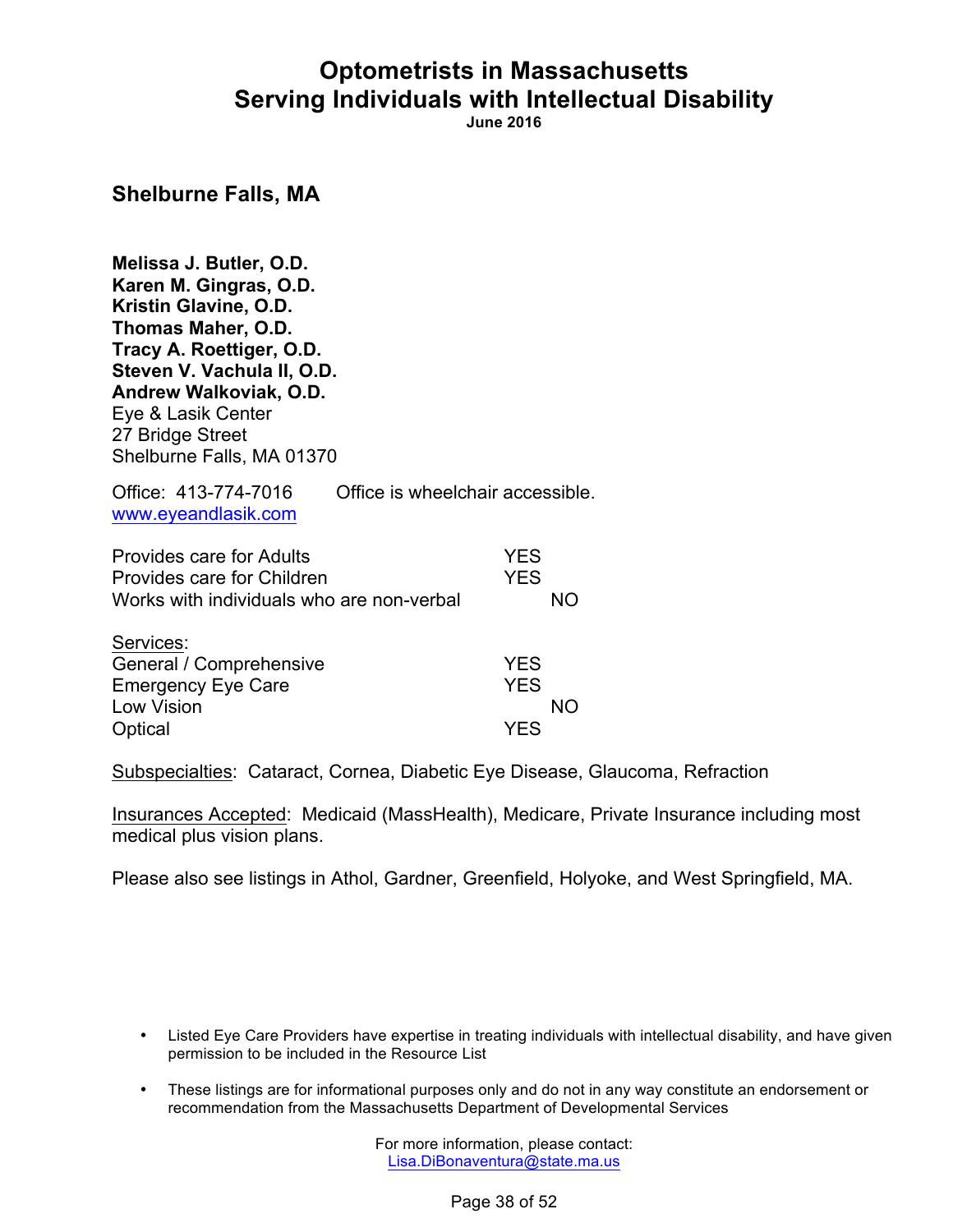**June 2016**

**South Dennis, MA**

**Frank D. Puzio, O.D., F.A.A.O. Matthew S. Puzio, O.D.** Puzio Eye Care Associates 38 Route 134 South Dennis, MA 02660

Office: 508-394-2211 Office is wheelchair accessible. www.puzioeyecare.com

| Provides care for Adults                  | <b>YES</b> |
|-------------------------------------------|------------|
| Provides care for Children                | <b>YES</b> |
| Works with individuals who are non-verbal | <b>YES</b> |
| Services:                                 |            |
| General / Comprehensive                   | <b>YES</b> |
| <b>Emergency Eye Care</b>                 | <b>YES</b> |
| Low Vision                                | NΩ         |
| Optical                                   | YES        |

Subspecialties: Cataract, Cornea, Diabetic Eye Disease, Pediatrics, Refraction, Retina

Insurances Accepted: Medicaid (MassHealth), Medicare, Private Insurance including BCBS, Tufts, Tufts Medicare Preferred, Harvard Pilgrim, United Healthcare, Aetna

Please also see listing in East Harwich, MA.

- Listed Eye Care Providers have expertise in treating individuals with intellectual disability, and have given permission to be included in the Resource List
- These listings are for informational purposes only and do not in any way constitute an endorsement or recommendation from the Massachusetts Department of Developmental Services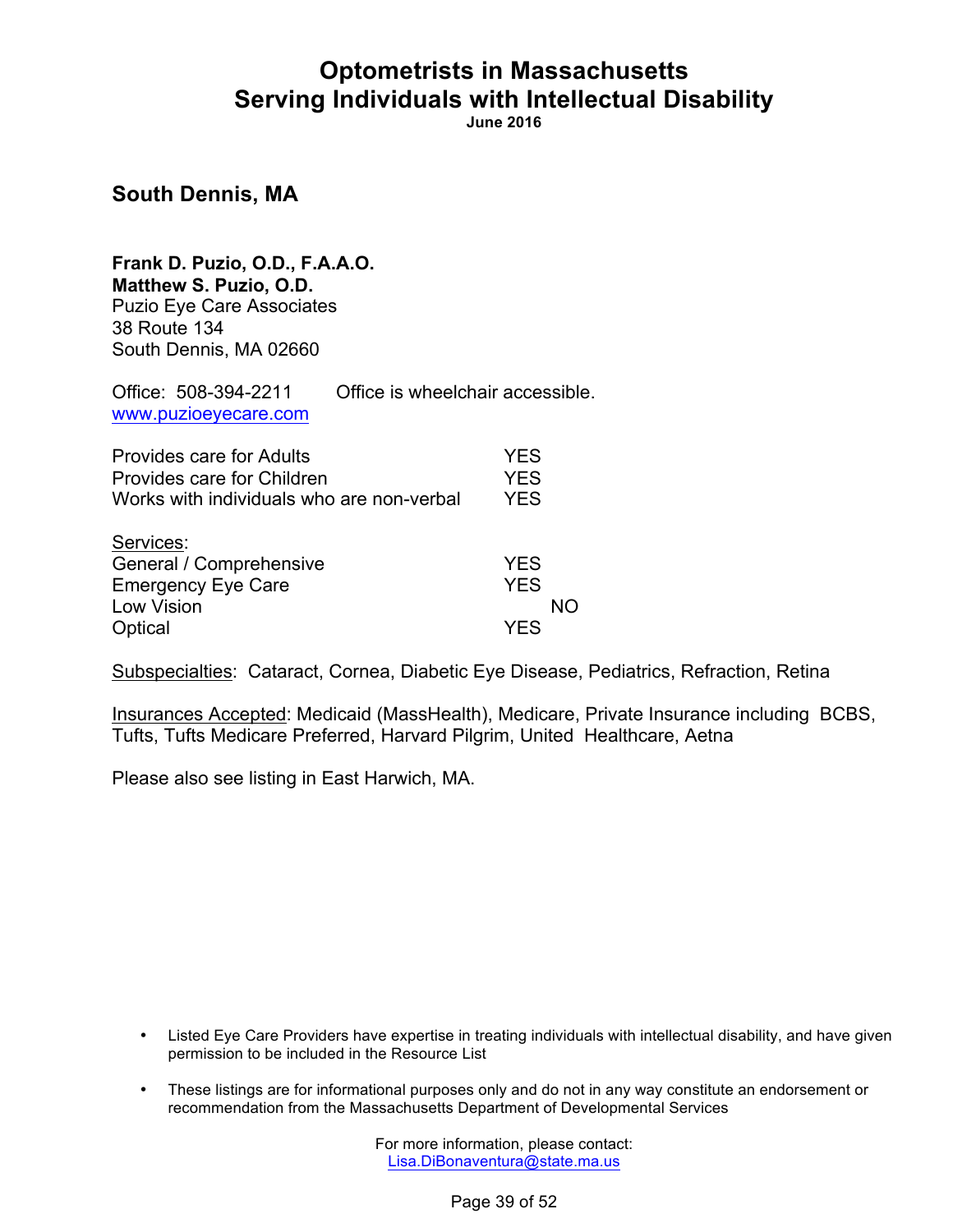**June 2016**

**Spencer, MA**

**Brian Thamel, O.D. Jessica Haake, O.D.** Vision Source of Spencer 177 Main Street Spencer, MA 01562

Office: 508-885-2219 Office is wheelchair accessible. www.spencervisionsource.com

| <b>Provides care for Adults</b><br>Provides care for Children<br>Works with individuals who are non-verbal | <b>YES</b><br><b>YES</b><br>YES (We do not sign) |
|------------------------------------------------------------------------------------------------------------|--------------------------------------------------|
| Services:<br>General / Comprehensive<br><b>Emergency Eye Care</b><br><b>Low Vision</b>                     | <b>YES</b><br><b>YES</b><br>NO                   |
| Optical                                                                                                    | YES                                              |

Subspecialties: Cataract (diagnosis), Cornea, Diabetic Eye Disease, Glaucoma (diagnosis), Neuro Ophthalmology, Pediatrics, Strabismus, Refraction, Retina, Vision Therapy

Insurances Accepted: Medicaid (MassHealth), Medicare, Private Insurance including Care **Credit** 

Please also see listing in Worcester, MA.

- Listed Eye Care Providers have expertise in treating individuals with intellectual disability, and have given permission to be included in the Resource List
- These listings are for informational purposes only and do not in any way constitute an endorsement or recommendation from the Massachusetts Department of Developmental Services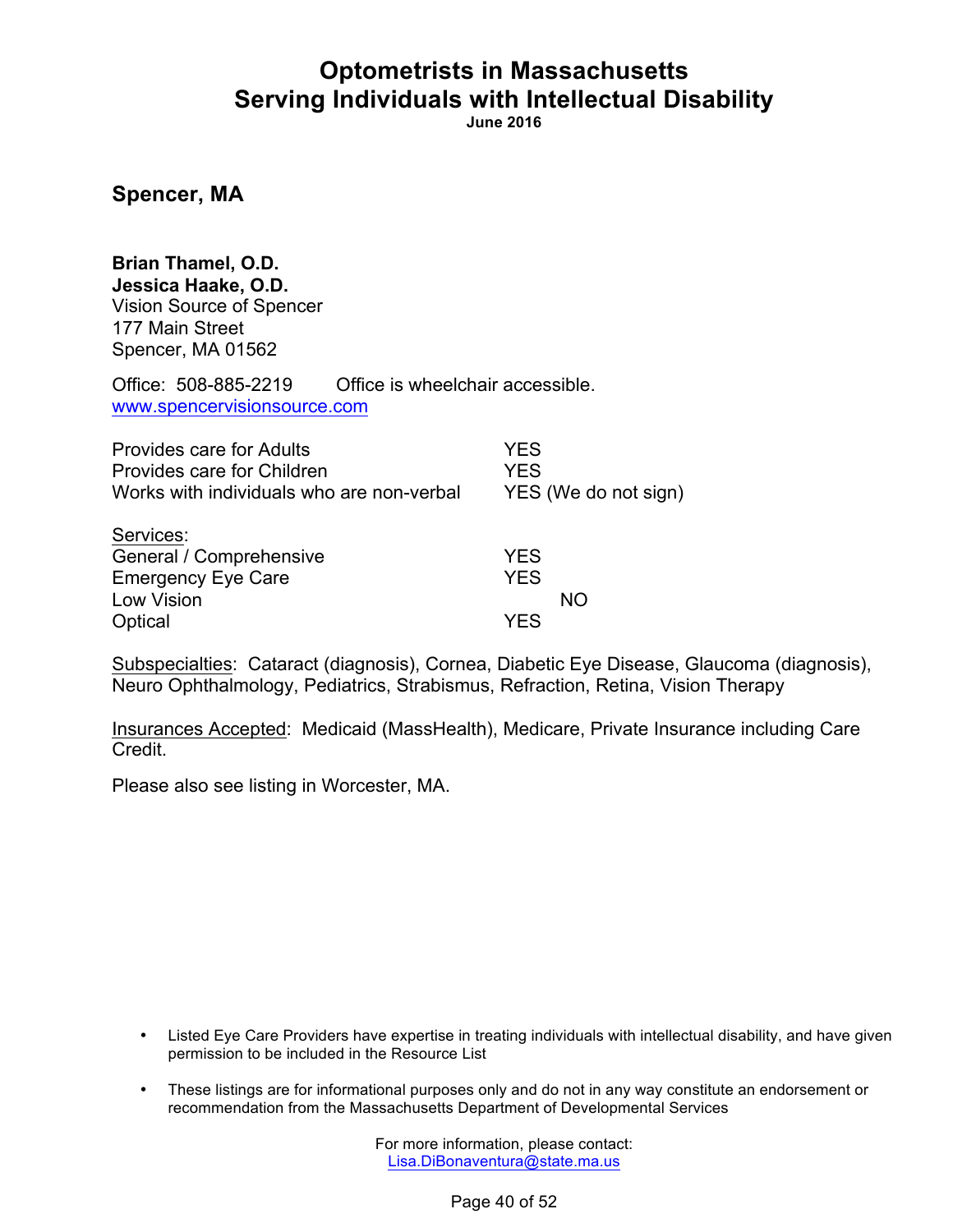**June 2016**

### **Springfield, MA**

**Todd Greene, O.D.** Springfield Optometric Associates 1268 Sumner Ave Springfield, MA 01118

Office: 413-782-5339 Office is wheelchair accessible. www.springfieldoptometricassociates.com

| Provides care for Adults<br>Provides care for Children<br>Works with individuals who are non-verbal | YES<br><b>YES</b> | NΩ        |
|-----------------------------------------------------------------------------------------------------|-------------------|-----------|
| Services:<br>General / Comprehensive<br><b>Emergency Eye Care</b>                                   | <b>YES</b>        | NΟ        |
| Low Vision<br>Optical                                                                               | YFS               | <b>NO</b> |

Insurances Accepted: Medicaid (MassHealth), Medicare, Private Insurance, Self-Pay including Cash, Credit Cards, Checks

- Listed Eye Care Providers have expertise in treating individuals with intellectual disability, and have given permission to be included in the Resource List
- These listings are for informational purposes only and do not in any way constitute an endorsement or recommendation from the Massachusetts Department of Developmental Services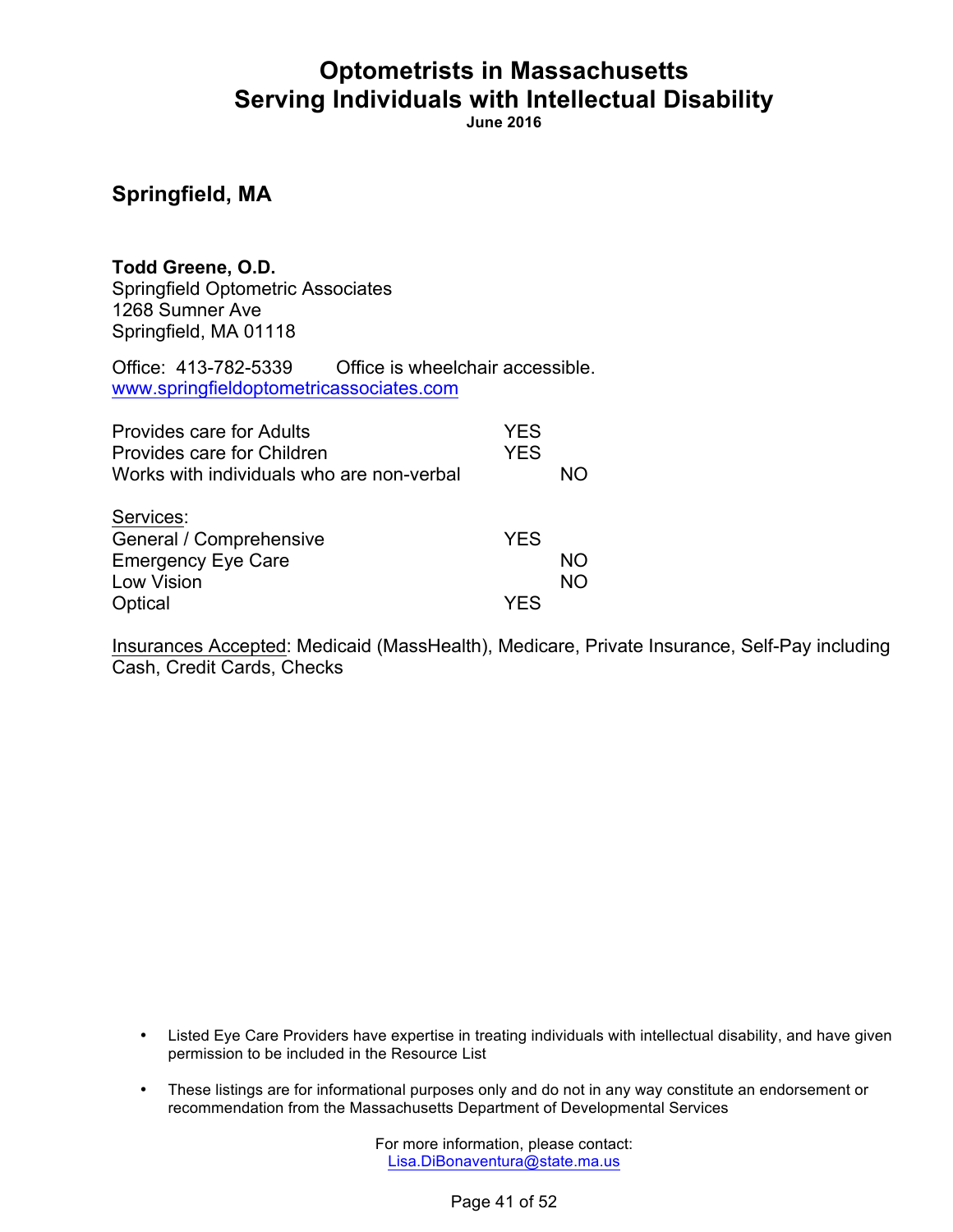**June 2016**

**Sturbridge, MA**

| Elizabeth Prokos Berry, O.D. |                                  |
|------------------------------|----------------------------------|
| Sturbridge Eye Care          |                                  |
| 135 Main Street Suite 5      |                                  |
| Sturbridge, MA 01566         |                                  |
| Office: 508-347-7309         | Office is wheelchair accessible. |

| <b>Provides care for Adults</b>           | <b>YES</b> |    |
|-------------------------------------------|------------|----|
| Provides care for Children                | <b>YES</b> |    |
| Works with individuals who are non-verbal | <b>YES</b> |    |
| Services:                                 |            |    |
| General / Comprehensive                   | <b>YES</b> |    |
| <b>Emergency Eye Care</b>                 | <b>YES</b> |    |
| Low Vision                                |            | חמ |
| Optical                                   | YES        |    |

Subspecialties: Cataract, Cornea, Diabetic Eye Disease, Glaucoma, Pediatrics, Strabismus, Refraction, Retina

Insurances Accepted: Medicaid (MassHealth), Medicare, Private Insurance including BC/BS, GIC, Cigna, Harvard Pilgrim, Aetna, Fallon, VSP, Eye Med, Davis Vision, Champus/ Tricare, Network Health, Tufts, United Health Plan

- Listed Eye Care Providers have expertise in treating individuals with intellectual disability, and have given permission to be included in the Resource List
- These listings are for informational purposes only and do not in any way constitute an endorsement or recommendation from the Massachusetts Department of Developmental Services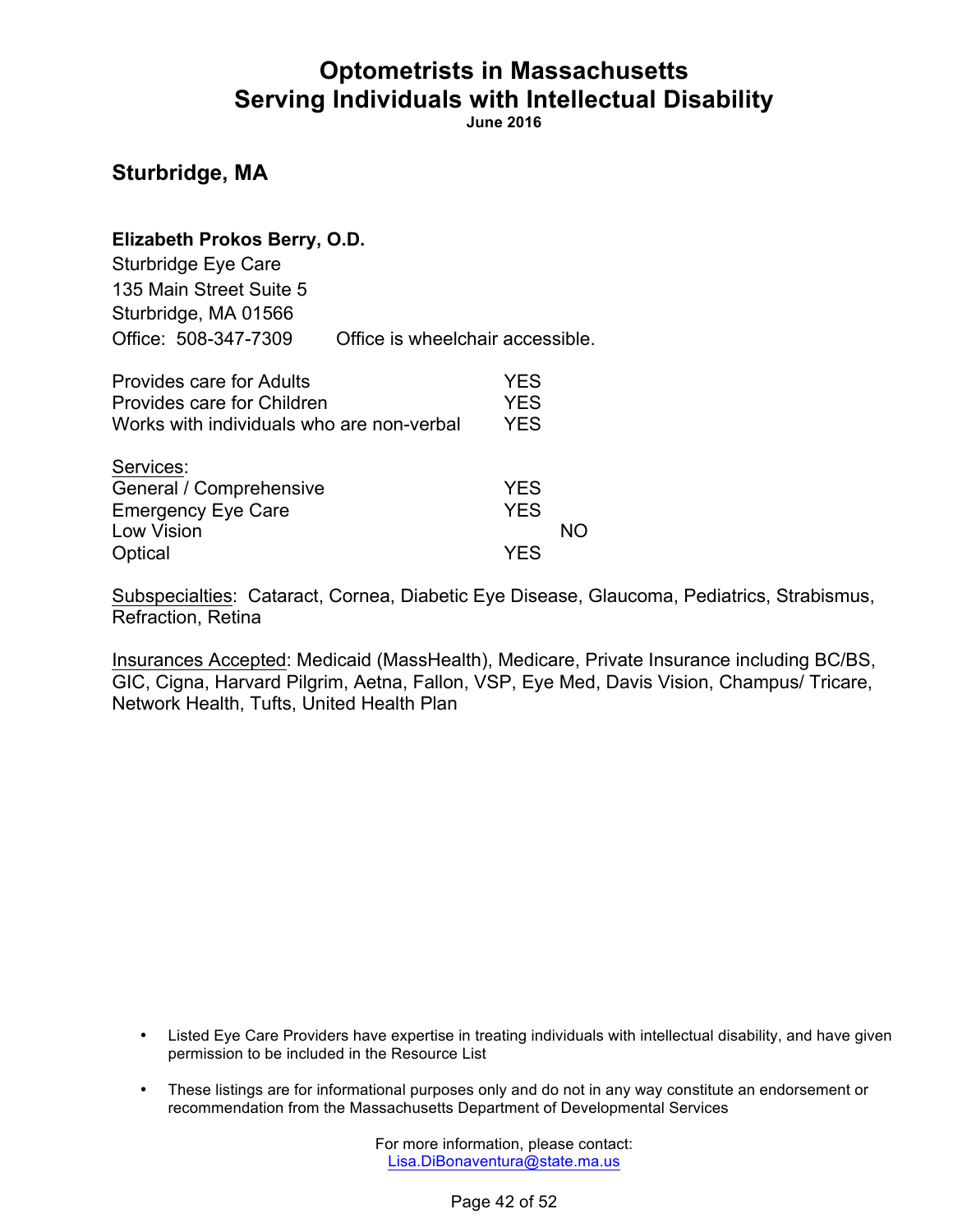**June 2016**

### **Sudbury, MA**

### **Celia Hinrichs, O.D., FCOUD**  CAH Vison 169 Powers Road Sudbury, MA 01776 Office: 978-443-7529 Office is wheelchair accessible.

| <b>Provides care for Adults</b>           | <b>YES</b> |           |
|-------------------------------------------|------------|-----------|
| Provides care for Children                | <b>YES</b> |           |
| Works with individuals who are non-verbal | <b>YES</b> |           |
| Services:                                 |            |           |
| General / Comprehensive                   |            | <b>NO</b> |
| <b>Emergency Eye Care</b>                 |            | <b>NO</b> |
| <b>Vision Rehabilitation</b>              | <b>YES</b> |           |
| Optical                                   |            |           |

Subspecialties: Behavioral Optometry

Insurances Accepted: Out of network provider, cash or check.

- Listed Eye Care Providers have expertise in treating individuals with intellectual disability, and have given permission to be included in the Resource List
- These listings are for informational purposes only and do not in any way constitute an endorsement or recommendation from the Massachusetts Department of Developmental Services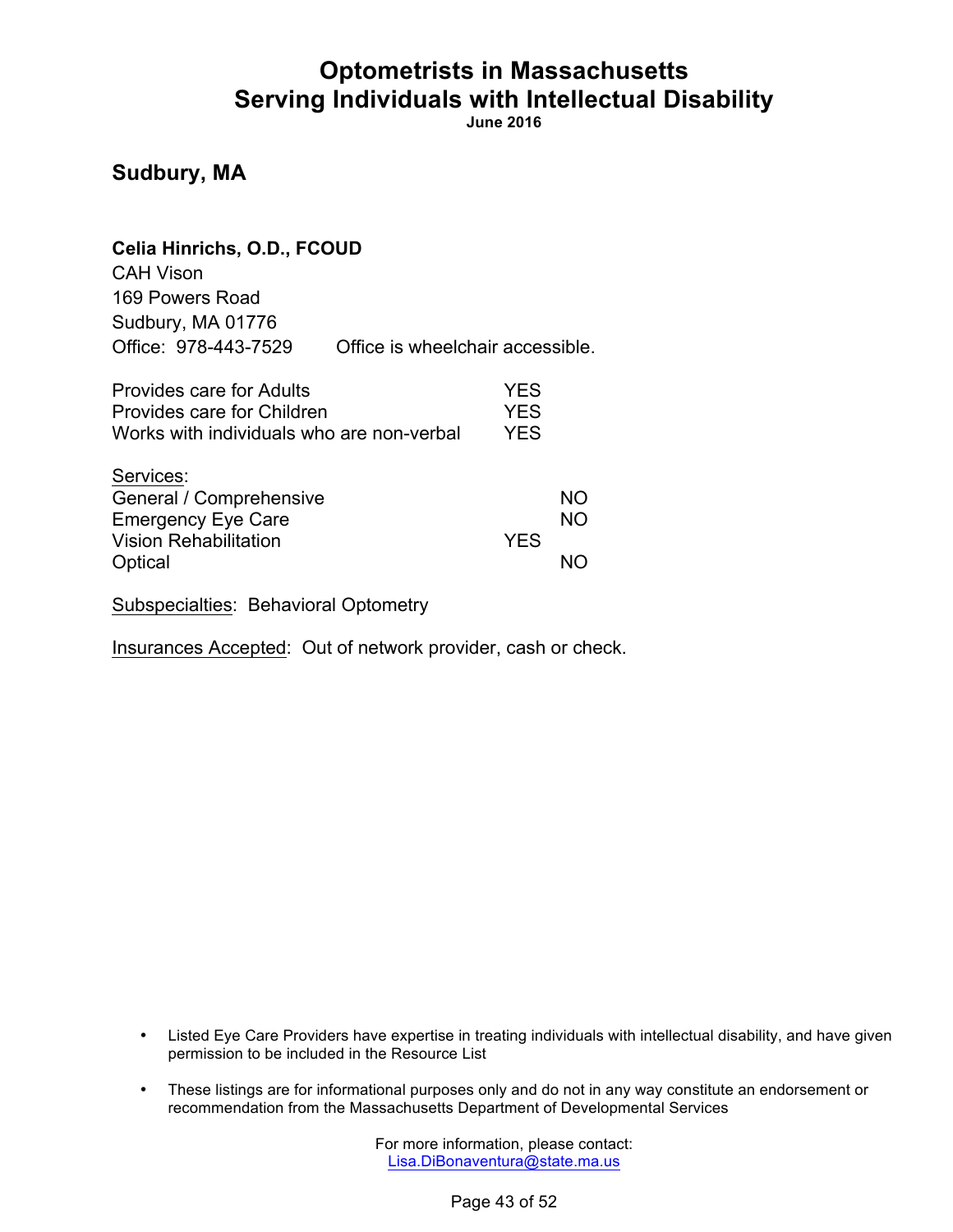**June 2016**

**Taunton, MA**

**Alayna Allard, O.D. Kayla Baker, O.D. Christina Benevides, O.D. Arthur Goldman, O.D. Rodney Immerman, O.D. Autumn Jackson, O.D. Ronald Mastrolia, O.D. Bryan Murphy, O.D. Nicole Rabideau, O.D. Renée Reis, O.D. Steven Santos, O.D. Brittany Stewart, O.D.** Eye Health Vision Centers 64 Winthrop Street Taunton, MA 02780 Office: 508-823-5536 Office is wheelchair accessible.

| <b>Provides care for Adults</b>           | <b>YES</b> |
|-------------------------------------------|------------|
| Provides care for Children                | <b>YES</b> |
| Works with individuals who are non-verbal | <b>YES</b> |
| Services:                                 |            |
| General / Comprehensive                   | <b>YES</b> |
| <b>Emergency Eye Care</b>                 | <b>YES</b> |
| Low Vision                                | <b>YES</b> |
| Optical                                   | <b>YES</b> |

Subspecialties: Cataract, Cornea, Diabetic Eye Disease, Glaucoma, Neuro Ophthalmology, Oculoplastic, Refraction, Retina, Refractive Surgery, Ocuplastics Surgery, Contact Lenses, Ocular Allery Screening, Dry Eye, Age Related Macular Degeneration, Audiology

Insurances Accepted: Medicaid (MassHealth), Medicare, Private Insurance including Blue Cross Blue Shield of MA, Aetna, Cigna, United Health Care, Harvard Pilgrim, Neighborhood Health Plan, BMC, Fallon

Please also see listings in Fairhaven, Fall River, and North Dartmouth, MA.

- Listed Eye Care Providers have expertise in treating individuals with intellectual disability, and have given permission to be included in the Resource List
- These listings are for informational purposes only and do not in any way constitute an endorsement or recommendation from the Massachusetts Department of Developmental Services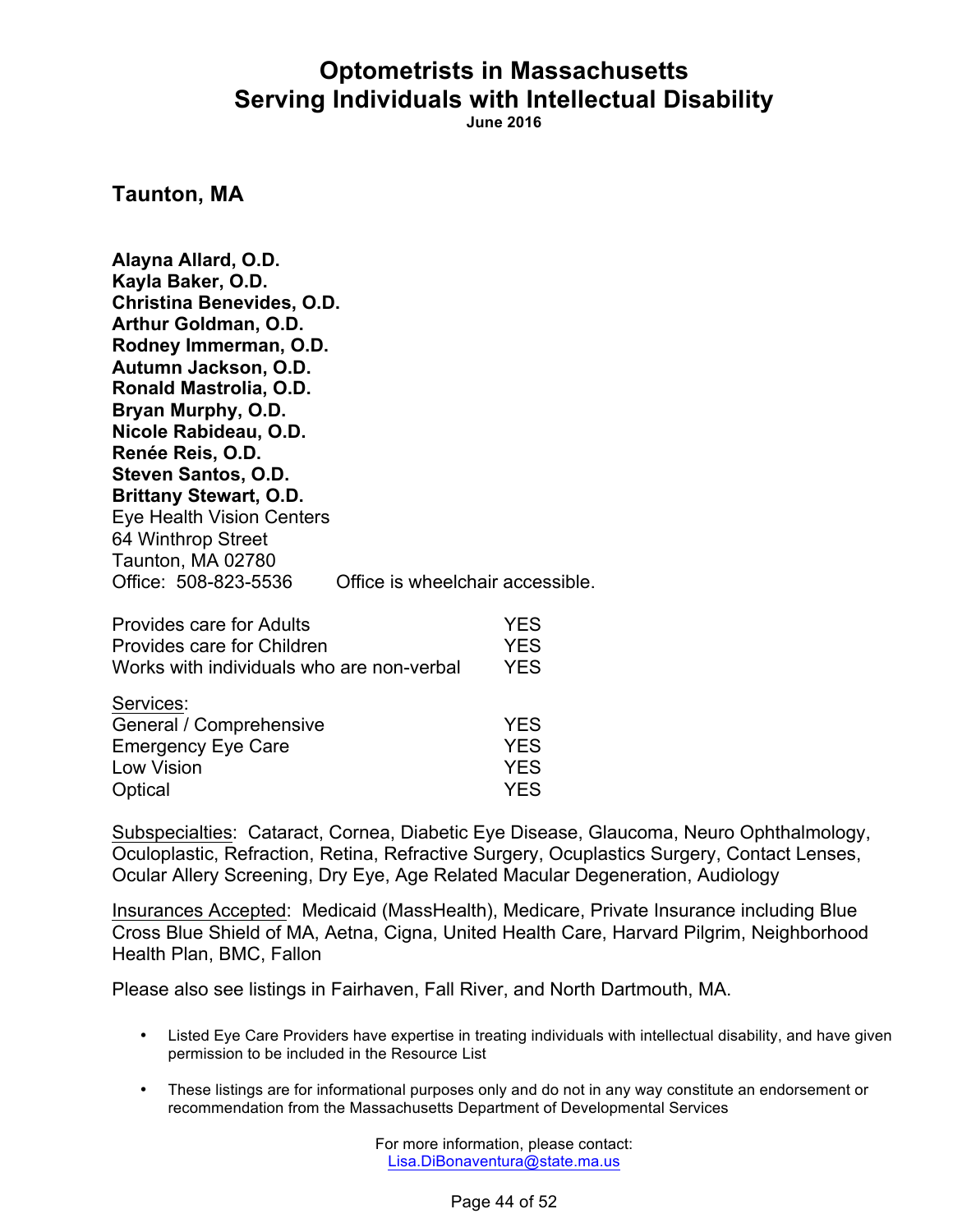**June 2016**

### **Taunton, MA (continued)**

#### **Kathryn M. Arruda, O.D. Carlos R. DeFreitas, O.D.**

Advanced Eye Centers, Inc. 1 Washington Street Taunton, MA 02780

Office: 508-802-6770 Office is wheelchair accessible. www.2020aec.com

| Provides care for Adults                  | <b>YES</b> |
|-------------------------------------------|------------|
| Provides care for Children                | <b>YES</b> |
| Works with individuals who are non-verbal | <b>YES</b> |
| Services:                                 |            |
| General / Comprehensive                   | <b>YES</b> |
| <b>Emergency Eye Care</b>                 | <b>YES</b> |
| Low Vision                                | <b>YES</b> |
| Optical                                   | <b>YES</b> |

Subspecialties: Cataract, Cornea, Diabetic Eye Disease, Glaucoma, Neuro Ophthalmology, Oculoplastic, Pediatrics, Strabismus, Refraction, Retina

Insurances Accepted: Medicaid (MassHealth), Medicare, Private Insurance

Please also see listings in Fall River, New Bedford, and North Dartmouth, MA.

- Listed Eye Care Providers have expertise in treating individuals with intellectual disability, and have given permission to be included in the Resource List
- These listings are for informational purposes only and do not in any way constitute an endorsement or recommendation from the Massachusetts Department of Developmental Services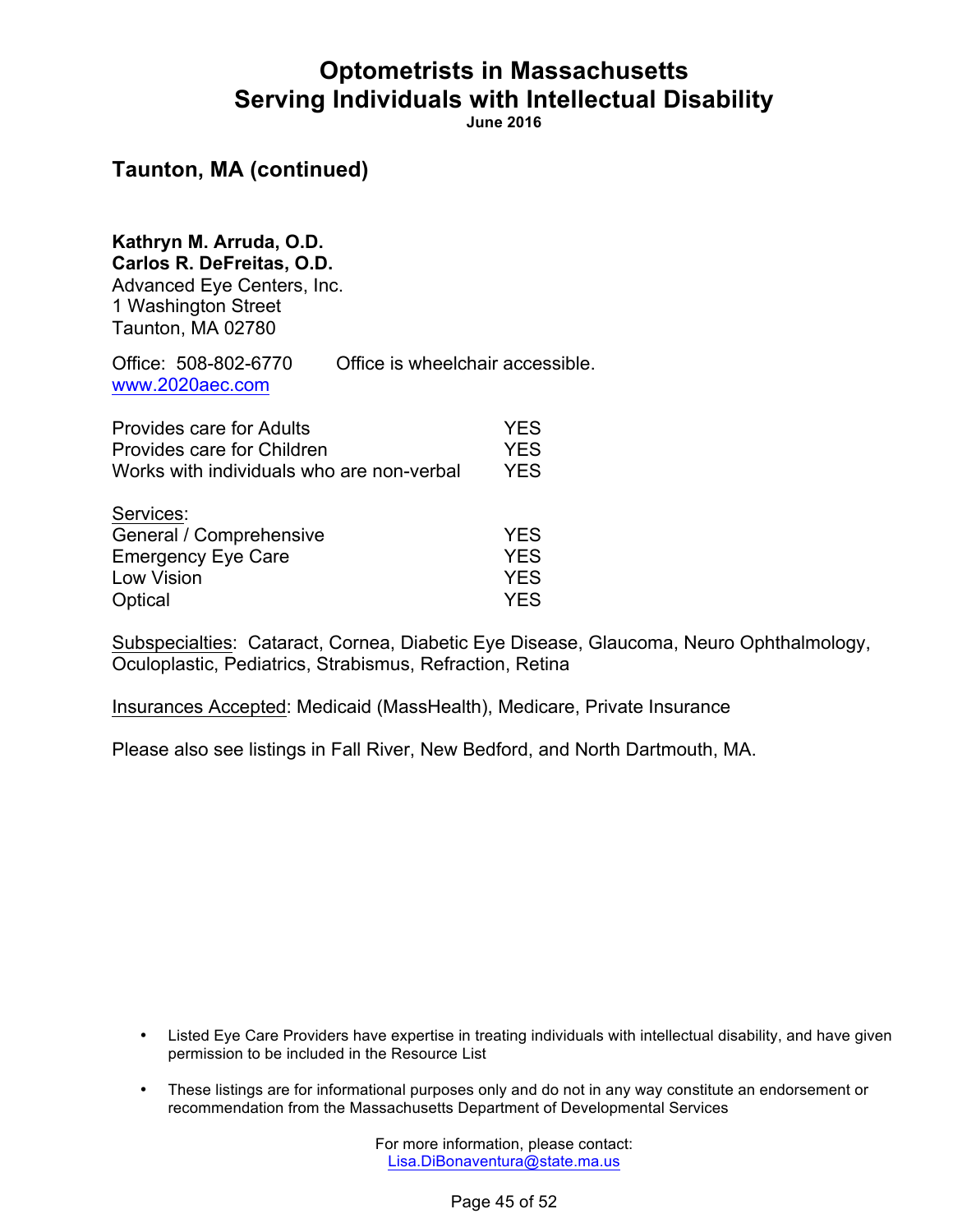**June 2016**

### **Tewksbury, MA**

**Jennifer Calnan, O.D. Vivienne T. Kong, O.D.** Massachusetts Eye Associates, P.C. 500 Clark Road, Ste. 3B Tewksbury, MA 01876

Office: 978-256-5600 Office is wheelchair accessible. www.masseyeassociates.com

| <b>Provides care for Adults</b>           | <b>YES</b> |
|-------------------------------------------|------------|
| Provides care for Children                | <b>YES</b> |
| Works with individuals who are non-verbal | <b>YES</b> |
| Services:                                 |            |
| General / Comprehensive                   | <b>YES</b> |
| <b>Emergency Eye Care</b>                 | <b>YES</b> |
| Low Vision                                | <b>YES</b> |
| Optical                                   | <b>YES</b> |

Subspecialties: Cataract, Cornea, Diabetic Eye Disease, Glaucoma, Oculoplastic, Pediatrics, Strabismus, Refraction, Retina

Insurances Accepted: Medicaid (MassHealth), Medicare, Private Insurance

Please also see listings in Chelmsford and Lowell, MA.

- Listed Eye Care Providers have expertise in treating individuals with intellectual disability, and have given permission to be included in the Resource List
- These listings are for informational purposes only and do not in any way constitute an endorsement or recommendation from the Massachusetts Department of Developmental Services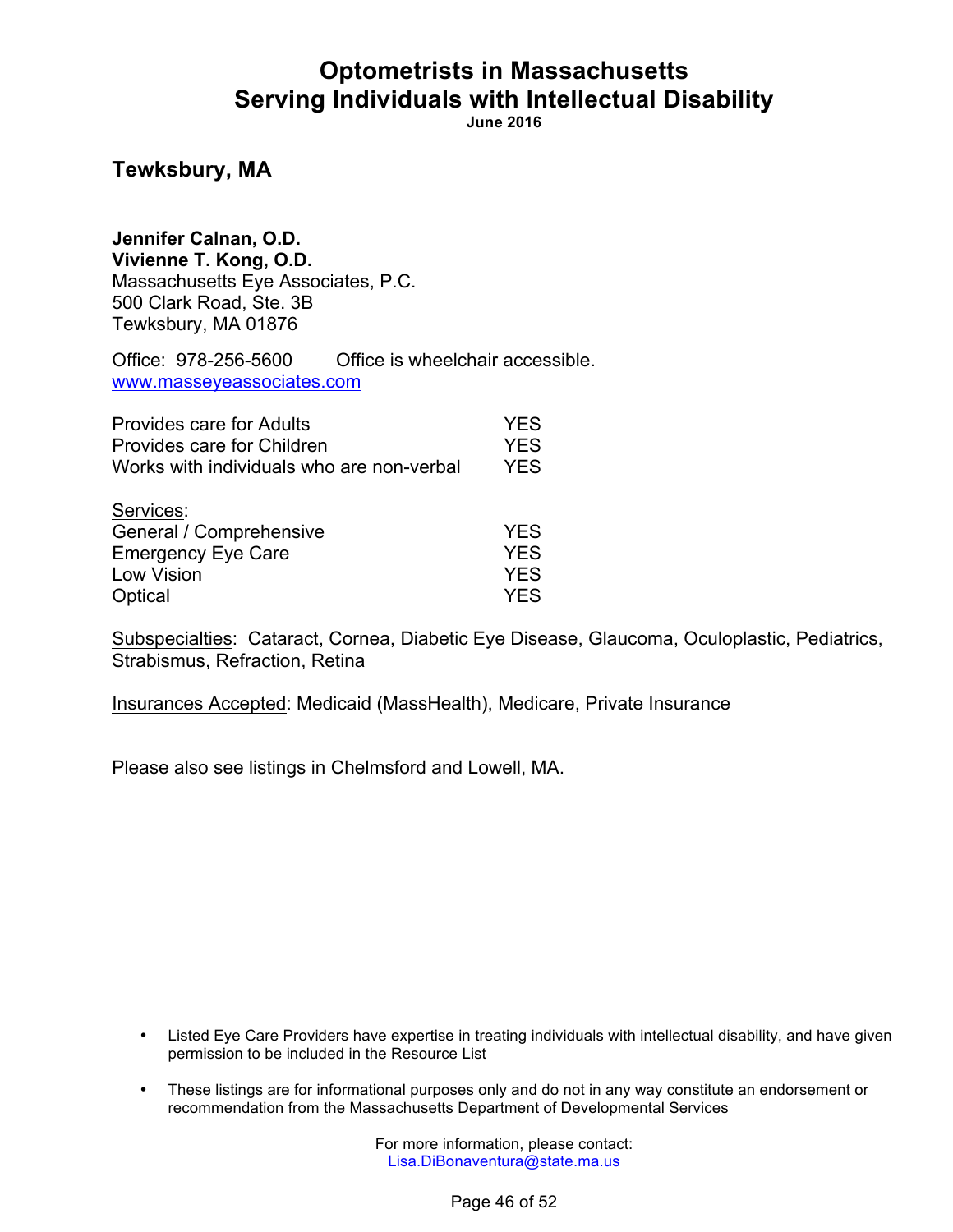**June 2016**

**Wareham, MA**

**David W. Kielty, OD., M.D.**

Independence Eye Associates, LLC. 100 Rosebrook Way Wareham, MA

Office: 508-985-6600 Office is wheelchair accessible. www.independenceeye.com

| <b>Provides care for Adults</b><br>Provides care for Children<br>Works with individuals who are non-verbal | <b>YES</b><br><b>YES</b><br><b>YES</b> |    |
|------------------------------------------------------------------------------------------------------------|----------------------------------------|----|
| Services:<br>General / Comprehensive<br><b>Emergency Eye Care</b><br>Low Vision<br>Optical                 | <b>YES</b><br><b>YES</b>               | NΟ |

Subspecialties: Cataract, Cornea, Diabetic Eye Disease, Glaucoma

Insurances Accepted: Medicaid (MassHealth), Medicare, Private Insurance

Please also see listing in North Dartmouth, MA.

- Listed Eye Care Providers have expertise in treating individuals with intellectual disability, and have given permission to be included in the Resource List
- These listings are for informational purposes only and do not in any way constitute an endorsement or recommendation from the Massachusetts Department of Developmental Services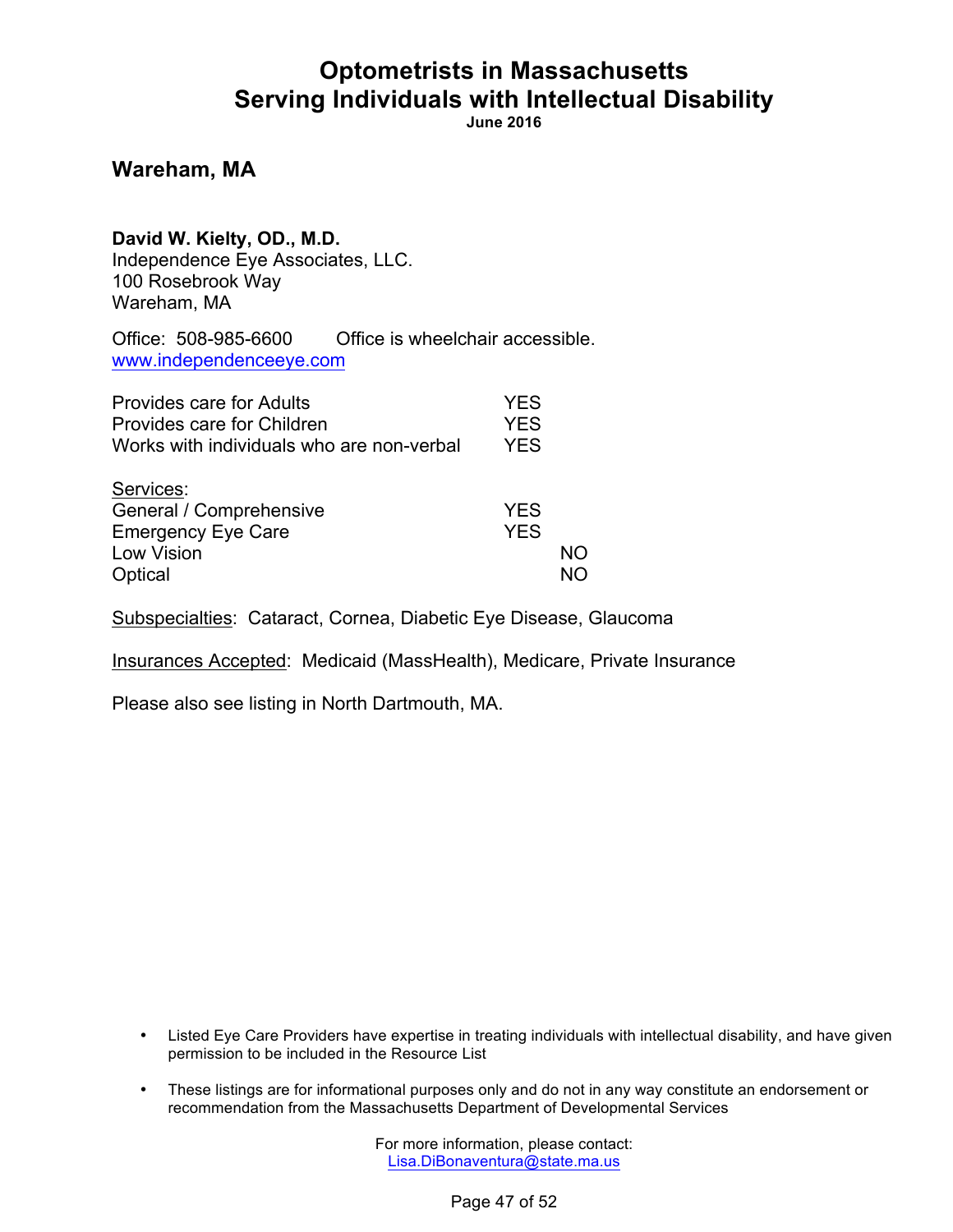**June 2016**

### **Watertown, MA**

| Karen L. Koumjian, O.D.           |                                  |
|-----------------------------------|----------------------------------|
| <b>Watertown Eye</b>              |                                  |
| 124 Watertown Street, Suite 3E    |                                  |
| Watertown, MA 02472               |                                  |
| Office: 617-923-2323              | Office is wheelchair accessible. |
| www.visionsource-watertowneye.com |                                  |
| www.drkoumjian.com                |                                  |

| Provides care for Adults<br>Provides care for Children<br>Works with individuals who are non-verbal | <b>YES</b><br><b>YES</b><br><b>YES</b> |    |
|-----------------------------------------------------------------------------------------------------|----------------------------------------|----|
| Services:<br>General / Comprehensive<br><b>Emergency Eye Care</b>                                   | <b>YES</b>                             | NΟ |
| Low Vision<br>Optical                                                                               | YES                                    | NO |

Subspecialties: Cataract, Diabetic Eye Disease, Glaucoma, Pediatrics, Strabismus, Refraction

Insurances Accepted: Medicare, Private Insurance

- Listed Eye Care Providers have expertise in treating individuals with intellectual disability, and have given permission to be included in the Resource List
- These listings are for informational purposes only and do not in any way constitute an endorsement or recommendation from the Massachusetts Department of Developmental Services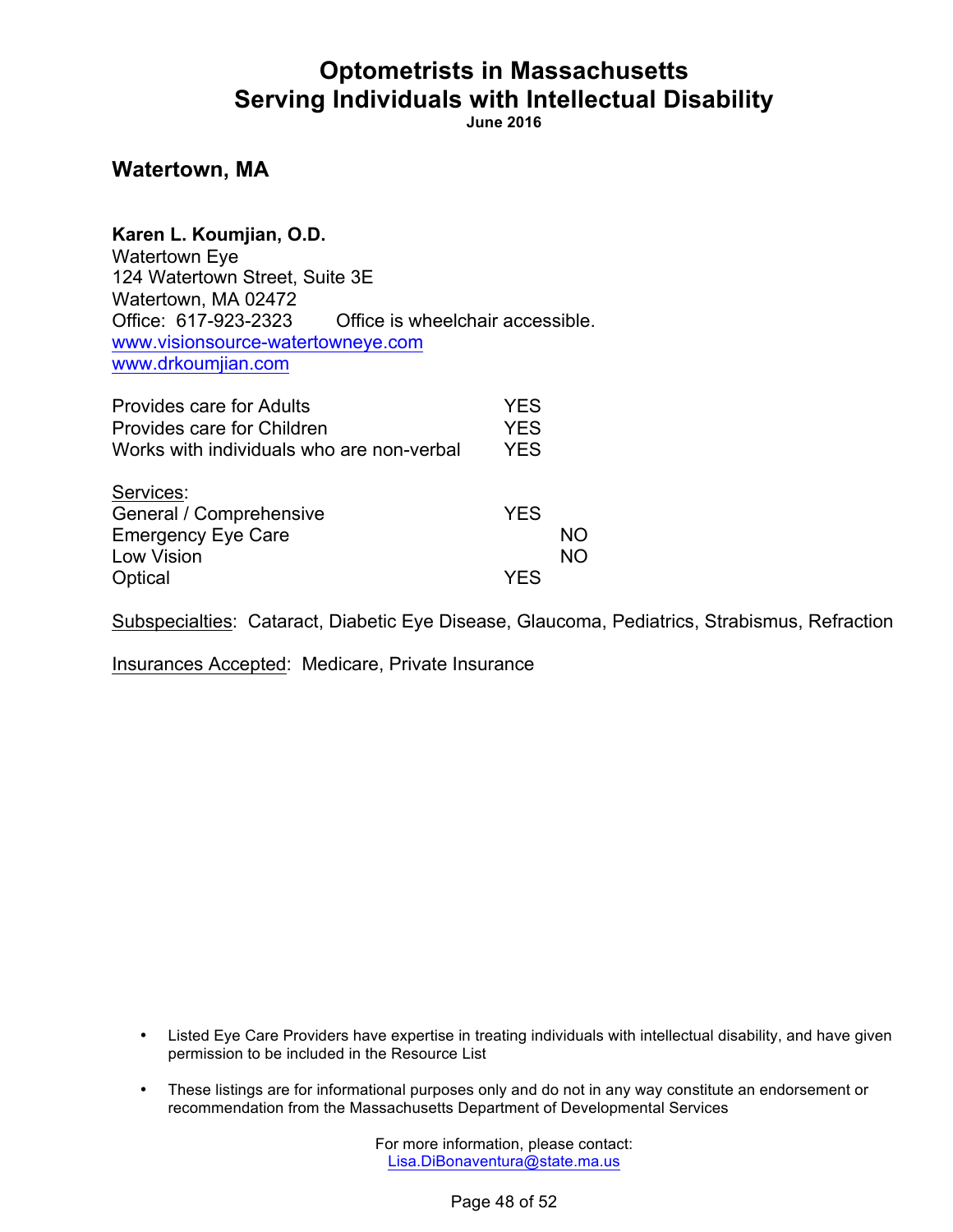**June 2016**

### **Watertown, MA (continued)**

#### **Barry S. Kran, O.D., FAAO**

New England Eye at Perkins Low Vision Clinic 175 North Beacon Street Watertown, MA 02472

Office: 617-972-7296 Office is wheelchair accessible.

| <b>Provides care for Adults</b><br>Provides care for Children<br>Works with individuals who are non-verbal | <b>YES</b><br><b>YES</b><br><b>YES</b> |    |
|------------------------------------------------------------------------------------------------------------|----------------------------------------|----|
| Services:<br>General / Comprehensive<br><b>Emergency Eye Care</b><br><b>Low Vision</b><br>Optical          | <b>YES</b><br><b>YES</b>               | NΟ |

Insurances Accepted: Medicaid (MassHealth), Medicare, Private Insurance

- Listed Eye Care Providers have expertise in treating individuals with intellectual disability, and have given permission to be included in the Resource List
- These listings are for informational purposes only and do not in any way constitute an endorsement or recommendation from the Massachusetts Department of Developmental Services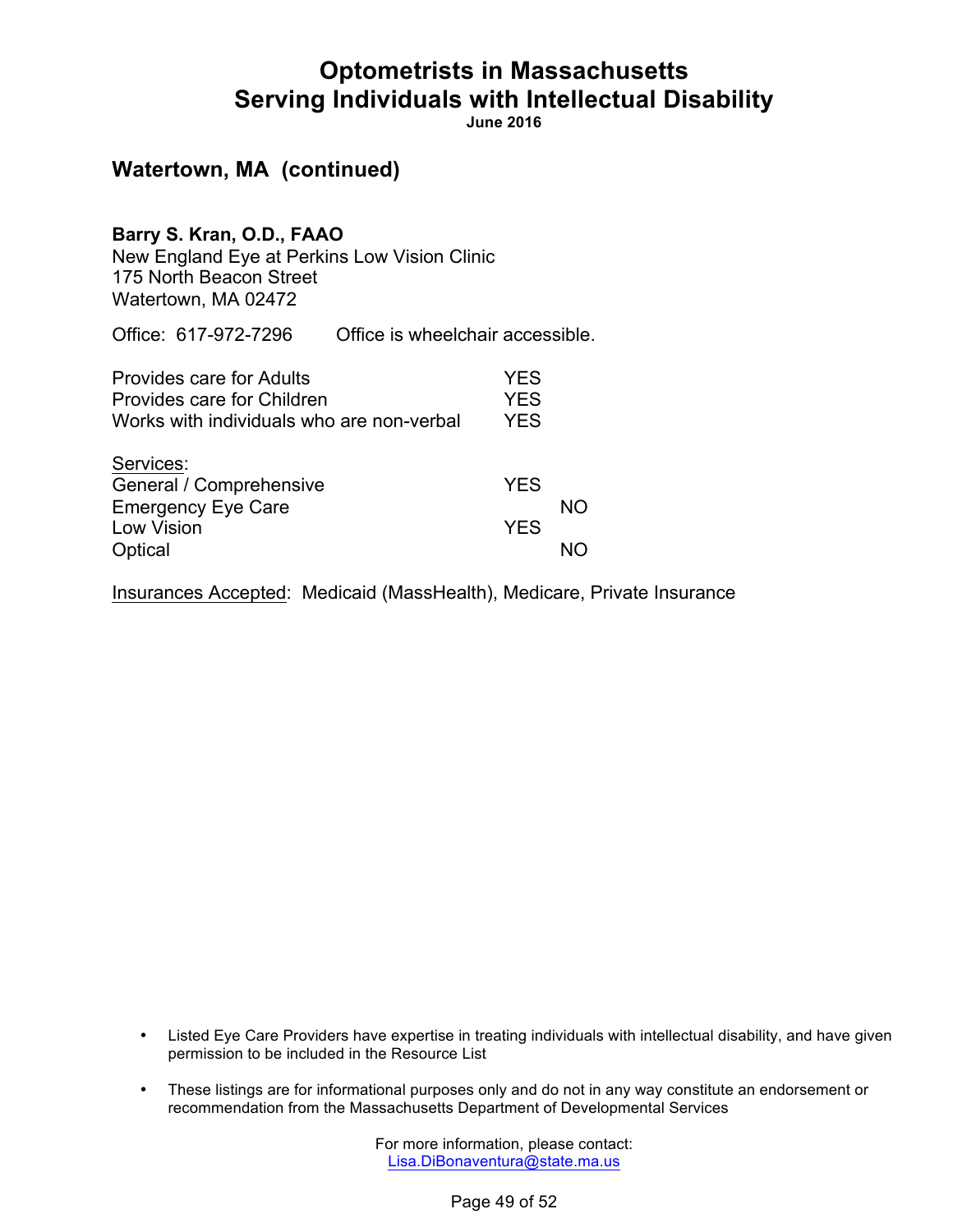**June 2016**

#### **West Springfield, MA**

**Melissa J. Butler, O.D. Karen M. Gingras, O.D. Kristin Glavine, O.D. Tracy A. Roettiger, O.D. Steven V. Vachula II, O.D. Andrew Walkoviak, O.D.** Eye & Lasik Center 46 Daggett Drive West Springfield, MA 01089

Office: 413-774-7016 Office is wheelchair accessible. www.eyeandlasik.com

| <b>Provides care for Adults</b>           | <b>YES</b> |
|-------------------------------------------|------------|
| Provides care for Children                | <b>YES</b> |
| Works with individuals who are non-verbal | NΟ         |
| Services:                                 |            |
| General / Comprehensive                   | <b>YES</b> |
| <b>Emergency Eye Care</b>                 | <b>YES</b> |
| Low Vision                                | NΟ         |
| Optical                                   | YES        |

Subspecialties: Cataract, Cornea, Diabetic Eye Disease, Glaucoma, Refraction

Insurances Accepted: Medicaid (MassHealth), Medicare, Private Insurance including most medical and vision plans.

Please also see listings in Athol, Gardner, Greenfield, Holyoke, and Shelburne Falls, MA.

- Listed Eye Care Providers have expertise in treating individuals with intellectual disability, and have given permission to be included in the Resource List
- These listings are for informational purposes only and do not in any way constitute an endorsement or recommendation from the Massachusetts Department of Developmental Services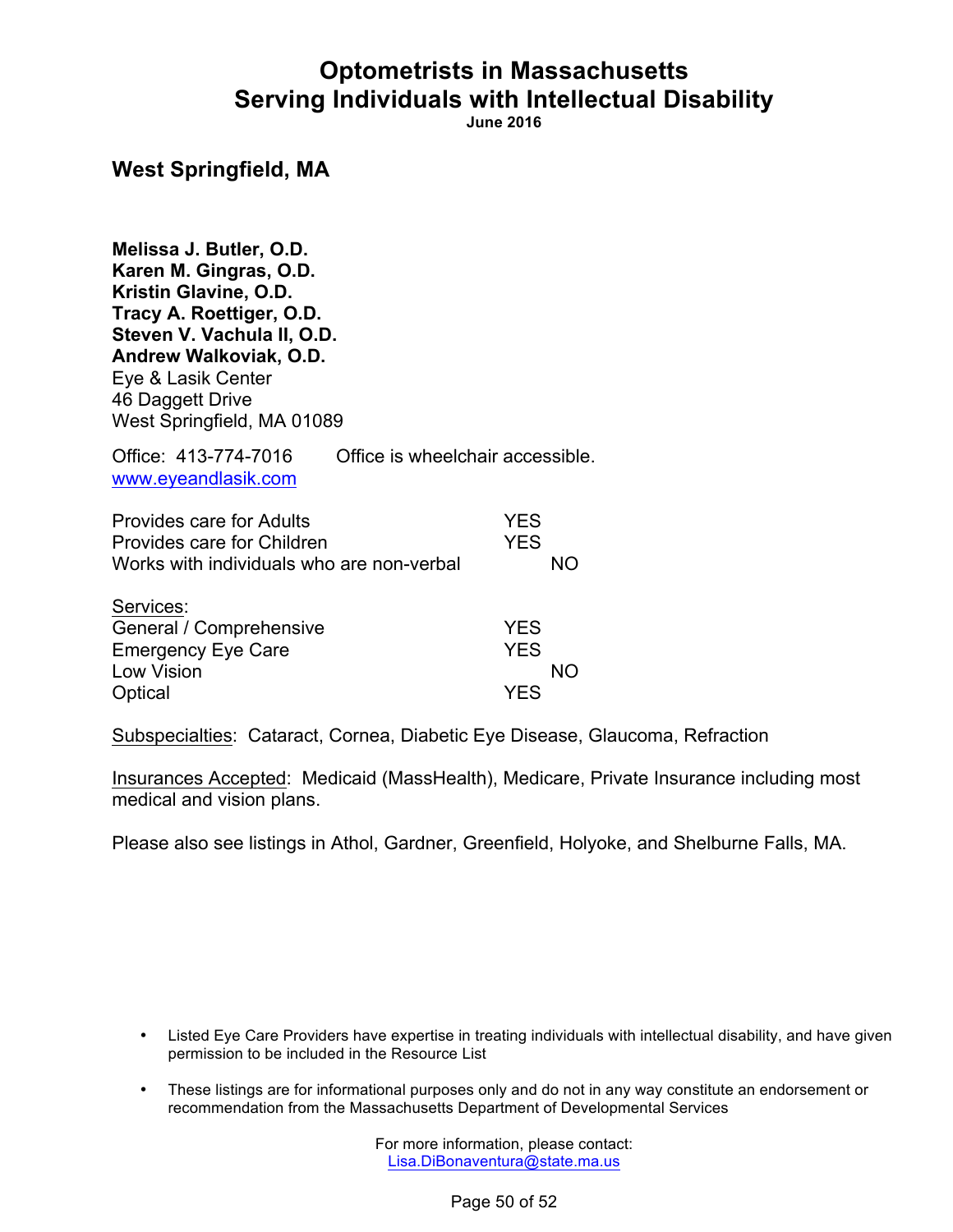**June 2016**

**Worcester, MA**

**Brian Thamel, O.D. Jessica Haake, O.D.** Vision Source of Worcester 335 Park Ave Worcester, MA 01610 Office: 508-753-5103 Office is wheelchair accessible. www.centralmassvisionsource.com

| Provides care for Adults                  | <b>YES</b>                 |
|-------------------------------------------|----------------------------|
| Provides care for Children                | <b>YES</b>                 |
| Works with individuals who are non-verbal | YES (no signing available) |
| Services:                                 |                            |
| General / Comprehensive                   | <b>YES</b>                 |
| <b>Emergency Eye Care</b>                 | <b>YES</b>                 |
| <b>Low Vision</b>                         | NΟ                         |
| Optical                                   | YFS                        |
|                                           |                            |

Subspecialties: Cataract (diagnosis), Cornea, Diabetic Eye Disease, Glaucoma (diagnosis), Neuro Ophthalmology, Pediatrics, Strabismus, Refraction, Retina, Vision Therapy

Insurances Accepted: Medicaid (MassHealth), Medicare, Private Insurance including Care Credit.

Please also see listing in Spencer, MA.

- Listed Eye Care Providers have expertise in treating individuals with intellectual disability, and have given permission to be included in the Resource List
- These listings are for informational purposes only and do not in any way constitute an endorsement or recommendation from the Massachusetts Department of Developmental Services